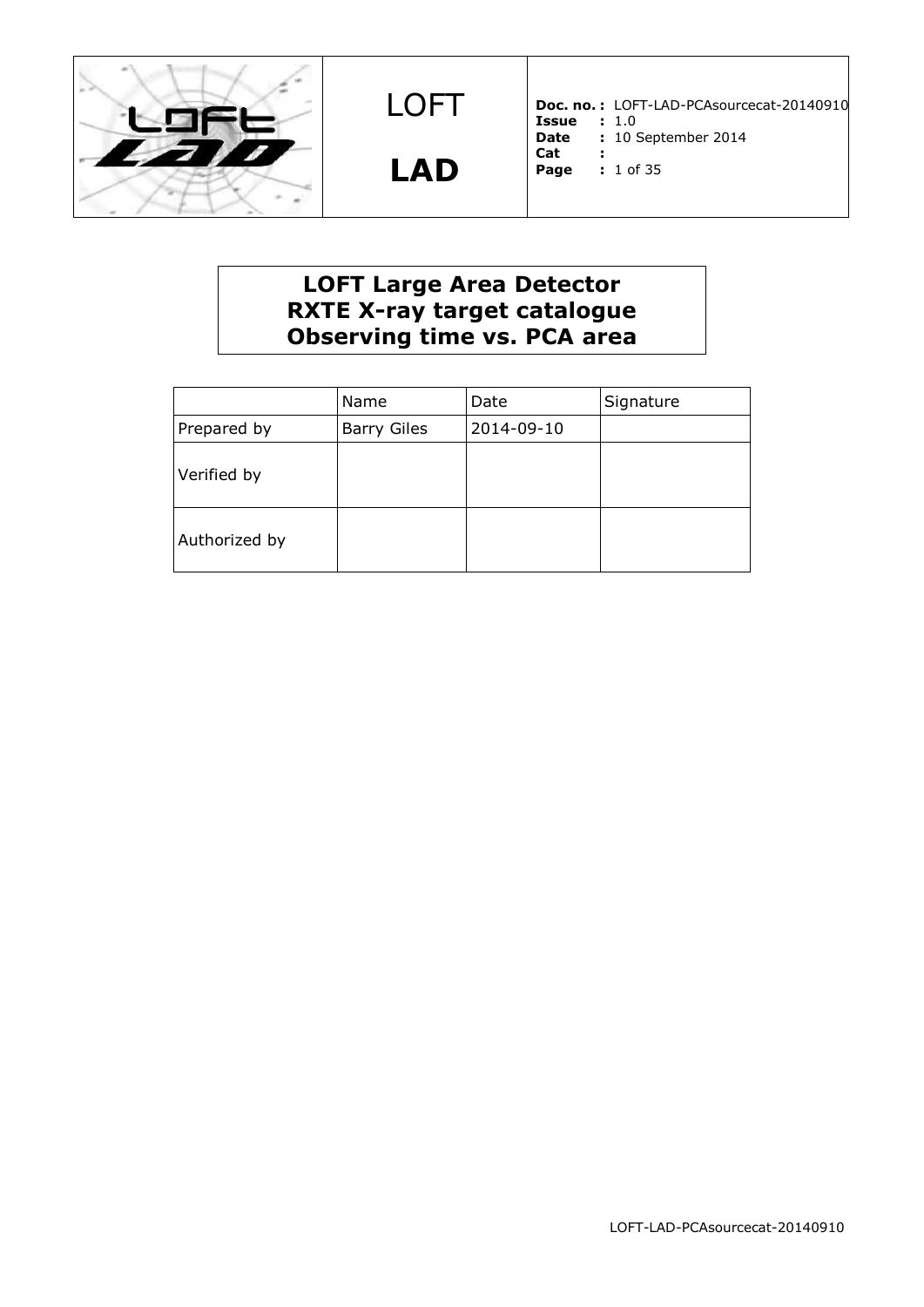

LOFT **LAD**

**Doc. no. :** LOFT-LAD-PCAsourcecat-20140910 **Issue :** 1.0

- **Date :** 10 September 2014
- **Cat :**
- **Page :** 2 of 35
- -

|       | <b>Document Change Record</b> |                        |                       |
|-------|-------------------------------|------------------------|-----------------------|
| Issue | Date                          | <b>Changed Section</b> | Description of Change |
|       | 10 September 2014             | All                    | First issue           |
|       |                               |                        |                       |
|       |                               |                        |                       |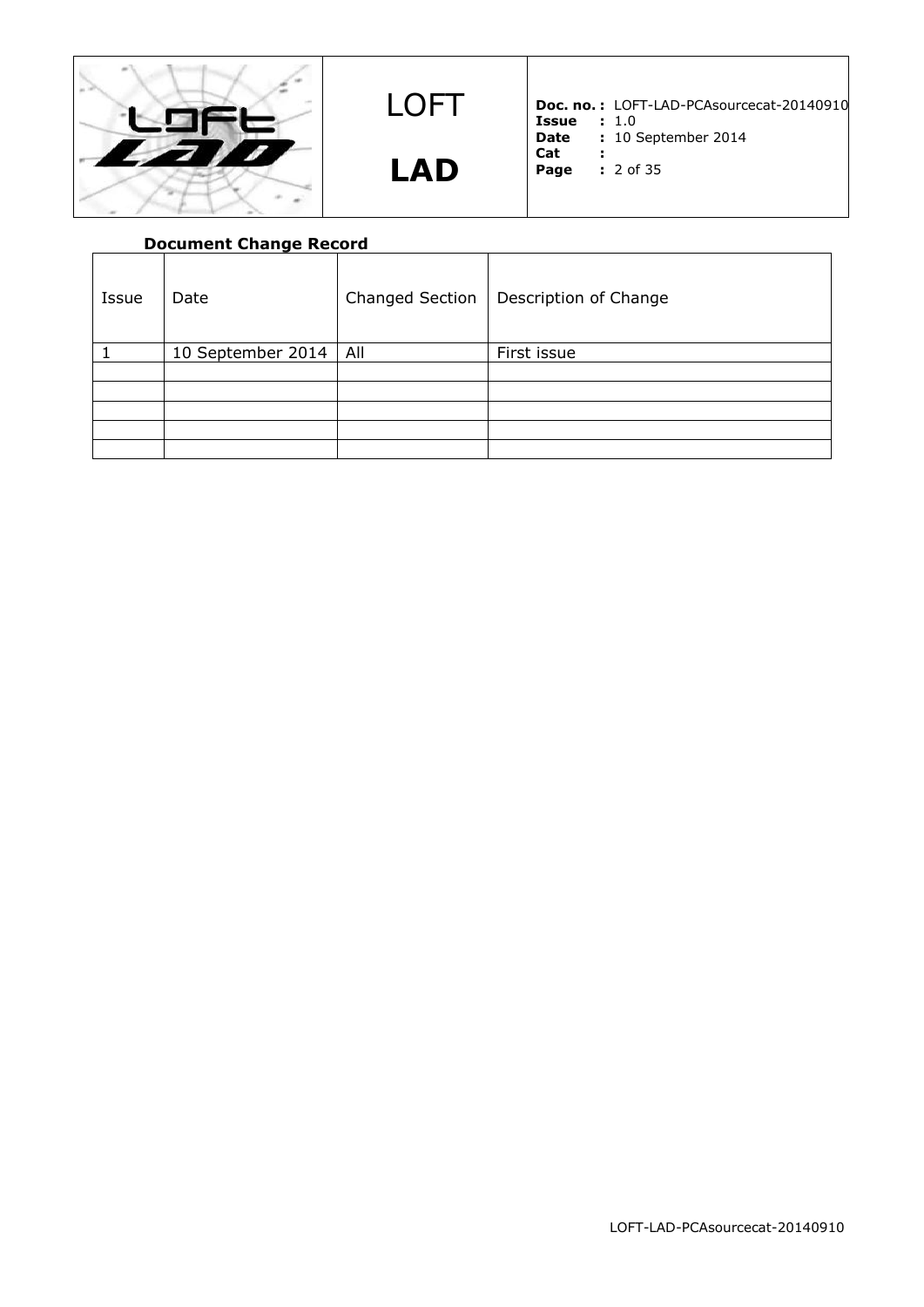

LOFT **LAD**

**Doc. no. :** LOFT-LAD-PCAsourcecat-20140910 **Issue :** 1.0

- **Date :** 10 September 2014
- **Cat :**
- **Page :** 3 of 35

# **Table of contents**

| $\mathbf{1}$   |  |
|----------------|--|
| $\overline{2}$ |  |
| 2.1            |  |
| 2.2            |  |
| 2.3            |  |
| 2.4            |  |
| 2.5            |  |
| 3              |  |
| 3.1            |  |
| 3.2            |  |
| 3.3            |  |
| 3.4            |  |
| 3.5            |  |
| 4              |  |
| 5              |  |
| 6              |  |
| 7              |  |
| 8              |  |
| 9              |  |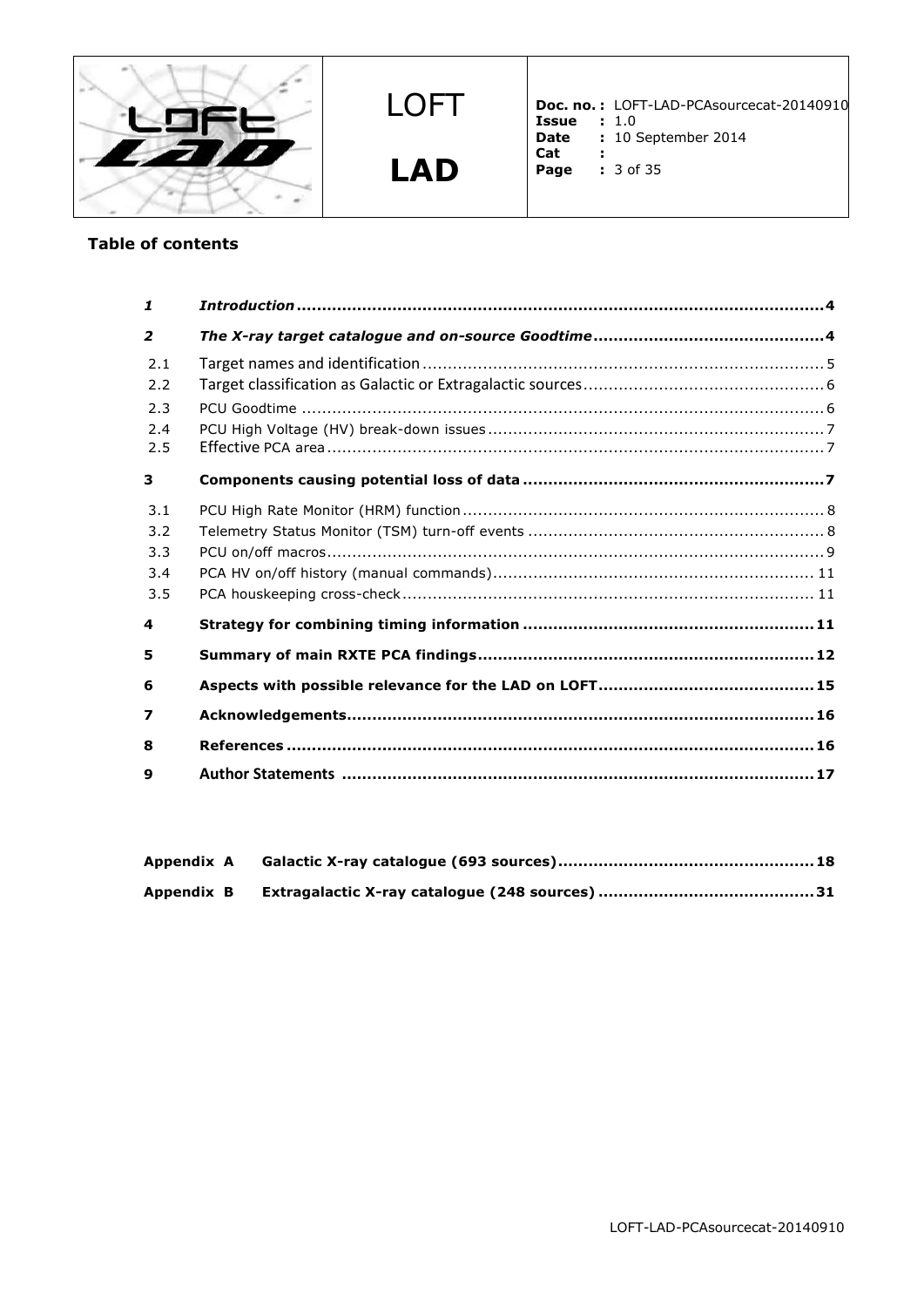

#### **1 Introduction**

The NASA Rossi X-ray Timing Explorer (RXTE) mission (Bradt et al., 1990) which flew from late 1995 to early 2012 became one of NASA's longest running astrophysics missions. RXTE contained three complimentary experiments - the Proportional Counter Array (PCA) provided by the Goddard Space Flight Center (GSFC), the High Energy X-ray Timing Experiment (HEXTE) provided by The University of California at San Diego (UCSD) and the All Sky Monitor (ASM) provided by the Massachusetts Institute of Technology (MIT). The large area, high time resolution, PCA provides the 'bench-mark' for many aspects of the Large Area Detector (LAD) experiment proposed on the ESA LOFT mission.

The PCA comprised 5 notionally identical Proportional Counter Unit (PCU) detectors. These detectors were comprehensively described, particularly the calibration aspects, in Jahoda et al. (2006) (and references therein). Only a few of these details are directly relevant to the study reported here. The scientific data from the PCA (ignoring housekeeping, health & safety and commanding) was all produced by a single additional box known as the Experiment Data System (EDS). This box was also provided by MIT and although operated and monitored as a separate device by the MIT team was, for scientific purposes, effectively part of the PCA and was routinely operated by the staff of the Science Operation Facility (SOF) at GSFC. The Guest Observer Facility (GOF), also at GSFC, ran the proposal rounds and generated the final package of FITS format data files delivered to a successful Principal Investigator (PI) once their observations had been executed. The PI then had one year's priority on the data before it became public. The RXTE spacecraft was operated from the Mission Operation Centre (MOC) which was located next to the SOF.

Four of the five PCU's developed high voltage (HV) break-down problems during the long mission. An onboard device was used to curtail a break-down by turning off the PCU which protected the detector from irreversible damage. These same break-down issues also led to PCU's being 'rested' or switched off for periods of time in an effort to prolong their operational life. Both these variable factors overrode the routine X-ray data acquisition intervals existing in the observing schedule making it complicated to assess, from the command history, the true PCA geometric area exposed to any particular X-ray source.

This study analyses all the available information to construct a table of PCA area vs. exposure time for the 941 identified unique point sources in the RXTE observing history. This information may serve as a guide to planning the LAD experiment observations on LOFT since this will essentially be observing the same set of target sources. Such follow-on observations by the LAD will have a  $\sim$ 16x increase in area (compared to the whole PCA) with corresponding increases in detected count rate and telemetry loading, much better energy resolution and more PHA channels.

### **2 The X-ray target catalogue and on-source Goodtime**

Several pieces of information need to be pulled together to construct the desired catalogue. These data reside in different locations and combining them, though fairly straight forward in principle, is not a trivial process. The components in this section describe the building of the X-ray catalogue and the potential onsource observing time available assuming no PCA or spacecraft issues result in data loss.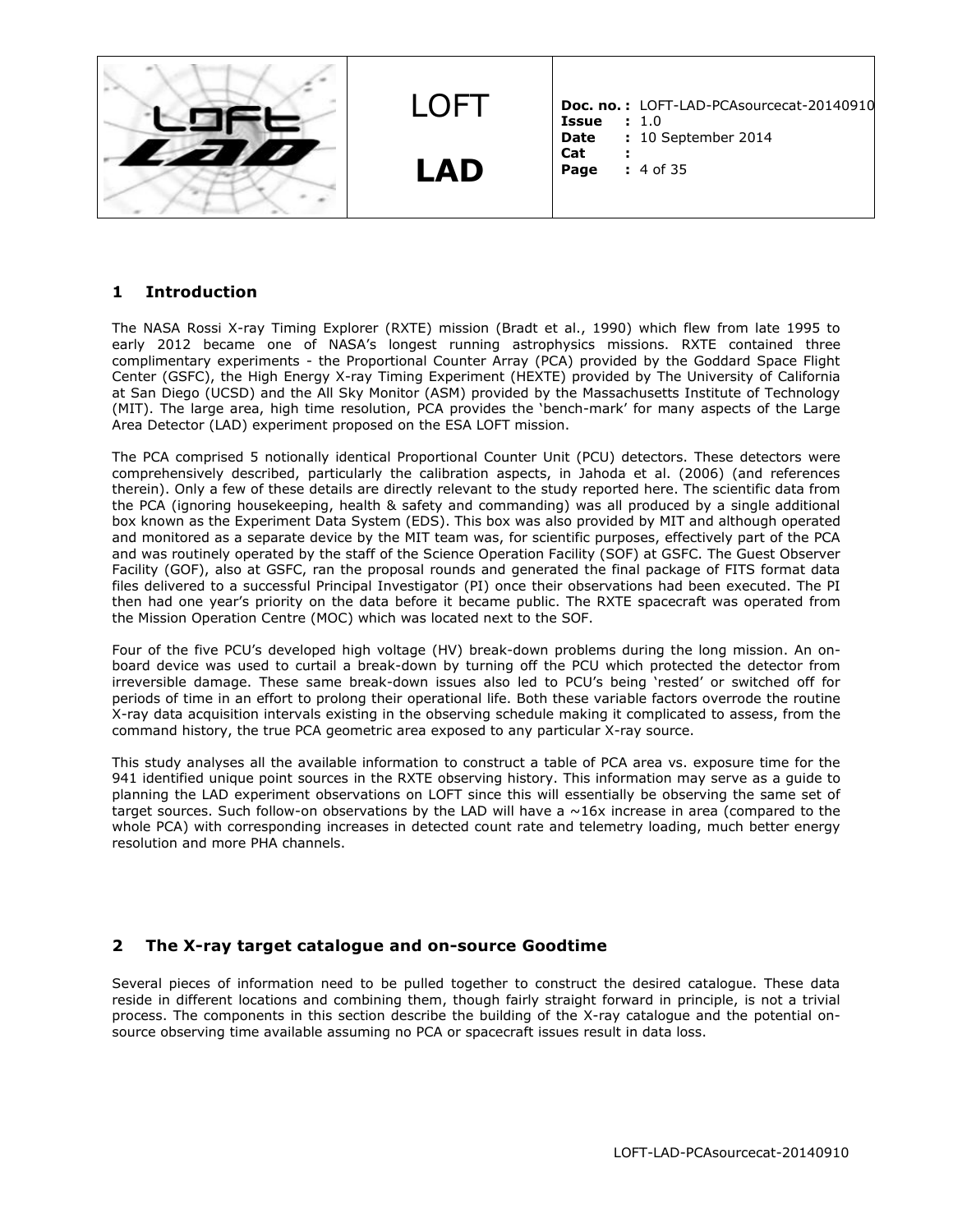

#### **2.1 Target names and identification**

During its mission RXTE carried out  $\sim$ 347,000 observation sequences which are all available in 5,847 'obscat' ASCII text files on the RXTE web pages (see references). It is not proposed to discuss here in detail the decoding or structure of these daily obscat files and the reader is referred to the earlier companion document 'LOFT-LAD-PCAmodes-20140817' (see references). For most RXTE targets the actual observation was split into three separate sub-sections (part slew to target, on target, part slew off target) so the actual number of specific pointing's would be closer to  $\sim$  1/3 of the above number.

Source names usually reference the accepted name of a particular X-ray target but these can vary a little and so there is some redundancy of names when using strict character strings for name comparisons (trivial upper vs. lower case differences are easy to trap). The obscat files use the source name specified by the proposing PI and there was no precise standard imposed. This document is concerned with RXTE observations of specific X-ray sources having well defined names and locations. Therefore, any observation source names containing sub-strings listed in the following table have been dropped from the analysis. These dropped observations represent  $\sim$  7.3 % of the total Goodtime but were very important to the mission, providing in particular, the data bases of background and long term light curves of sources in the galactic bulge (by raster scanning).

| <b>SCAN</b>           |                  |
|-----------------------|------------------|
| <b>SLEWS</b>          | <b>RANDOM</b>    |
| <b>BACKGROUND</b>     | <b>LOOP</b>      |
| <b>BCKG</b>           | C4               |
| <b>GALACTIC RIDGE</b> | <b>CXB</b>       |
| <b>DECOMISSIONING</b> | <b>HXBG</b>      |
| <b>RASTER</b>         | CALIBRATION      |
| GRID                  | <b>BACKGOUND</b> |
| No Power              | <b>MYSTERY</b>   |
| ENGINEERING TEST      | <b>BKG</b>       |
| PRE-IOC               | SAFE HOLD        |

This selection is somewhat arbitrary but does remove observations on background or with the spacecraft moving in some way (scan & slews). This culling reduces the target list from 1,678 to 1,311 names. Slight differences in name specification are then located by searching the set of target RA and Dec positions to locate sources within 0.1 degrees distance of each other. These are effectively exactly the same sky position, given the relatively large PCA field of view of  $\sim$ 1 deg FWHM, and are deemed to be the same source. There were also some cases where all or part of the observations of a particular source were done with an offset larger than 0.1 degrees to minimise or avoid contaminating flux from a nearby source. These are difficult to handle without introducing additional potential problems with more general source confusion. Source names containing the sub-string OFFSET (or variants) have been retained.

As an example of multiple names, the well known X-ray source Cyg X-1 (#842 in Appendix A) occurs in 7 forms (CYG\_X-1\_LH, CYG\_X-1, CYG\_X-1\_TLH, CYG\_X-1\_HH, CYGNUS\_X-1, CYG\_X-1-10238-01, CYG\_X-1\_HL). In some cases, as for Cyg X-1, the name given to the target included additional information, for example the source state that was being observed. For various operational reasons, particularly for short notice Target Of Opportunity (TOO) observations, some source names were also created 'on the fly' and may not appear very meaningful. The target catalogue reduces to 941 names after all the above types of redundancy were removed. Thus all RXTE targets in the eventual catalogue can be specified by a number 1- 941 which provides an index to the actual X-ray source name strings. As discussed in LOFT document 'LOFT-LAD-PCAmodes-20140817' (see references) all observations of the form 'source xxx Slew' are considered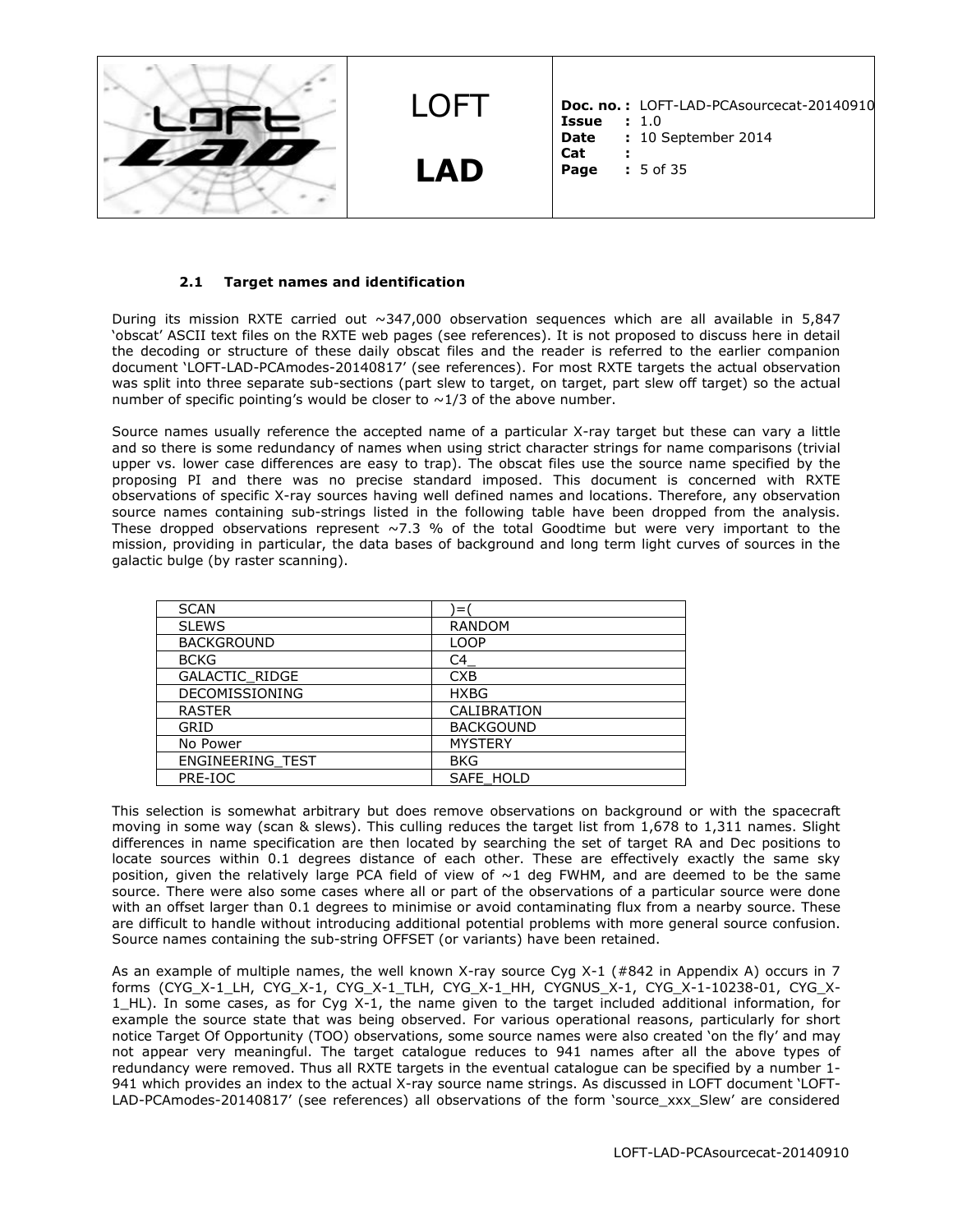

to be observations of 'source\_xxx' since the slew part of such observations is rapidly completed.

| No. discrete target names (with _Slew extension ignored) | 1,678 |
|----------------------------------------------------------|-------|
| No. Targets (after `unwanted' sub-strings removed)       | 1,311 |
| No. Targets (after position matching)                    | 941   |

#### **2.2 Target classification as Galactic or Extragalactic sources**

The obscat files do not contain any indication of whether target sources are considered to be galactic or extragalactic in nature. A handle on this differentiation can be found in the 'scorecard' files used to record the progress towards completing the required ksec of observation on each approved target in each AO cycle. The scorecard files (see references – RXTE AO scorecard files) are divided into two types – TOO and non-TOO. To aid in planning the RXTE observations Evan Smith (RXTE SOF), who created these files, split the lists into two halves with all approved galactic targets preceding the extragalactic targets. This was done to make it easier to select the extragalactic targets as 'filler' items to ease the telemetry loading between the generally brighter galactic targets. These scorecard files have been read and the contained target names used to set flags (G, E or U) in the final catalogue for the X-ray source types. With some simple manipulation to match names ~80% of observed targets in the obscat files are immediately identified. Additional checks for particular character sub-strings such as 'NGC' or 'MKN', which clearly indicate extragalactic, push this figure up to ~94%. Further sources were classified using NASA HEASARC tools or simple Google web searches. The undefined sources are denoted in the catalogue with a U symbol. They are probably almost all galactic in nature and are therefore included with the 'G' set in Appendix A.

| X-ray sources | Symbol | Number |
|---------------|--------|--------|
| Galactic      |        | 665    |
| Extragalactic |        | 248    |
| Undefined     |        | 28     |
| Total         |        |        |

#### **2.3 PCU Goodtime**

The individual observation sequences in the obscat files include information on the orbital variables such as Earth occultation, where the target is obscured by the Earth, and passages through the South Atlantic Anomaly (SAA) where the detectors are switched off (see integrated times in section 5). This leaves a set of time intervals, referred to as `Goodtime', where the target X-ray source is visible and in principle being observed (ignoring overriding HV turn-offs for the varied reasons discussed in the following sections). The HV would normally be on during Earth occultation's for background monitoring. All the times associated with these events are specified in Mission Elapsed Time (MET) which logs the elapsed time in seconds since the clock start some two years before launch (00:00 UT on January  $1^{st}$  1994). This prior time base allowed all the various integration tests carried out before launch to be logged on a consistent time-base for record keeping purposes. Every Goodtime interval has a target X-ray source name associated with it and collectively they represent the maximum on-source observing time available. It must be stressed that these Goodtime intervals indicate the time when on-source data could be acquired but do not actually confirm that it was by any or all of the 5 PCU's. Clearly, having all 5 detectors on is the optimum mode of operation and was the intention prior to launch. Until the emergence of the PCU HV break-down issues, all the detectors were almost always on for the indicated Goodtime.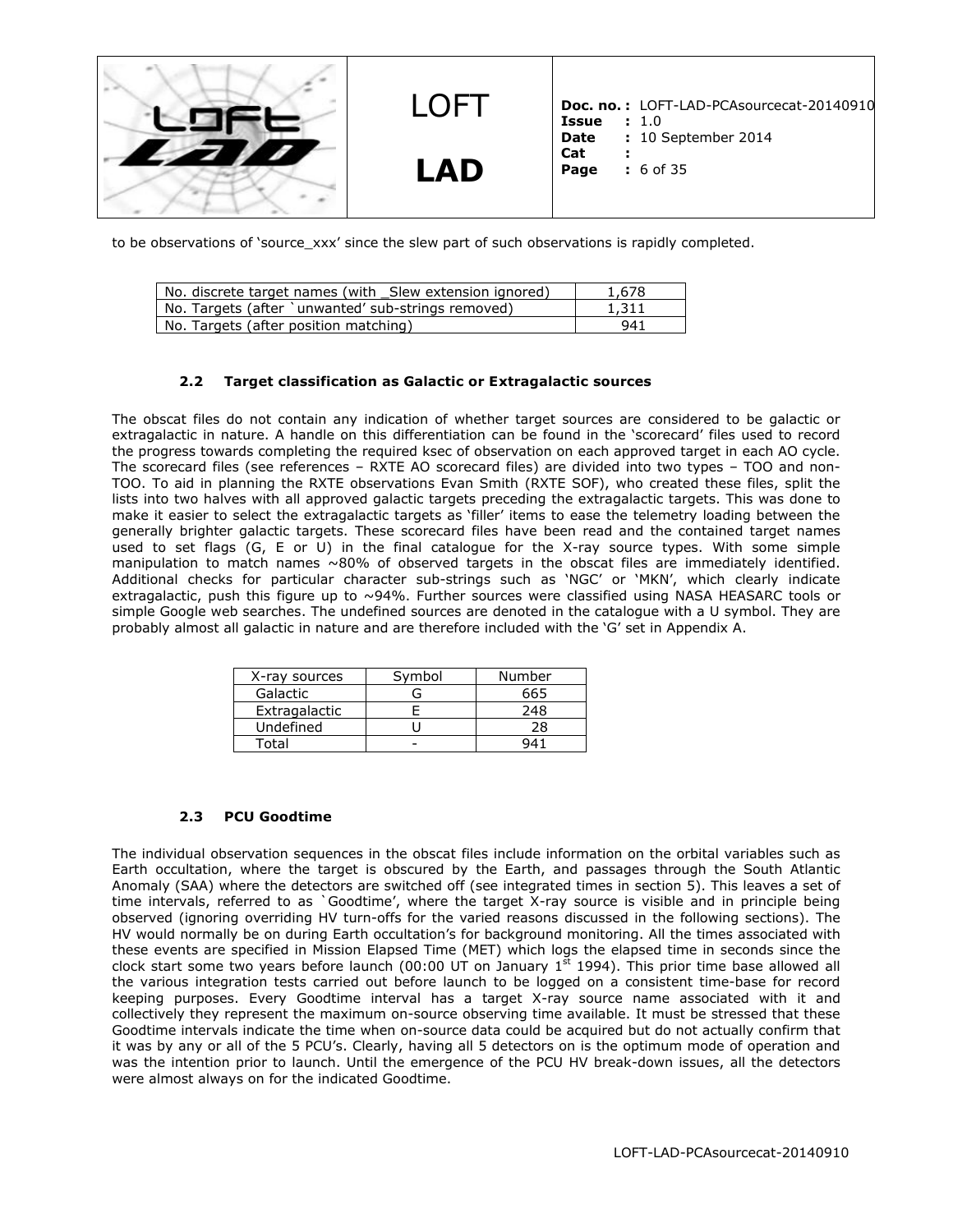

#### **2.4 PCU High Voltage (HV) break-down issues**

HV break-down problems first emerged for PCU 3 & 4 (0-4 numbering system) in March 1996, PCU 1 in March 1999 and PCU 0 in April 2006. PCU 2 remained sound for the entire mission but in the later stages it was 'rested' during long slews as a precautionary measure. Once break-down started in a PCU it continued until the voltage was turned off. It was for this reason that the on-board Telemetry Status Monitor (TSM) feature described in section 3.2 was brought into service. Once detectors were 'rested' for a period it proved possible to turn them back on with no apparent residual damage. However, after some time had passed the problem would reappear. The macros described in section 3.3 were added to provide pre-planned regular rest periods. During the mission this recurrence period decreased and detectors needed more and more rest time. Early on in their anomalous behaviour the problem detectors could be operated for typically half the day but by the end of the mission this was down to 1-2 orbits a day. The break-down characteristics of the different PCU's were similar, but the events followed various courses and particular patterns have not been identified. During laboratory testing prior to launch, small imperfections on the wires were identified as causes of break-down. All the wires visible through the collimator were scanned for tell-tale variations in gain to spot potential defects. However, the veto wires were not completely accessible and at least some break-downs involving those wires occurred during the mission. Deposits of polymers formed in the detector gas would deposit on imperfections causing high field regions, eventually leading to break-down. Luckily for RXTE, the deposits apparently dissipated to some degree during the rest periods.

#### **2.5 Effective PCA area**

For various assembly reasons the precise effective detector area of each of the 5 PCU's is slightly different. The definitive numbers are given in Table 6 of Jahoda et al. (2006) which also discusses the spacecraft boresight and PCU alignment issues. The present study is only concerned with the actual number of PCU's operating at any particular time and not the many possible area combinations. Such accuracy is not required here and the average value per PCU is used. Therefore, the PCU areas appropriate for the tables in Appendix A & B are given in the following table.

| DCIU<br>on<br>No.    |   |                 |               |                            |
|----------------------|---|-----------------|---------------|----------------------------|
| $\sim$<br>Area<br>◡᠁ | - | - -<br>160<br>- | $\sim$ $\sim$ | $\sim$ $\sim$ $\sim$<br>u۱ |

### **3 Components causing potential loss of data**

Once the basic Goodtime sequences on each source are established it is necessary to start removing any time intervals where, for whatever reason, detectors were not actually operating. This needs to be done separately for each PCU. The circumstances when a PCU might be off fall into three main categories as detailed in the following sections. Clearly if there are higher level issues with the spacecraft itself such as pointing problems or bulk memory corruption this would also result in data loss with the whole PCA effectively being off from a PI perspective. Such issues have generally been tidied up, after the event, in the obscat files by the SOF team. However, there is no guarantee that such manual edits, particularly following TOO observations, were comprehensively made or completely accurate. This is especially true in the latter stages of the long mission when RXTE operated with low funding levels and reduced staff.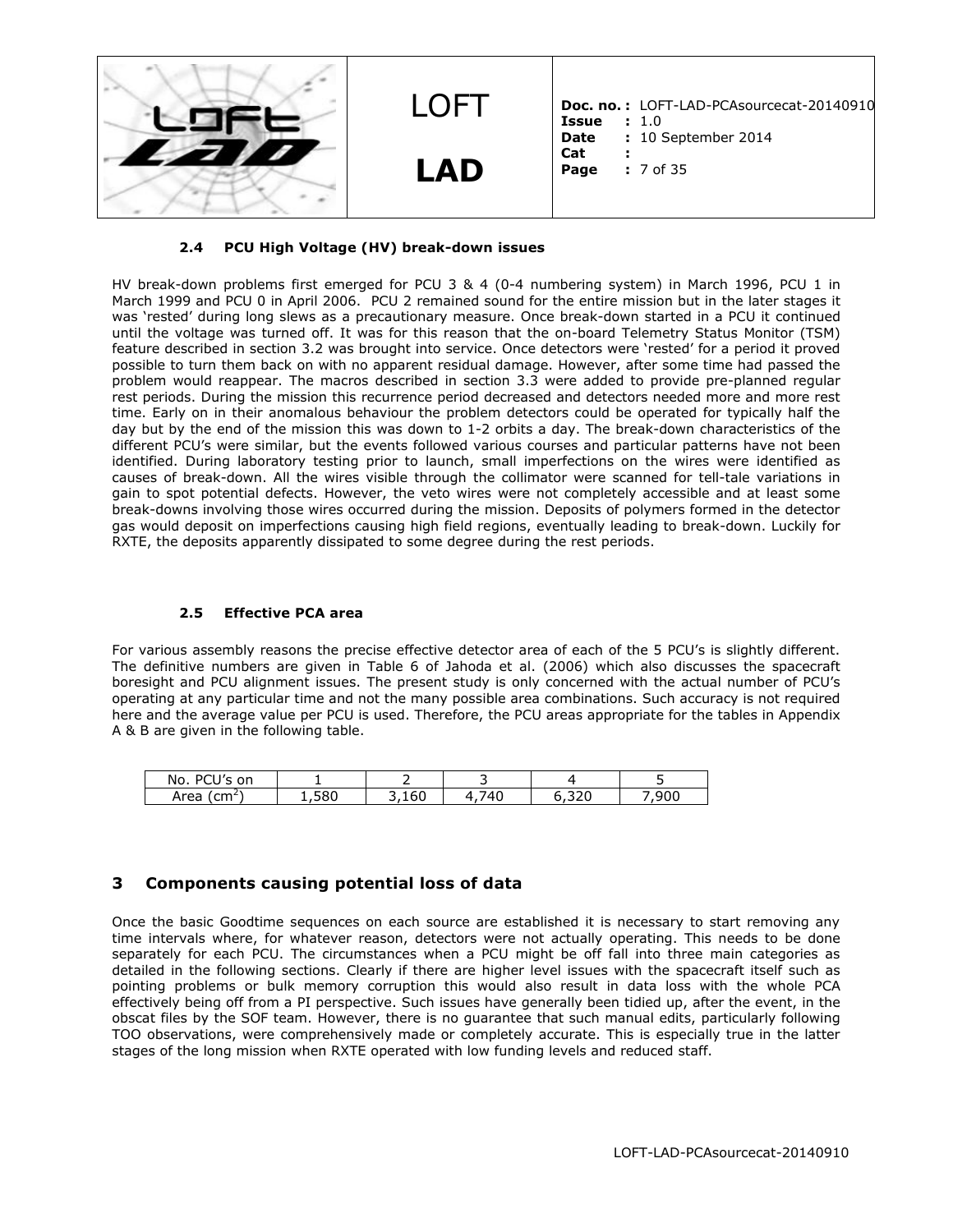

#### **3.1 PCU High Rate Monitor (HRM) function**

A standard feature of the PCA experiment was the ability to set an on-board threshold count rate limit in each PCU. Once this HRM rate test failed the individual detector was turned off automatically. This feature was intended as a safety device to autonomously detect and act when evidence for an excessive high count rate was detected, above an expected level. The cause could be a HV break-down, an unexpected intensity of background particle radiation or an extremely bright X-ray source. The HRM level was therefore set to a count rate number that was not expected to be exceeded when observing most X-ray sources. This threshold was typically set to 16,384 cs<sup>-1</sup> PCU<sup>-1</sup> and was seldom changed except during observations of extremely bright sources such as Sco X-1 when the level had to be raised substantially. During the mission five different macros were used to set the HRM level - PCA\_HRM\_8K, 16K, 24K, 32K and 64K. The HRM trip required three consecutive HRM violations (3 x 8 seconds) above the set HRM threshold. HRM violations could be set by any of 3 chosen rates selected from a set of 8 (L1, R1, L2, R2, L3, R3, Xe veto, Propane rate). All rates were contiguous 8 second integrations. Assuming the L1 or R1 rate was one of those selected, the PCA\_HRM\_8K option (the lowest rate choice used) sets each PCU trip-off threshold at a source strength corresponding to ~4 Crab. The HRM status was monitored in the PCA housekeeping for each PCU. The currently set HRM value was returned along with bit flags to indicate if the HRM level had been exceeded for one interval, two consecutive intervals or three consecutive intervals (tripped off). Typically, the HRM threshold was set to the same level in all PCU's.

In reality the emerging detector break-down problems could be identified before they produced the count rate the HRM was programmed to avoid. The HRM was quite useful to protect against unexpected high levels of background radiation. For RXTE the boundaries of the South Atlantic Anomaly (SAA) were estimated and preset in the SOF command generation system but were subsequently refined, following HRM trip-offs, during the early in-orbit check-out operations. However, the SAA has a time dependence and in particular is subject to solar activity (general space weather). This causes the actual SAA region to grow beyond the `fixed' model contour edges resulting in an occasional unexpected HRM trip-off. Occasional trip-offs, generated by X-ray sources, were generally due to Sco X-1 or rare transients such as XTE J1550-564. Due to the nature of all the above types of events the HRM trip-offs typically occurred in all PCU's at the same time. Following an HRM turn-off in any PCU it required a specific command to be sent by the SOF to reenable it for subsequent routine turn-on commands. This could be done either manually during a real-time command window or by including the command in the next routine daily uplink set. During the mission the HV on/off command history (see references – The PCA HV on/off history) seems to list  $\sim$  52 occasions when the HRM function was triggered, turning off all PCU's, and 18 HRM 'recovery' commands.

#### **3.2 Telemetry Status Monitor (TSM) turn-off events**

The TSM was a spacecraft function that could initiate action depending on real-time telemetry values and allowed a set of macros to be executed once triggered by the real-time conditions. The EDS had the capacity to put into telemetry a flag based on a calculation from the PCU data. Potentially at any time, a PCU could be switched off by this device which looked for break-down in a detector by comparing PHA distributions between each of the L and R anode chains (1-3). The ratio of the PHA mean for the L & R anode chains should be constant, within statistical errors, until break-down at a single location within the gas volume of the proportional counter causes an imbalance. Once this error had occurred for 3 consecutive 8 second samples a signal was passed to the spacecraft which then commanded that particular detector off. The spacecraft command system routinely switched PCU's on and off for SAA passages but this was an overriding OFF until a specific ON command was sent to the same PCU at a later time. The EDS software to monitor this ratio needed to be active all the time and ran in the EA performing the Standard 2 mode.

The times of these TSM events are not present in the obscat files but have been catalogued by Craig Markwardt (RXTE PCA) and can be downloaded from the Web (see references – PCU HV break-down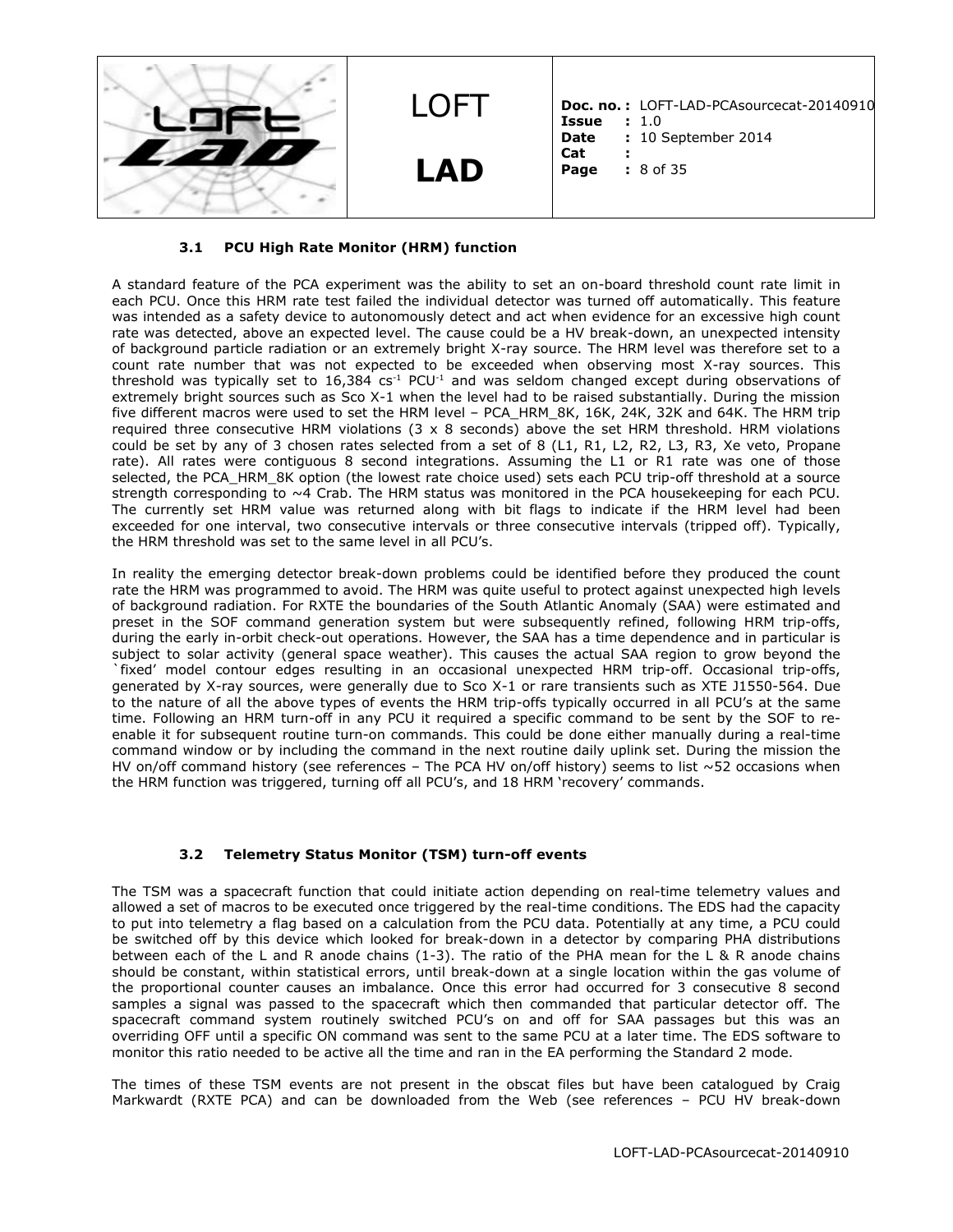

history). The trigger was subject to statistical fluctuations, and the few triggers for PCU 2 (18) are thought to have been such events rather than real break-downs. There was almost always at least one PCU operating for the indicated obscat Goodtime intervals.

| off'<br>PCU | No. Times | First Event (MET) | First Event (yyyy:ddd) |
|-------------|-----------|-------------------|------------------------|
|             | 1,002     | 76,541,719        | 1996:156               |
|             | 428       | 76,541,783        | 1996:156               |
|             | 18        | 76,540,247        | 1996:156               |
|             | 1,543     | 76,562,503        | 1996:157               |
|             | 900       | 76,492,759        | 1996:156               |

The number of times TSM trips occur in the preceding table is not a true indication of the relative 'reliability' of the various PCU's. Specific detectors were sometimes off for extended rest periods during which TSM's could not occur. After a Relative Time Sequence (RTS) turn-off the system would re-enable that PCU after a suitable waiting period of 1-2 hours. This re-enabling process was inhibited if there had been more than one TSM trip off for that PCU within a recent time interval of  $\sim$ 8 hours.

Unlike HRM trips, which typically trigger all PCU's at the same time, TSM events typically occur in a single PCU. The `automatic' re-enabling process might occur or a manual command might be sent to achieve this. Any such manual commands are only recorded and available from the SOF operators log (see references - The PCA HV on/off history).

#### **3.3 PCU on/off macros**

In order to preserve the useful lifetime of the PCU's, those subject to break-down were 'rested' when maximum PCA area was judged to be non-essential to the scientific goals of PI proposals. The precise details on how the decisions were made about which detectors to rest are quite complex and also varied somewhat throughout the mission. These details will not be discussed here. PCU 2 was eventually rested during long slews or Earth occults just as a precautionary extension of lifetime.

Macros were incorporated into the command load, as shown in the obscat files, to rest specific detectors by turning them off and later, back on. Commands were immediately introduced for PCU's 3 & 4 when the break-down issues first emerged but these interim macros were replaced a few months later by a standardised set which later covered all 5 PCU's. These macros were installed after the TSM's in section 3.2 had been in operation for several weeks. For PCU's 0, 1 & 2 the actual `first use', and a few other early instances, of the `stop' and `start' macros occurred many days before routine use commenced. Most of these early commands were associated with the major Leonid meteor showers of 1998 & 1999. There was great concern, at the time, that the storm rates would be exceptional for these two years. To protect the fragile proportional counter windows from pinhole causing micro-meteor collisions the spacecraft turned the PCU's away from the storm and spacecraft orbital motion directions. The detectors were also turned off for the expected duration of peak level activity.

As mentioned earlier, most RXTE targeted observations were split into three parts (slew to target, on target, slew off target). This was done semi-automatically by software so most of the on/off macro calls were replicated three times. Due to this the whole obscat data set contains many more macro calls than the number listed in the table, typically ~3 times more though this varies depending on PCU usage and RXTE pointing mode (stationary, scanning, slewing etc.). Such duplicates of `same command at same MET' were automatically dropped by the MOC when the command loads were passed across from the SOF.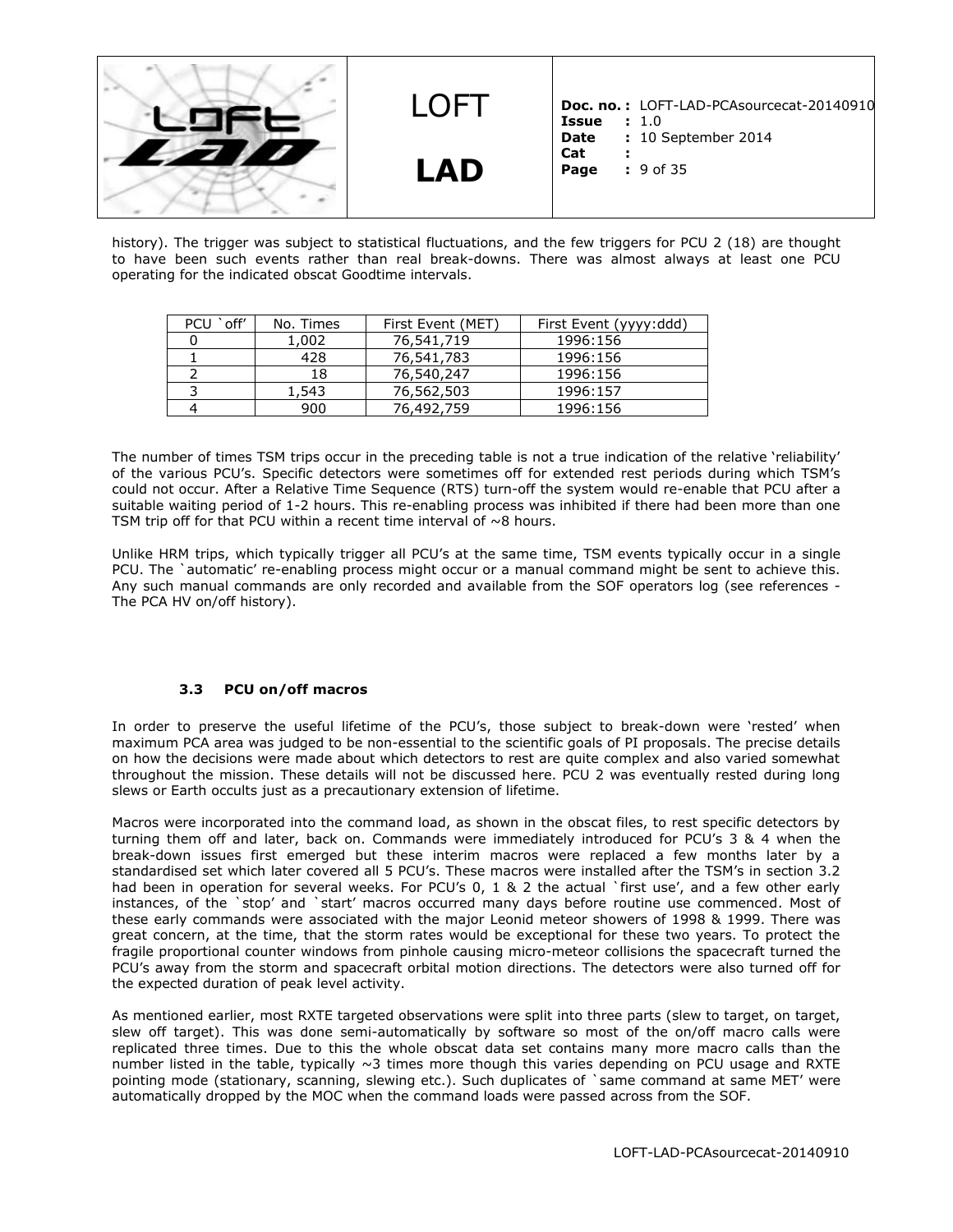LOFT **LAD Doc. no. :** LOFT-LAD-PCAsourcecat-20140910 **Issue** : 1.0<br>**Date** : 10 % **: 10 September 2014 Cat : Page :** 10 of 35

Once again, unlike HRM trips, which typically trigger all PCU's at the same time, macro on/off events occur for single PCU's with the possibility that various combinations might be commanded at the same MET time. One might assume that all `PCU\_x' macros occur in pairs since clearly any unit turned off will eventually have to be turned back on. However, this is not the case and there are substantial differences between the numbers of on and off commands for each PCU in the following table. Clearly, many manual commands must have also been sent which are not available from the obscat files. Any such manual commands are only recorded and available from the SOF operators log (see references - The PCA HV on/off history).

| PCU                      | Macro                 | No.                      |             | First Use   | First Use  |
|--------------------------|-----------------------|--------------------------|-------------|-------------|------------|
| No.                      | Name                  | Times                    | Comment     | (MET)       | (yyyy:ddd) |
| $\Omega$                 | Pcu1stop              | 11,947                   | A           | 153,931,263 | 1998:321   |
| 0                        | Pcu1start             | 11,879                   | B, C        | 185,544,184 | 1999:322   |
| $\overline{0}$           | Pcu1stop              |                          | routine use | 201,397,744 | 2000:140   |
| $\Omega$                 | Pcu1start             |                          | routine use | 201,400,264 | 2000:141   |
|                          |                       |                          |             |             |            |
| 1                        | Pcu <sub>2</sub> stop | 20,595                   | A           | 153,931,263 | 1998:321   |
| 1                        | Pcu2start             | 20,402                   | C, D        | 165,138,664 | 1999:086   |
| 1                        | Pcu2stop              |                          | routine use | 165,150,004 | 1999:086   |
| 1                        | Pcu2start             |                          | routine use | 165,175,024 | 1999:086   |
|                          |                       |                          |             |             |            |
| $\overline{2}$           | Pcu3stop              | 15,484                   | A           | 153,931,263 | 1998:321   |
| $\overline{2}$           | Pcu3start             | 15,759                   | B, C        | 185,544,184 | 1999:322   |
| $\overline{2}$           | Pcu3stop              |                          | routine use | 248,676,304 | 2001:322   |
| $\overline{\phantom{a}}$ | Pcu3start             | $\overline{\phantom{a}}$ | routine use | 248,686,564 | 2001:322   |
|                          |                       |                          |             |             |            |
| 3                        | PCU 4 Quit            | 119                      |             | 82,175,761  | 1996:222   |
| 3                        | PCU 4 Restore         | 130                      |             | 82,179,361  | 1996:222   |
| 3                        | Pcu4stop              | 35,928                   |             | 84,730,561  | 1996:251   |
| $\overline{3}$           | Pcu4start             | 35,845                   |             | 84,736,921  | 1996:251   |
|                          |                       |                          |             |             |            |
| 4                        | PCU 5 Quit            | 119                      |             | 82,175,761  | 1996:222   |
| 4                        | PCU 5 Restore         | 129                      |             | 82,179,361  | 1996:222   |
| 4                        | Pcu5stop              | 24,949                   |             | 84,730,561  | 1996:251   |
| 4                        | Pcu5start             | 24,777                   |             | 84,736,921  | 1996:251   |

Table comments:

- A) Time of macro commands to turn off all the PCU's for the Leonid meteor shower in 1998. This was the first use of the off command for PCU's 0, 1 & 2 (PCU's 3 & 4 had previously been commanded off). After the 'AVOID\_LEONIDS' observations, PCU's 3 & 4 were commanded back on BUT there do not seem to be any macros to turn PCU's 0, 1 & 2 on for many months. These were restored by manual commands which are not present in the obscat files. The earliest `start' macro command for Pcu2start does not occur for  $\sim$ 130 days.
- B) Time of macro commands to turn on all the PCU's for the Leonid meteor shower in 1999. This was the first use of the on command for PCU's 0 & 2 (PCU's 1, 3 & 4 had previously been commanded on). All detectors were off from MET 185,485,924 to 185,544,184 (58,260 seconds).
- C) The No. Times column includes an extra `dummy start' MET macro, which is not in the obscat files, to cover the turn on of PCU's 0, 1 & 2 after the 1998 Leonid meteor shower.
- D) This was the first use of the Pcu2start macro (PCU's 0, 1, 3 & 4 had all previously been commanded on).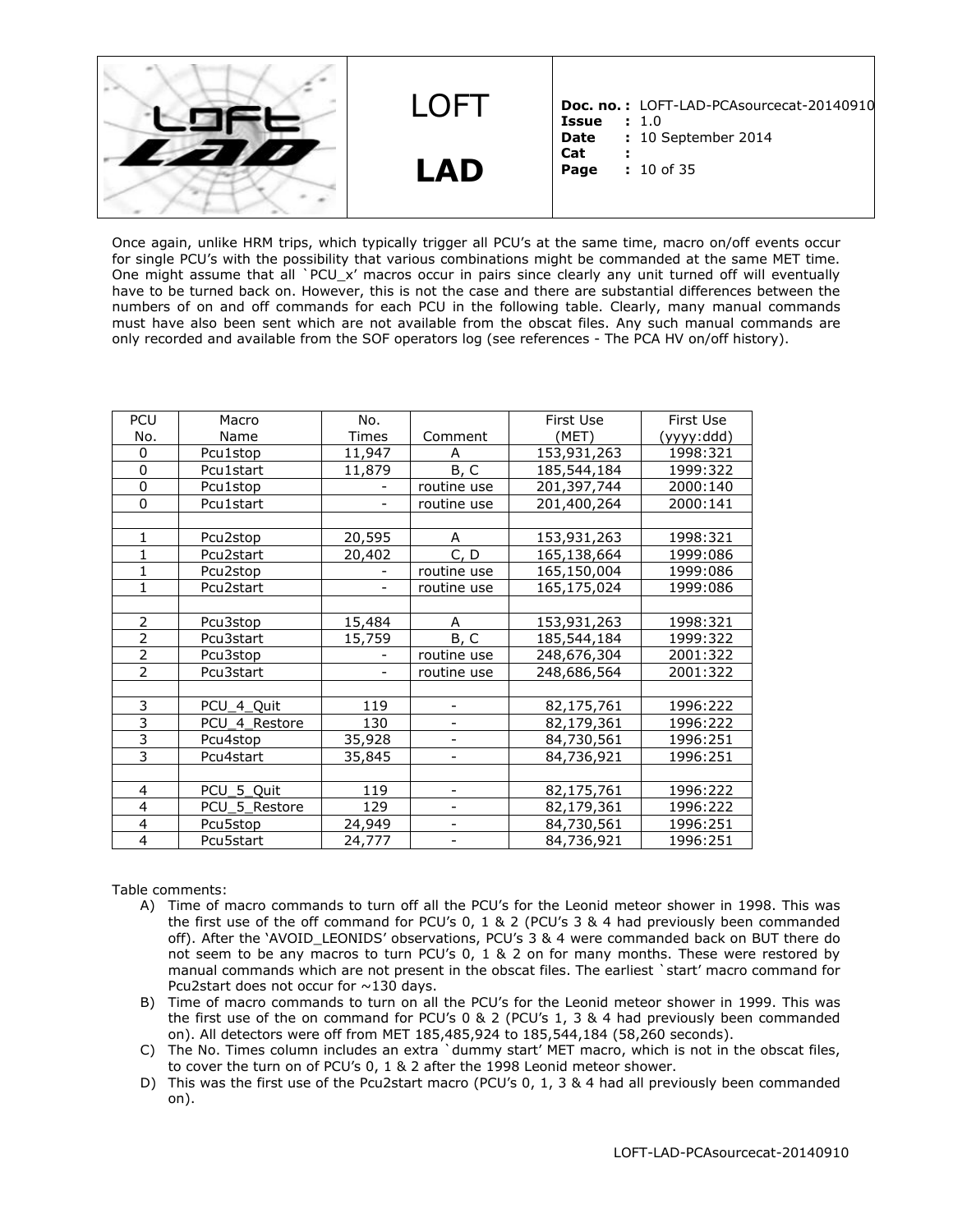

#### **3.4 PCA HV on/off history (manual commands)**

Throughout the whole mission the PCA SOF duty personnel maintained a detailed log of all PCA HV on/off commands (all types of causes). These files were routinely used by the GOF science data processing pipeline to provide a flag to indicate valid PCU time (HV on) in the FITS data sets delivered to PI's. The PCA HV on/off history files are available as ASCII text files on a monthly basis and can be downloaded from the RXTE web pages (see references – THE PCA HV on/off history). Robin Corbet (RXTE SOF) has kindly supplied the author with all 193 monthly files as a single ASCII file.

The files contain the manual commands sent and are the only source of such information. However they also contain all the other necessary commands and event information concerning the on/off state of the PCU's duplicating much of the information from the command loads which was described in the previous few sections. These HV on/off command files were manually created so there is no guarantee that, very occasionally, some commands were missed but they do form the most complete and reliable record available. However, this alternate information is somewhat semi-independent and can be compared in detail with the lists of times derived in sections 3.1, 3.2 and 3.3. The various versions of HV on/off lists have been combined to form a `more complete' master list that hopefully captures any rare commands which are missing in any individual list.

#### **3.5 PCA housekeeping cross-check**

The housekeeping data for the PCA was logged throughout the 16 year mission with 8 second sampling. Many parameters from each PCU were logged including several relating to the HV status – voltage level, command on/off status, relay status on/off etc. This is a very large body of data but Craig Markwardt (RXTE PCA) has kindly provided the author with files containing a few key x-ray count rates for each PCU with 60 second resolution. These 5 large files provide a definitive record of the `as-flown' HV status of the PCA but not at the 1 second MET specification within the commanding system records. However, these 5 PCU housekeeping lists are invaluable as they provide a cross-check of the actual PCA status:

- The x-ray count rates for each PCU automatically indicate each ones HV status. PCU's could be off for any of the reasons discussed in the previous sections including routine SAA passages.
- Any missing HV on/off commands, of any type, within the SOF command list are therefore roughly locatable since, collectively, they must match the 'as-flown' HV on/off housekeeping record.
- Any discrepancies in the 5 PCU state arrays generated (as in sections 3.1, 3.2, 3.3 and 3.4) can, in principle, be coarsely patched to match the 'as-flown' housekeeping record.
- The HV status in these files is continuous (ignoring lost spacecraft data). For several specific observations, periods of active x-ray count rate have been cross-checked against expectation from the command loads.

### **4 Strategy for combining timing information**

To build the catalogues in Appendix A & B the following steps were carried out.

X-ray catalogue:

- The initial `starting' source catalogue was built as described in section 2.1.
- A large integer array of 600,000,000 words was created, each word representing a second of time starting at MET zero. Working at one second resolution is perhaps overkill but it keeps manipulation of the timescale simple and a powerful computer was available. The array was loaded with integers (1-941) corresponding to the source catalogue name sequence described in section 2.1. These were placed at times corresponding to the Goodtime intervals in the corresponding obscat files (section 2.2). The result is an integer array vector  $-$  `source\_vec'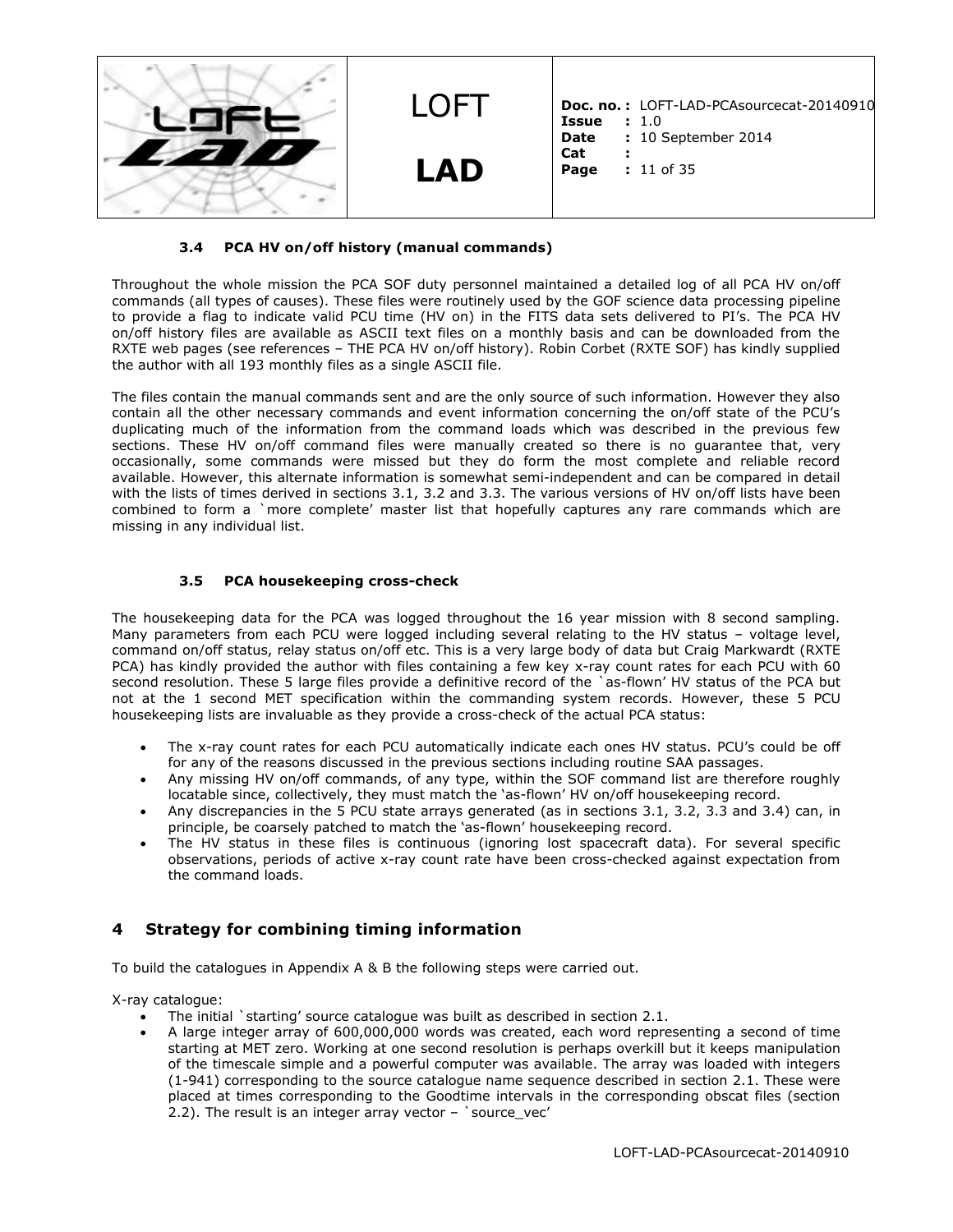

**LAD**

LOFT

**Doc. no. :** LOFT-LAD-PCAsourcecat-20140910 **Issue** : 1.0<br>**Date** : 10 % **: 10 September 2014** 

- **Cat :**
- **Page :** 12 of 35

PCU status (off/on):

- Lists of HRM events for each PCU (0-4) were built as described in section 3.1.
- Lists of TSM events for each PCU (0-4) were built as described in section 3.2.
- Lists of PCU on/off macro times were built for each PCU as described in section 3.3.
- PCU 0 byte array (version A) of the same length as the 'source\_vec' array was created which was built using the best available information on HRM events, TSM events and PCU on/off macros to define when PCU 0 was on and functioning. Zero denotes PCU off, one denotes PCU on.
- A similar PCU 0 byte array (version B) was constructed from the HV on/off command records discussed in section 3.4.
- The version B array was then taken as the master and checked against version A. Any discrepancies were corrected as best as possible to create a combined byte array (version C).
- Version C byte mask was cross checked against the PCU 0 status in the PCA housekeeping data set described in section 3.5 (60 sec. resolution) to check for any inconsistencies. These were then `patched in' at one second time resolution in an approximate fashion. The result is a PCU\_0 state flag byte array – `PCU\_0\_vec'
- Similar arrays were built for PCU's 1-4.

Final catalogue:

- The PCU 0-4 state flag arrays were used to give the total seconds exposure for each individual PCU (less than or equal to the Goodtime since, in reality, detectors could be off).
- The PCU 0-4 state flags were used to give the total seconds exposure for each source name integer (1-1311) for 0, 1, 2, 3, 4 or 5 PCU's operating (no differentiation between units). In IDL the required exposure times are efficiently given by HISTOGRAM(source vec x PCU  $*$  vec). The exposure for the grouped individual targets (1-941) was then computed and the integer source numbers were used to index and reconnect a source name string back into the Appendix A & B tables.

# **5 Summary of main RXTE PCA findings**

The first following table shows the general main parameters of the RXTE mission and observations. The Goodtime values (GT' and GT'') represent the maximum possible on-source time ignoring the many planned and unplanned HV turn-offs. The actual Goodtime achieve (T' and T'') are also shown.

| <b>SUMMARY TIMES</b>                 | sec         | % of MET |
|--------------------------------------|-------------|----------|
|                                      |             |          |
| Mission MET start                    | 63,120,241  |          |
| Mission MET end                      | 568,425,606 |          |
| Mission MET span<br>'MET)            | 505,305,365 |          |
|                                      |             |          |
| <b>All Observation Names</b>         |             |          |
| 1678 target names                    |             |          |
| 1278 discrete RA, Dec                |             |          |
| Max. possible Goodtime<br>(GT)       | 355,590,132 | 70.4     |
| <b>Actual Goodtime</b><br>ſΤ         | 355,590,132 | 70.4     |
|                                      |             |          |
| <b>Appendix A &amp; B Catalogues</b> |             |          |
| 1311 target names                    |             |          |
| 941 discrete RA, Dec                 |             |          |
| Max. possible Goodtime<br>(GT')      | 329,719,657 | 65.3     |
| <b>Actual Goodtime</b>               | 329,719,657 | 65.3     |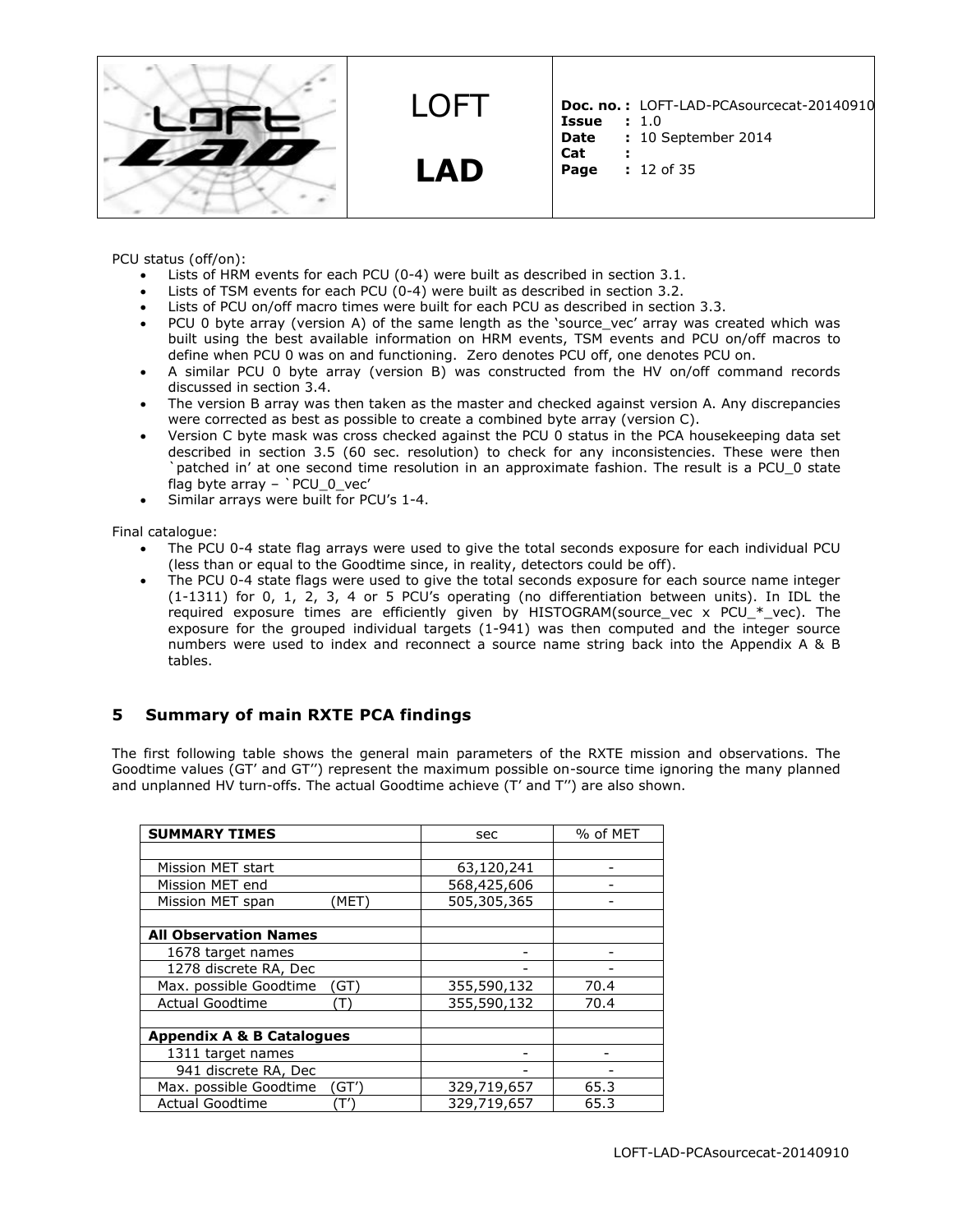LOFT **LAD Doc. no. :** LOFT-LAD-PCAsourcecat-20140910 **Issue :** 1.0<br>**Date :** 10 **9 : 10 September 2014 Cat : Page :** 13 of 35

The next table shows the overall time durations for which each PCU (0-4) was on during Goodtime intervals. This is listed for all targets, Appendix A & B combined and also separately for galactic and extragalactic sources. Although this summary might be of interest for the RXTE mission legacy, a far more useful value, going forwards with LOFT, is the actual number of PCU's on (effective area of the PCA) at any time observing each particular source listed in the catalogue.

| <b>INDIVIDUAL PCU'S</b>                           | PCU 0       | PCU <sub>1</sub> | PCU <sub>2</sub> | PCU <sub>3</sub> | PCU <sub>4</sub> |
|---------------------------------------------------|-------------|------------------|------------------|------------------|------------------|
|                                                   |             |                  |                  |                  |                  |
| HV on (sec)                                       | 333,881,996 | 150,221,856      | 467,454,555      | 207,436,237      | 134,613,318      |
| % of 505,305,356                                  | 66.1        | 29.7             | 92.5             | 41.1             | 26.6             |
| <b>All Obs. Names</b>                             |             |                  |                  |                  |                  |
| Goodtime (with HV on)                             | 238,814,312 | 111,533,952      | 339,772,103      | 162,538,314      | 103,243,381      |
| % of 355,590,132                                  | 67.2        | 31.4             | 95.6             | 45.7             | 29.0             |
|                                                   |             |                  |                  |                  |                  |
| <b>Appendix A &amp; B</b>                         |             |                  |                  |                  |                  |
| Goodtime (with HV on)                             | 219,064,539 | 99,879,102       | 315,645,303      | 147,733,204      | 92,388,821       |
| % of 329,719,657                                  | 66.4        | 30.3             | 95.7             | 44.8             | 28.0             |
| <b>Appendix A</b><br><b>Galactic sources</b>      |             |                  |                  |                  |                  |
| Goodtime (with HV on)                             | 152,118,774 | 74,044,988       | 213,367,749      | 119,474,329      | 73,289,579       |
| % of 329,719,657                                  | 46.1        | 22.5             | 64.7             | 36.2             | 22.2             |
| <b>Appendix B</b><br><b>Extragalactic sources</b> |             |                  |                  |                  |                  |
| Goodtime (with HV on)                             | 66,945,765  | 25,834,114       | 102,277,554      | 28,258,875       | 19,099,242       |
| % of 329,719,657                                  | 20.3        | 7.8              | 31.0             | 8.6              | 5.8              |

The next table therefore shows the overall time durations for which 1, 2, 3, 4, 5 or 'any' PCU's were on during Goodtime intervals. This is listed for all targets, Appendix A & B combined and also for galactic and extragalactic sources. As noted earlier, knowledge of the precise combination of detectors is unimportant as the five PCU's are treated as identical units.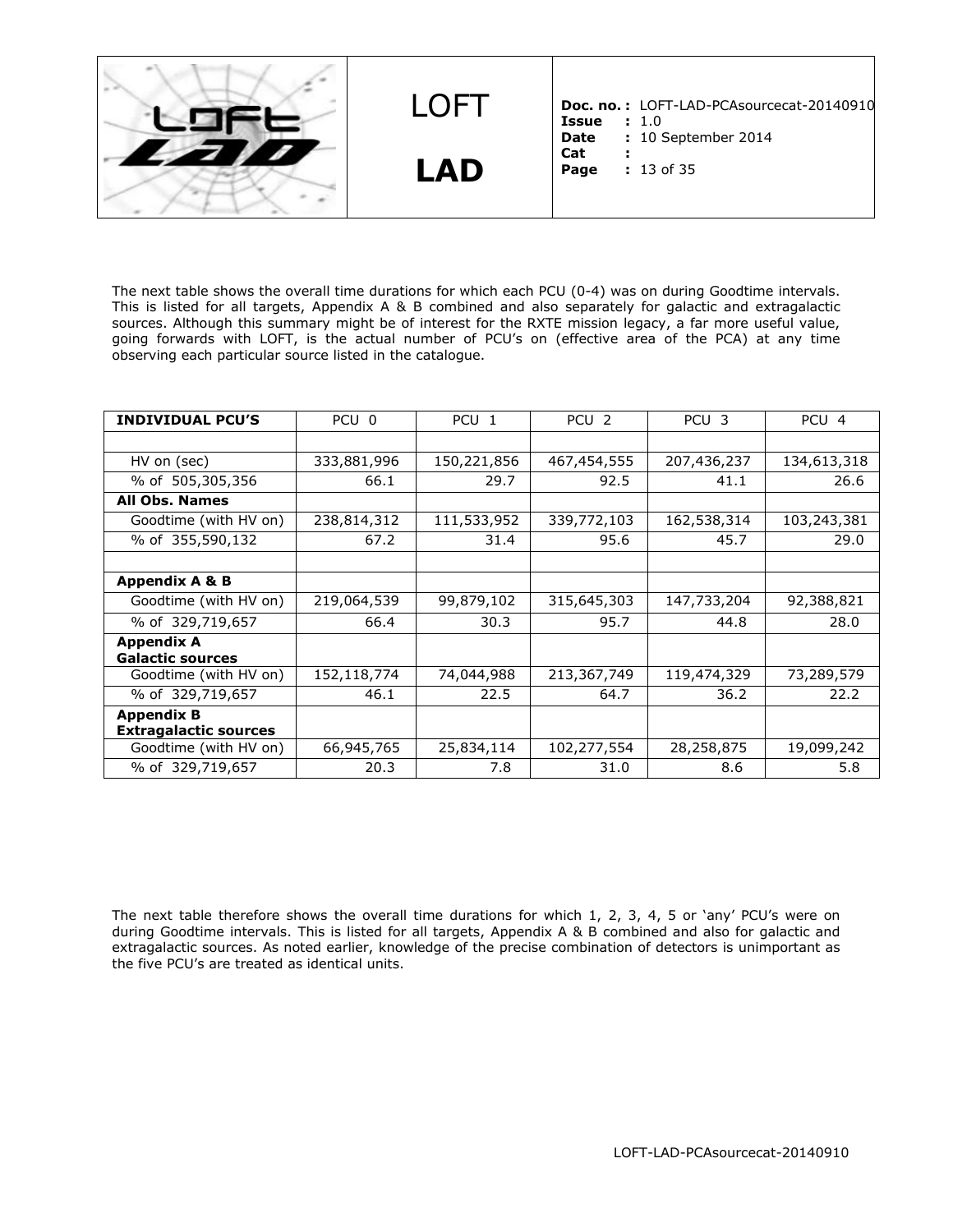



**LAD**

**Doc. no. :** LOFT-LAD-PCAsourcecat-20140910

- **Issue** : 1.0<br>**Date** : 10 9 **Date :** 10 September 2014
- **Cat :**
- **Page :** 14 of 35

| <b>NO. PCU's ON</b>       |            | 2           | 3          | $\overline{4}$ | 5          | Any         |
|---------------------------|------------|-------------|------------|----------------|------------|-------------|
|                           |            |             |            |                |            |             |
| <b>All Obs. Names</b>     |            |             |            |                |            |             |
| Time on (sec)             | 63,369,804 | 105,936,917 | 81,732,251 | 37,993,474     | 56,697,555 | 345,730,001 |
| % of 355,590,132          | 17.8       | 29.8        | 23.0       | 10.7           | 15.9       | 97.2        |
| <b>Appendix A &amp; B</b> |            |             |            |                |            |             |
| Goodtime (HV on)          | 60,952,459 | 99,339,300  | 76,602,281 | 35,392,808     | 48,740,365 | 321,027,213 |
| % of 329,719,657          | 18.5       | 30.1        | 23.2       | 10.7           | 14.8       | 97.4        |
|                           |            |             |            |                |            |             |
| <b>Appendix A</b>         |            |             |            |                |            |             |
| <b>Galactic sources</b>   |            |             |            |                |            |             |
| Goodtime (HV on)          | 29,926,733 | 61,572,633  | 59,820,671 | 30,390,205     | 35,640,116 | 217,350,358 |
| % of 329,719,657          | 9.1        | 18.7        | 18.1       | 9.2            | 10.8       | 65.9        |
| <b>Appendix B</b>         |            |             |            |                |            |             |
| <b>Extragalactic</b>      |            |             |            |                |            |             |
| Goodtime (HV on)          | 31,025,726 | 37,766,667  | 16,781,610 | 5,002,603      | 13,100,249 | 103,676,855 |
| % of 329,719,657          | 9.4        | 11.5        | 5.1        | 1.5            | 4.0        | 31.4        |

The Appendix A & B tables provide a number of insights into the performance of the PCA during the RXTE mission. In both tables the first column is the X-ray source catalogue number (1-941). The second column gives the number of name variations grouped together as a common target source. As an example, CYG\_X-1 is source number #842 in Appendix A and has 7 name variations. This is followed by the target name and type (T) of G, E or U with unidentified being grouped with galactic sources. Following the source RA and Dec the observing time in ksec is listed for 1, 2, 3, 4, 5 or any PCU's operating. The final Goodness Value (GV) column indicates the percentage (0-100) each line of source observations represents compared to that which would have been obtained if all PCU's had been on for the total on-source Goodtime. In reality the GV values can only range from 20 (observations only ever made of that particular source with a single PCU, any PCU, operating) up to 100 (all observations of that source carried out with all 5 PCU's on). GV has been defined in the following way for each target source:

|  | [on ksec] | $\lceil 1 \text{ PCU} \rceil \times 1 + \lceil 2 \text{ PCU's} \rceil \times 2 + \lceil 3 \text{ PCU's} \rceil \times 3 + \lceil 4 \text{ PCU's} \rceil \times 4 + \lceil 5 \text{ PCU's} \rceil \times 5$<br>[on ksec] | Ton ksec1 | [on ksec] | [on ksec] |
|--|-----------|-------------------------------------------------------------------------------------------------------------------------------------------------------------------------------------------------------------------------|-----------|-----------|-----------|
|--|-----------|-------------------------------------------------------------------------------------------------------------------------------------------------------------------------------------------------------------------------|-----------|-----------|-----------|

#### Total ksec x 5

It is also possible to compute an overall 'average' GV value for each entire catalogue of galactic and extragalactic targets. Remembering earlier comments on the declining performance of the PCA in later years, it can be argued that these 'whole mission' values are diluted by the geriatric nature of the final years. The following table provides the equivalent values for only for the first 4 years of the mission (to January  $1<sup>st</sup>$  2000). Clearly, there is no simple measure or statistic that can allow for whether particular sources are scientifically better studied in a short period with most PCU's on or over a longer time span with only a few PCU's operating. X-ray sources can move between various states and there are also many transient sources.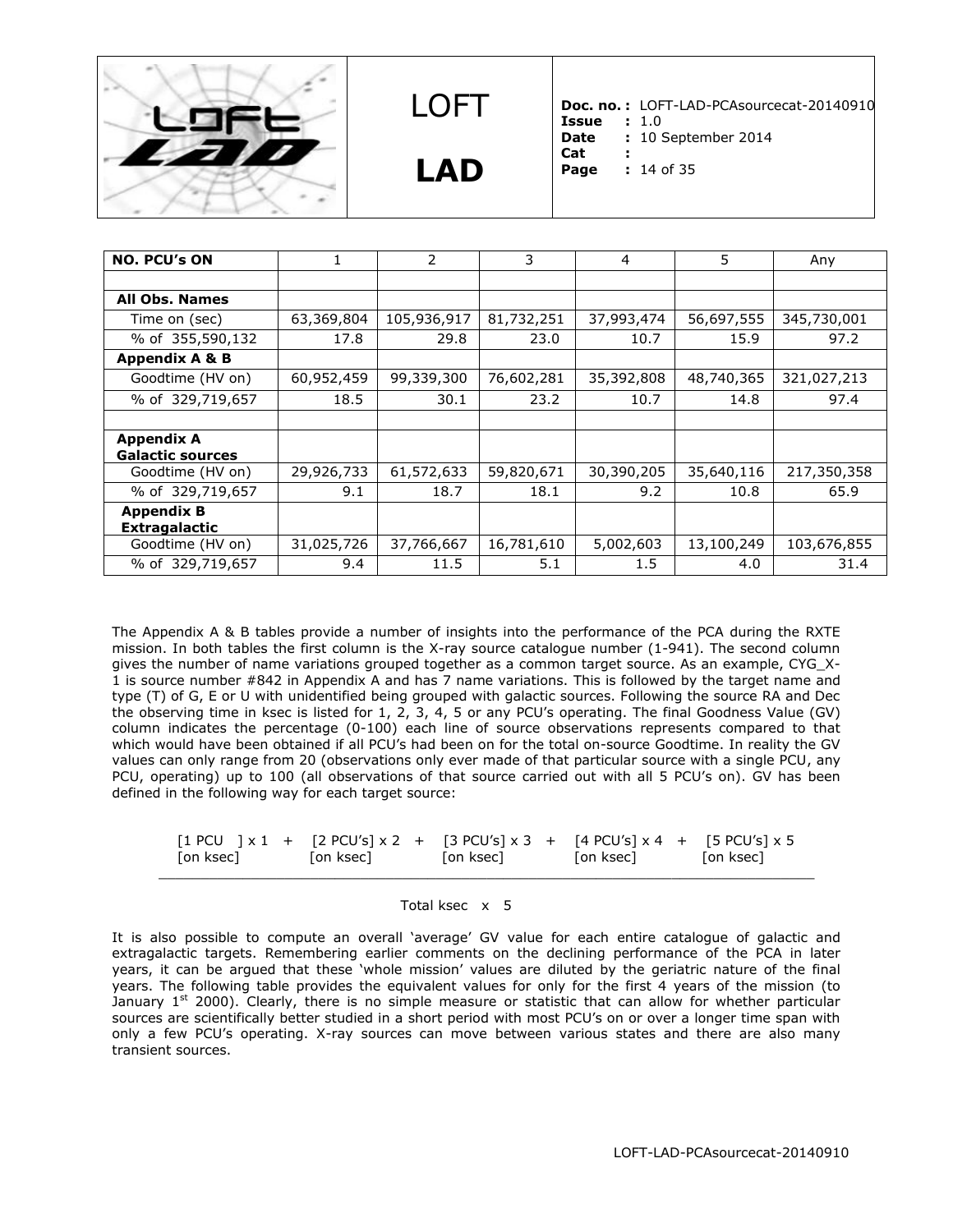

# **LAD**

**Doc. no. :** LOFT-LAD-PCAsourcecat-20140910 **Issue** : 1.0<br>**Date** : 10 % **: 10 September 2014 Cat :**

**Page :** 15 of 35

| RXTF PCA           | Galactic sources | Extragalactic sources |
|--------------------|------------------|-----------------------|
| GV                 | (Appendix A)     | (Appendix B)          |
| Entire mission     | 58 %             | 47 %                  |
| $1st$ 4 years only | 91 %             | $82\%$                |

# **6 Aspects with possible relevance for the LAD on LOFT**

The above analysis leads to a number of conclusions that may provide guidance towards planning for the observing schedule to be developed for the LAD experiment on the LOFT mission.

- Unfortunately the obscat files do not contain any flag to indicate whether a target is considered to be a galactic, extra-galactic or undefined (some TOO's) source. There is also no indication of the expected mean count rate. Both of these might be useful additional information lines (perhaps as comments in the LAD command loads) for post mission global analysis.
- Some better formalisation of source names seems a good idea. Perhaps not a specific approved list concept but a few basic rules such as meaningful names, no spaces, no commas, standard capitalisation, consistent use of underbar such as 4U\_ and 3C\_ etc. RXTE had a low operating budget with minimal staff in the later years of the mission which perhaps led to shortcuts and many imprecise name simplifications. Individual PI's may not be too bothered with the name of their observation but for general archive analysis this becomes an issue. HEASARC tools tend to get round most of these potential problems by having fancy name matching code and/or searching based on coincident sky positions.
- Many RXTE source names were generated on the fly with extra `descriptive' information included which indicates the source state or that it was a deliberately offset observation. It would probably be better to try and stick with standard primary source names and include any additional information i.e. indicating a non-standard pointing as some kind of secondary `name tag' or comment line.
- Manual editing of records should be avoided if at all possible though this may be hard to implement rigorously for dynamic real-time alterations to targeting i.e. TOO's. This issue becomes increasingly difficult for long missions operating with reduced funding and manning levels. A single location definitive up-to-date log seems a good idea.
- For the LAD on LOFT the detector on/off history may become extremely complex given that there are 2016 SDD units (compared to only 5 PCU's). Corrections `after the fact' as sometimes manually edited for RXTE PCA will be impossible and a very well thought out system needs to be defined. Such a system needs to be very robust to handle unexpected anomalous operation – for instance one would not want to ditch data from a whole panel due to one or two SDD's in undefined or noisy states.
- Appendix A shows that the PCA area (no. PCU's used) when observing galactic targets (LOFT's primary concern) was only  $\sim$  1/2 PCA thus making LOFT's LAD advance over the PCA perhaps 2x better than commonly stated.
- Over the long mission  $\sim$ 70% of galactic target Goodtime was obtained with 3 or more PCU's operating compared to only  $\sim$ 25% on extragalactic targets. This illustrates the policy of conducting extragalactic observations with minimal PCU's to give some detectors a rest.
- Some quite extended observation sequences of galactic sources were made later in the mission when not all PCU's were available which dilutes the previous statistic. However, most galactic sources were observed for at least some time, particularly in the early years, with all 5 PCU's operating.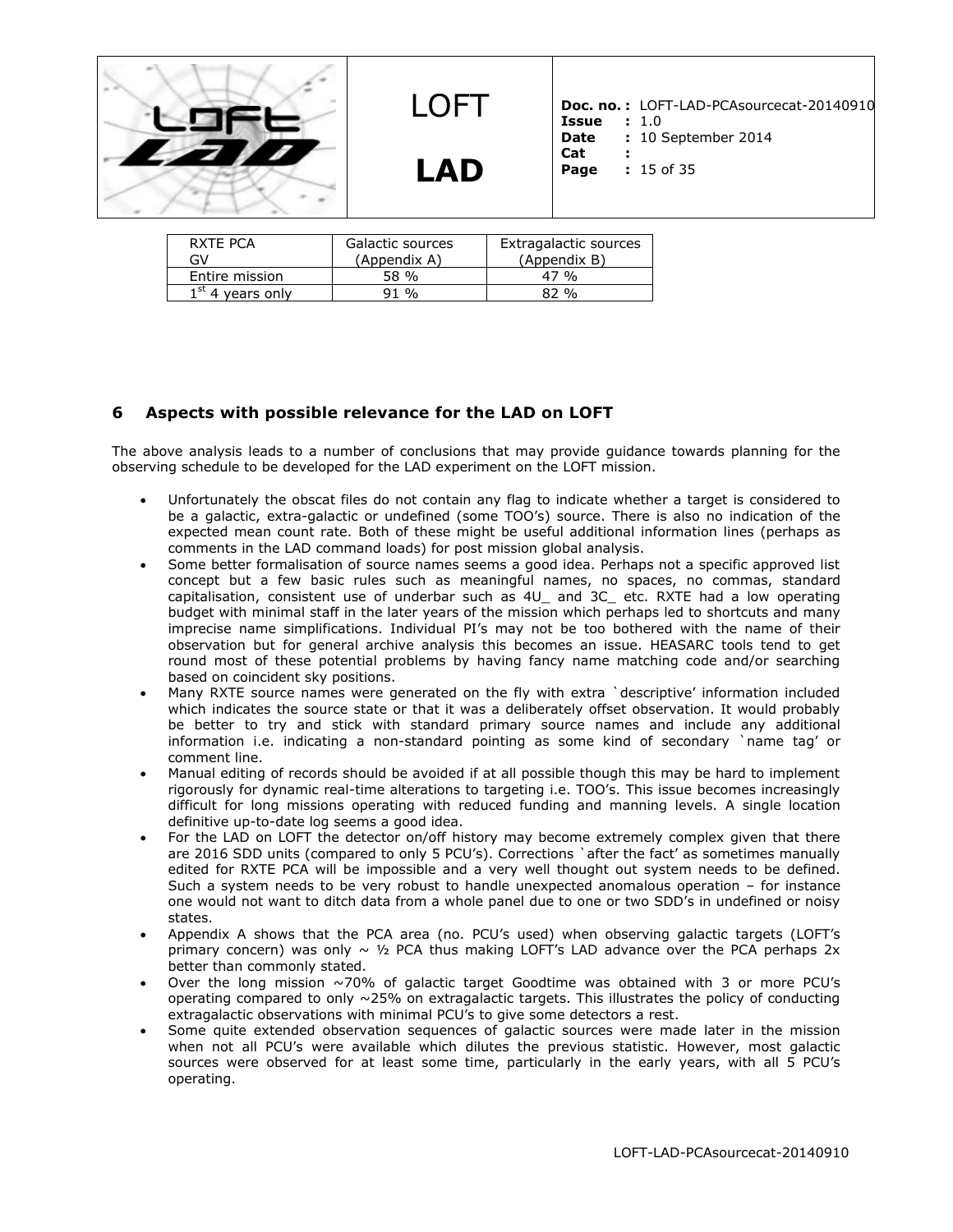

### **7 Acknowledgements**

I thank members of the 'old' PCA team and other former RXTE colleagues at GSFC and MIT for pointing out some corrections and relevant omissions in an early draft of this report. In particular I thank Craig Markwardt for comments and supplying various data files, Robin Corbet for supplying data and Jean Swank for her own input plus concisely summarising the comments of others. I also thank the Antarctic and Climate Ecosystems Cooperative Research Centre (ACE CRC) at the University of Tasmania, Australia, and the Australian Antarctic Division (AAD) for the use of computer facilities to perform the IDL based data analysis and to produce this document. [ [Barry.Giles@utas.edu.au](mailto:Barry.Giles@utas.edu.au) ]

#### **8 References**

NASA RXTE home page: <http://heasarc.gsfc.nasa.gov/docs/xte/xtegof.html>

'obscat' files can be downloaded from the NASA HEASARC facility: <ftp://heasarc.gsfc.nasa.gov/FTP/xte/timelines/obscat/>

PCU HV break-down history:

[http://heasarc.gsfc.nasa.gov/FTP/caldb/data/xte/pca/cpf/breakdown/pca\\_breakdown\\_hist\\_20120110.fits](http://heasarc.gsfc.nasa.gov/FTP/caldb/data/xte/pca/cpf/breakdown/pca_breakdown_hist_20120110.fits)

PCA HV on/off history:

<http://heasarc.gsfc.nasa.gov/docs/xte/SOF/pca/pcahv.html> This command history (including manual commands) covers 1996 – 2009 but 2010 & 2011 missing.

RXTE AO scorecard files: <http://heasarc.gsfc.nasa.gov/docs/xte/SOF/score.html>

Relevant earlier LOFT-LAD document: Giles, A.B., `LOFT Large Area Detector. An analysis of the usage/popularity of the many PCA/EDS/EA data modes on RXTE', 2014, LOFT-LAD-PCAmodes\_20140817, Issue 2

Bradt, H.V., Swank, J.H. and Rothschild, R.E., 'The X-ray Timing Explorer', 1990, Adv. Space Res., 10, 297

Jahoda, K., Markwardt, C.B., Radeva, Y., Rots, A.H., Stark, M.J., Swank, J.H., Strohmayer, T.E. and Zhang, W., 'Calibration of the Rossi X-ray Timing Explorer Proportional Counter Array', 2006, ApJS, 163, 401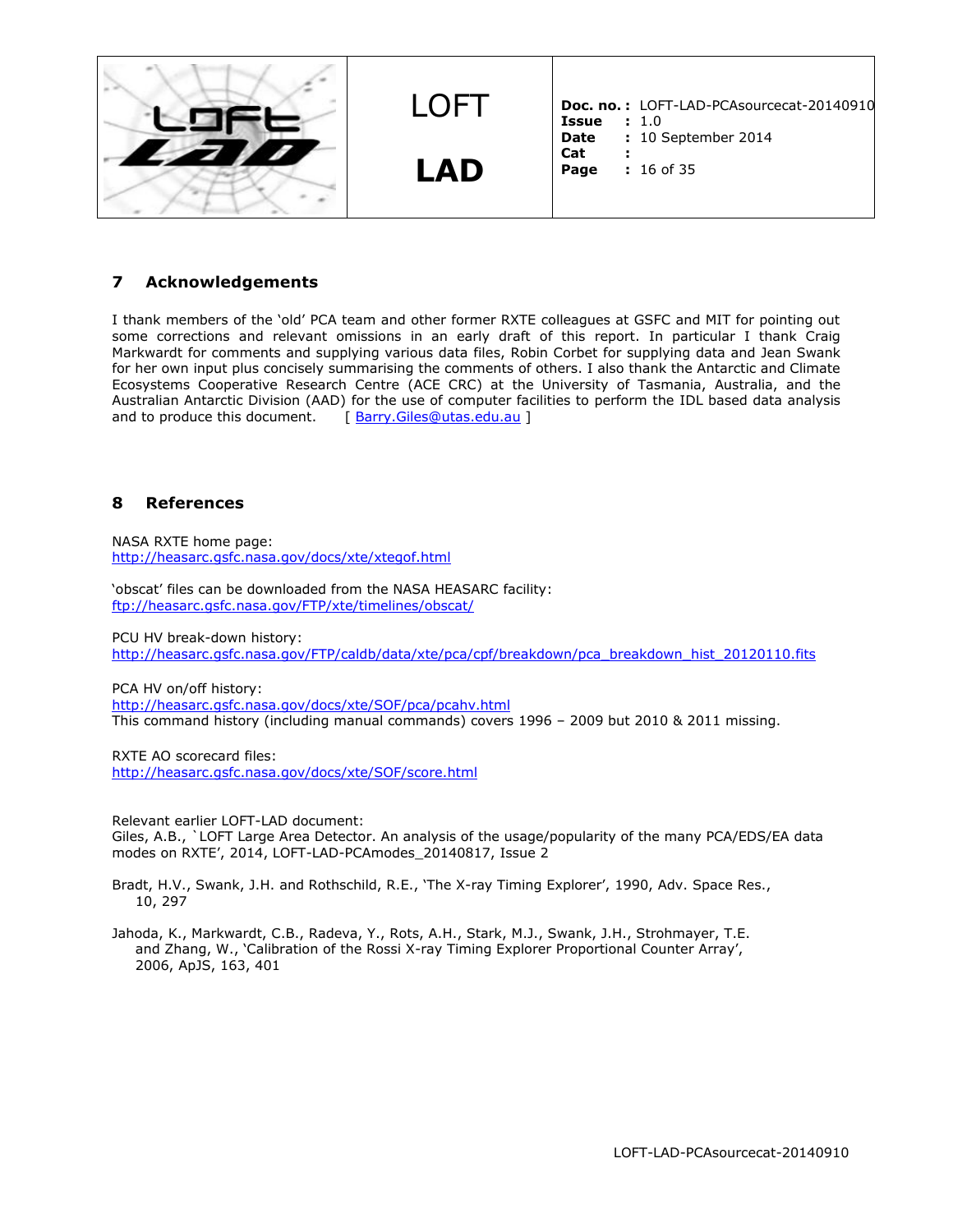

### **9 Author Statements**

RXTE has been an incredibly productive scientific spacecraft, making many discoveries over its 16 year mission. The PCA experiment has opened up the field of high resolution X-ray timing and set the benchmark for future missions such as the LAD experiment on LOFT. These statements should be remembered when reading the preceding pages which often focus on problems, uncertainties and unresolved issues. It is absolutely not the author's intention to create a negative impression or suggest poor performance but what happened is now history (I was after all a part of this).

It has been mentioned several times that some of the information used to build PCU HV on/off status histories in the result of manual editing and the data records used cannot be guaranteed as totally 100% complete. Therefore Appendices A & B have been constructed with HV status based on the 'as-flown' PCA housekeeping record. Resolving or discussing discrepancies between these two approaches, which exist at ~2% of Goodtime level, fall outside the scope of this document.

This report has probably become a bit more detailed than strictly necessary for LOFT but it seemed appropriate to include additional relevant material to provide a fairly comprehensive account in the one place.

There are probably also a few misclassifications between galactic and extragalactic targets. The author would appreciate any reports of problems or errors which will be collected together for a possible revised version.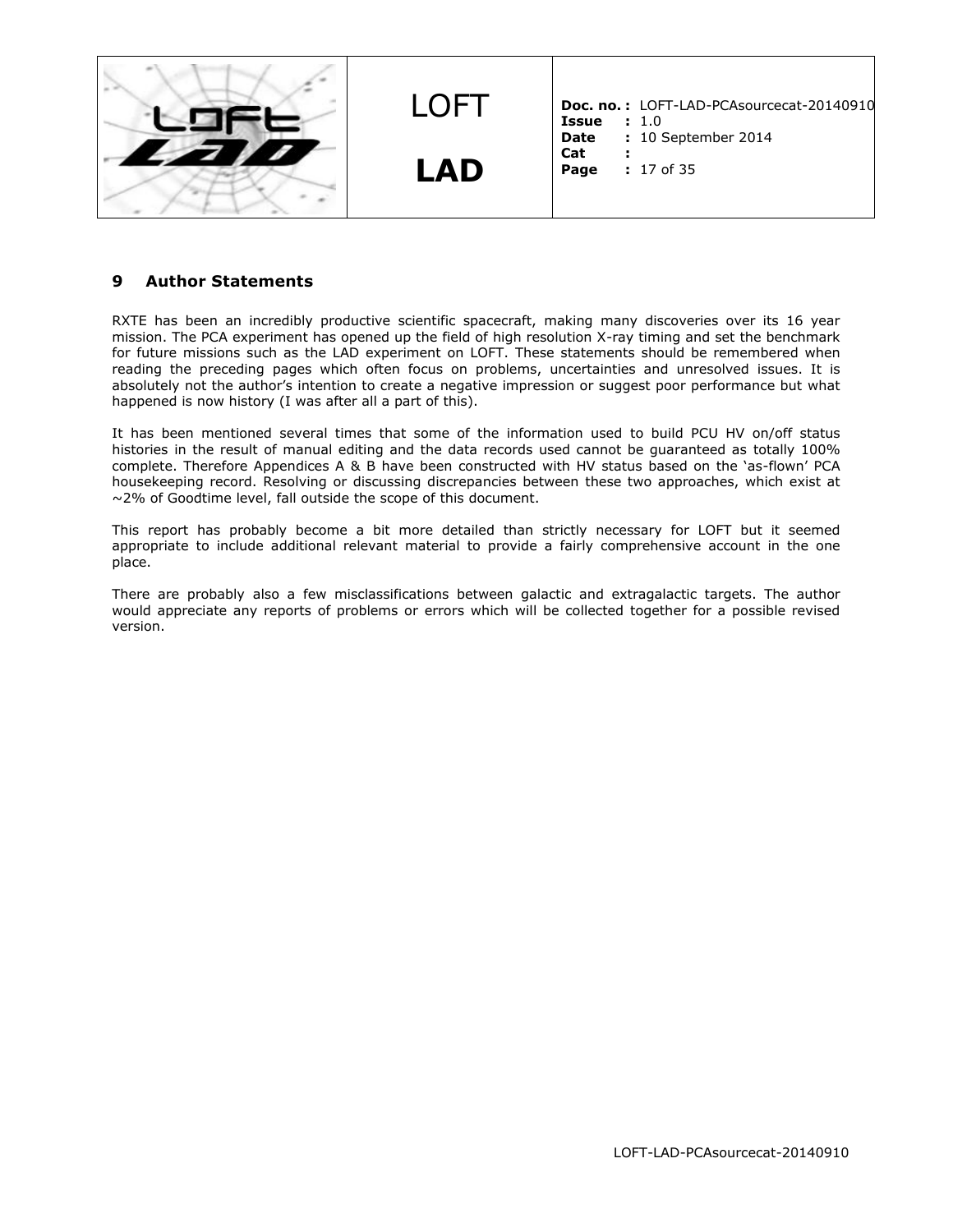

**LAD**

**Doc. no. :** LOFT-LAD-PCAsourcecat-20140910 **Issue :** 1.0 **Date :** 10 September 2014

- **Cat :**
- **Page :** 18 of 35

# **Appendix A Galactic X-ray catalogue (693 sources)**

| Cat.           | No               | X-ray Source       |             | RA<br>Dec       |              |                | No. of PCU's ON (ksec) |                |       |        |     |
|----------------|------------------|--------------------|-------------|-----------------|--------------|----------------|------------------------|----------------|-------|--------|-----|
| No             | Var              | Target Name        | $\rm T$     | $(\text{deg.})$ | $\mathbf{1}$ | $\overline{2}$ | 3                      | $\overline{4}$ | 5     | Any    | GV  |
| $\mathbf{1}$   | $\overline{2}$   | FDF                | G           | 0.00<br>0.00    | 0.0          | 1.1            | 0.0                    | 0.0            | 7.0   | 8.1    | 92  |
| $\overline{4}$ | $\mathbf{1}$     | WW CET             | G           | $2.85 - 11.48$  | 0.0          | 222.6          | 129.3                  | 15.3           | 0.0   | 367.2  | 48  |
| $\,6$          | $\mathbf{1}$     | IGR_J00234+6141    | G           | 5.74<br>61.69   | 1.8          | 49.4           | 0.0                    | 0.0            | 0.0   | 51.2   | 39  |
| $\overline{7}$ | $\sqrt{2}$       | 47 TUCANAE         | G           | $6.02 - 72.08$  | 111.7        | 2.0            | 15.7                   | 4.2            | 84.3  | 217.9  | 55  |
| 8              | $\mathbf{1}$     | TYCHO SNR          | G           | 6.32<br>64.14   | 0.0          | 0.0            | 3.6                    | 5.0            | 96.2  | 104.8  | 97  |
| 9              | $\mathbf{1}$     | COMET_HALE-BOPP    | G           | 45.76<br>6.44   | 0.0          | 0.0            | 0.0                    | 0.0            | 5.8   | 5.8    | 100 |
| 10             | $\mathbf{1}$     | RX J0028.8+5917    | G           | 7.20<br>59.29   | 0.0          | 0.0            | 1.1                    | 0.0            | 41.5  | 42.6   | 98  |
| 11             | $\boldsymbol{2}$ | V709 CAS           | ${\rm G}$   | 59.57<br>7.26   | 452.8        | 139.5          | 353.9                  | 90.9           | 11.5  | 1048.6 | 42  |
| 15             | $\mathbf{1}$     | IGR J00370+6122    | G           | 9.29<br>61.36   | 0.0          | 9.2            | 36.6                   | 9.3            | 0.0   | 55.1   | 60  |
| 17             | $\mathbf{1}$     | RX J0049.1-7250    | G           | $12.27 - 72.85$ | 26.5         | 84.3           | 6.3                    | 0.0            | 0.9   | 118.1  | 37  |
| 22             | $\mathbf{1}$     | 2E 0050.1-7247     | G           | $12.97 - 72.53$ | 21.2         | 90.0           | 0.0                    | 0.0            | 0.0   | 111.2  | 36  |
| $23\,$         | $\mathbf{1}$     | PULSAR TRANSIENT 3 | ${\bf G}$   | $13.00 - 71.50$ | 0.0          | 0.0            | 0.0                    | 0.0            | 3.0   | 3.0    | 100 |
| 25             | $\mathbf{1}$     | XTE J0052-723      | G           | $13.05 - 70.79$ | 0.0          | 0.4            | 3.0                    | 0.8            | 2.5   | 6.6    | 76  |
| 27             | $\mathbf{1}$     | HD5394_10170-01    | G           | 13.12<br>59.31  | 0.0          | 0.0            | 0.0                    | 0.0            | 1.8   | 1.8    | 100 |
| 32             | $\boldsymbol{2}$ | PG0052+251         | G           | 13.72<br>25.43  | 2.5          | 258.8          | 47.2                   | 0.0            | 17.5  | 326.0  | 45  |
| 33             | 1                | XSS_J00564+4548    | G           | 46.22<br>13.83  | 0.1          | 6.1            | 45.1                   | 0.0            | 0.0   | 51.4   | 57  |
| 34             | $\sqrt{2}$       | GAMMA CAS          | ${\rm G}$   | 14.18<br>60.72  | 12.8         | 188.7          | 208.7                  | 66.7           | 191.6 | 668.5  | 67  |
| 37             | $\mathbf{1}$     | XSS_J01023-4731    | G           | 15.59 -47.54    | 0.0          | 1.3            | 2.9                    | 0.0            | 0.0   | 4.2    | 53  |
| 38             | $\mathbf{1}$     | SXP6.85            | G           | 15.72 -72.74    | 33.8         | 121.4          | 6.7                    | 0.0            | 0.0   | 161.8  | 36  |
| 40             | $\mathbf{1}$     | IGR J01054-7253    | G           | 16.36 $-72.89$  | 11.8         | 102.7          | 3.2                    | 0.0            | 4.0   | 121.6  | 40  |
| 42             | $\mathbf 1$      | J0109+6134         | G           | 17.44 61.56     | 2.7          | 0.0            | 0.0                    | 0.0            | 0.0   | 2.7    | 20  |
| 43             | $\boldsymbol{2}$ | XTE J0111.2-7317   | G           | $17.81 - 73.28$ | 0.0          | 0.0            | 44.9                   | 1.2            | 30.7  | 76.8   | 76  |
| 47             | $\overline{2}$   | 2S 0114+65         | G           | 19.51<br>65.29  | 2.8          | 57.2           | 165.8                  | 20.6           | 114.6 | 361.0  | 70  |
| 48             | 3                | 4U 0115+63         | G           | 19.63<br>63.74  | 59.8         | 175.0          | 229.0                  | 117.1          | 174.1 | 755.0  | 64  |
| $52\,$         | $\mathbf{1}$     | IGR J01363+6610    | G           | 24.08<br>66.18  | 0.7          | 9.8            | 0.0                    | 0.0            | 0.0   | 10.6   | 38  |
| $53\,$         | $\mathbf{1}$     | X0142+614 10193-01 | $\mathbf U$ | 25.25<br>60.40  | 0.0          | 0.0            | 0.0                    | 2.0            | 0.0   | 2.0    | 80  |
| 54             | $\mathbf{1}$     | BL HYI             | G           | $25.25 - 67.89$ | 0.0          | 0.0            | 29.2                   | 4.9            | 43.7  | 77.8   | 83  |
| 55             | $\boldsymbol{2}$ | X0142+614          | G           | 26.59<br>61.75  | 136.9        | 613.4          | 588.4                  | 286.1          | 72.6  | 1697.4 | 54  |
| 56             | $\overline{2}$   | RX_J0146.9+6121    | G           | 26.75<br>61.36  | 0.0          | 0.0            | 2.7                    | 0.0            | 73.1  | 75.8   | 98  |
| 57             | $\mathbf{1}$     | PSR B0144+59       | G           | 26.94<br>59.37  | 0.0          | 0.0            | 0.6                    | 0.0            | 30.5  | 31.1   | 99  |
| 60             | $\mathbf{1}$     | RGB J0152+017      | U           | 28.16<br>1.79   | 42.6         | 0.0            | 5.2                    | 0.0            | 0.0   | 47.8   | 24  |
| 62             | $\boldsymbol{2}$ | J0153+7442         | G           | 28.27<br>74.71  | 10.3         | 41.4           | 5.3                    | 0.0            | 0.0   | 57.0   | 38  |
| 63             | $\mathbf{1}$     | IGR J015712-7259   | G           | 29.32 -72.98    | 11.6         | 15.0           | 0.0                    | 0.0            | 0.0   | 26.6   | 31  |
| 64             | $\mathbf{1}$     | IGR J01538+6713    | U           | 67.22<br>29.58  | 0.0          | 4.0            | 0.0                    | 0.0            | 0.0   | 4.0    | 40  |
| 65             | $^{4}$           | PSR J0205+6449     | G           | 31.41<br>64.83  | 13.4         | 166.9          | 540.9                  | 467.4          | 17.5  | 1206.1 | 65  |
| 66             | $\mathbf{1}$     | TT ARI             | G           | 31.72<br>15.30  | 0.0          | 0.0            | 0.0                    | 29.6           | 13.6  | 43.1   | 86  |
| 67             | $\mathbf{1}$     | XSS_J02087-7418    | G           | $32.21 - 74.30$ | 0.0          | 1.4            | 2.7                    | 0.0            | 0.0   | 4.1    | 53  |
| 69             | $\mathbf{1}$     | PSR J0218+4232     | G           | 34.53<br>42.54  | 2.8          | 31.5           | 121.3                  | 87.0           | 0.0   | 242.5  | 64  |
| 71             | $\mathbf{1}$     | NEW GRO BURSTER    | G           | 37.29<br>2.75   | 0.0          | 0.0            | 0.0                    | 0.0            | 4.0   | 4.0    | 100 |
| 72             | $\mathbf{1}$     | AGL_J0229+2054     | G           | 37.39<br>20.91  | 1.1          | 0.0            | 0.0                    | 0.0            | 0.0   | 1.1    | 20  |
| 74             | $\mathbf{1}$     | WW HOR             | G           | $39.05 -52.32$  | 14.0         | 7.4            | 0.0                    | 0.0            | 0.0   | 21.4   | 26  |
| 76             | $\boldsymbol{2}$ | $LS_1$ +61_303     | G           | 40.13<br>61.23  | 534.2        | 149.6          | 283.8                  | 12.8           | 111.2 | 1091.6 | 41  |
| 80             | $\mathbf{1}$     | 4U0241+622         | G           | 41.25<br>62.47  | 0.0          | 0.0            | 12.4                   | 14.9           | 195.9 | 223.2  | 96  |
| 81             | $\mathbf{1}$     | XY_ARI             | G           | 44.03<br>19.44  | 13.9         | 97.4           | 48.3                   | 61.0           | 67.0  | 287.6  | 64  |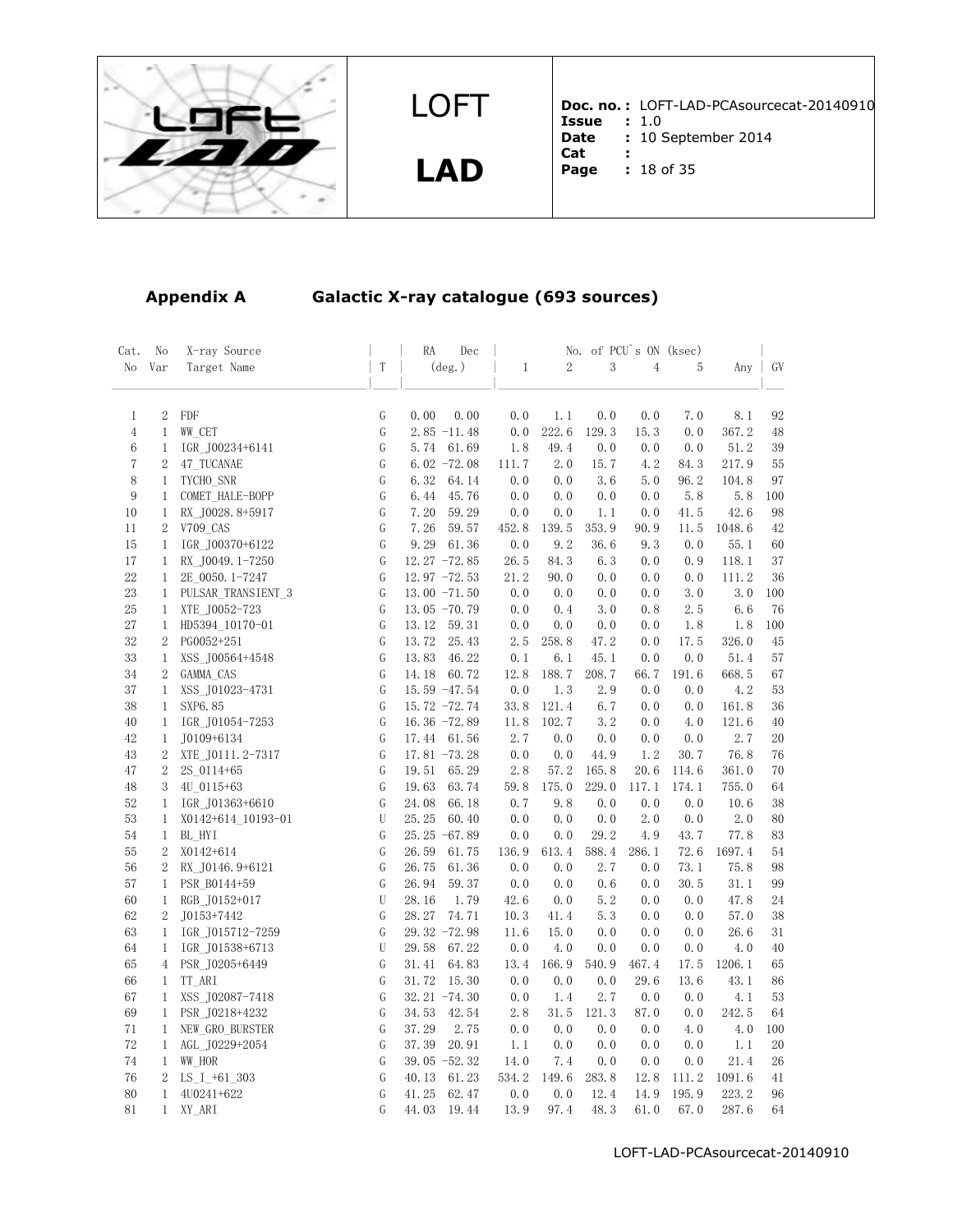

**LAD**

82 1 COMET\_HYAKUTAKE G 44.90 38.35 0.0 0.0 5.2 0.0 0.0 5.2 60

**Doc. no. :** LOFT-LAD-PCAsourcecat-20140910 **Issue :** 1.0

**Date :** 10 September 2014

- **Cat :**
- **Page :** 19 of 35

| 84      | 1              | ALGOL               | G             | 40.96<br>47.04  | 0.0   | 26.4         | 207.9                      | 72.2  | 136.5        | 443.0  | 74     |
|---------|----------------|---------------------|---------------|-----------------|-------|--------------|----------------------------|-------|--------------|--------|--------|
| 86      | $\mathbf{1}$   | EF ERI              | G             | 48.55 $-22.59$  | 0.5   | 8.7          | 18.3                       | 4.5   | 53.5         | 85.4   | 83     |
| 89      | $\mathbf{1}$   | GK_Per_10023-01     | G             | 50.97<br>43.21  | 0.0   | 0.0          | 0.0                        | 0.0   | 2.4          | 2.4    | 100    |
| 90      | $\mathbf{1}$   | 1H 0323+342         | G             | 51.17<br>34.18  | 125.3 | 0.0          | 0.0                        | 0.0   | 0.0          | 125.3  | 19     |
| 92      | $\mathbf{1}$   | GK PER              | G             | 52.80<br>43.90  | 33.3  | 40.0         | 37.9                       | 4.5   | 67.3         | 182.9  | 63     |
| 93      | $\mathbf{1}$   | PKS0332-403         | G             | $53.56 - 40.14$ | 12.9  | 3.7          | 5.1                        | 0.0   | 0.0          | 21.7   | 32     |
| 94      | 2              | $V0332+53$          | ${\mathbb G}$ | 53.75<br>53.17  | 23.8  | 168.1        | 424.5                      | 101.7 | 50.7         | 768.8  | 59     |
| 95      | $\mathbf{1}$   | UZ FOR              | ${\mathbb G}$ | $53.87 - 25.74$ | 0.0   | 0.0          | 8.5                        | 0.2   | 12.2         | 20.9   | 83     |
| 96      | 1              | NEAR V 0332+53      | $\mathbf U$   | 53.94<br>48.92  | 0.0   | 1.0          | 2.0                        | 0.0   | 0.0          | 3.0    | 53     |
| 98      | 2              | HR 1099             | G             | 54.20<br>0.59   | 0.0   | 0.0          | 9.3                        | 12.4  | 122.0        | 143.7  | 95     |
| 100     | $\mathbf{1}$   | H0348-120_10329-02  | $\mathbf U$   | 56.80 $-12.22$  | 0.0   | 0.0          | 0.0                        | 0.0   | 1.5          | 1.5    | 100    |
| 102     | 1              | X PER               | G             | 58.84<br>31.05  | 23.9  | 177.8        | 366.0                      | 176.5 | 193.0        | 937.2  | 67     |
| 103     | $\mathbf{1}$   | 1H0402+573          | G             | 61.70 57.58     | 0.0   | 0.0          | 0.0                        | 3.5   | 6.7          | 10.1   | 93     |
| 104     | 1              | PKS0405-385         | G             | 61.74 $-38.44$  | 0.0   | 0.0          | 0.0                        | 0.0   | 21.4         | 21.4   | 100    |
| 105     | $\mathbf{1}$   | VW HYI              | ${\mathbb G}$ | 62.29 $-71.29$  | 0.0   | 0.2          | 55.7                       | 23.6  | 38.7         | 118.1  | 77     |
| 106     | 1              | V773 TAU            | G             | 63.55<br>28.20  | 0.0   | 0.0          | 4.1                        | 6.8   | 68.6         | 79.5   | 96     |
| 109     | $\mathbf{1}$   |                     | G             | 64.61<br>57.49  | 73.0  | 205.4        | 6.5                        | 0.0   | 0.6          | 285.6  | 35     |
| 110     | 2              | SGR 0418+5729       | G             | 65.25<br>56.06  | 0.0   | 0.0          | 4.3                        | 0.0   | 67.1         | 71.5   | 97     |
|         |                | XTE J0421+560       | ${\mathbb G}$ |                 |       |              |                            |       |              |        |        |
| 112     | 2              | GROJ0422+32         |               | 65.43<br>32.91  | 0.0   | 0.8          | 1.6                        | 4.6   | 8.3          | 15.3   | 86     |
| 113     | $\mathbf{1}$   | AH ERI              | ${\mathbb G}$ | 65.66 $-13.36$  | 0.0   | 6.2          | 0.0                        | 0.0   | 0.0          | 6.2    | 40     |
| 117     | 2              | J0437-4715          | G             | 69.32 -47.25    | 0.0   | 0.0          | 3.5                        | 18.6  | 65.9         | 88.1   | 94     |
| 119     | 3              | LS V+4417           | ${\rm G}$     | 70.25<br>44.53  | 17.7  | 45.2         | 10.6                       | 14.9  | 1.5          | 89.8   | 46     |
| 120     | $\mathbf{1}$   | PKS 0447-439        | ${\mathbb G}$ | 72.35 -43.84    | 16.9  | 6.1          | 0.0                        | 0.0   | 0.0          | 22.9   | 25     |
| 121     | 1              | SWIFT_J0451.5-6949  | G             | 72.78 -69.80    | 1.7   | 10.0         | 0.0                        | 0.0   | 0.0          | 11.7   | 37     |
| 122     | 1              | IRAS 0457-7537      | U             | 74.00 -75.54    | 0.0   | 0.0          | 33.4                       | 0.0   | 32.5         | 65.9   | 79     |
| 125     | $\mathbf{1}$   | G156. $2+5.7-NN$    | ${\mathbb G}$ | 74.19<br>52.35  | 0.0   | 3.0          | 2.9                        | 1.2   | 38.8         | 46.0   | 92     |
| 126     | $\mathbf{1}$   | 1H0455+276          | $\mathsf G$   | 74.21<br>27.72  | 0.0   | 0.0          | 0.0                        | 0.0   | 8.8          | 8.8    | 100    |
| 127     | $\mathbf{1}$   | SGR 0501+4516       | G             | 75.28<br>45.28  | 19.8  | 54.1         | 16.3                       | 5.3   | 1.6          | 97.0   | 42     |
| 128     | $\mathbf{1}$   | $G156.2 + 5.7 - SE$ | G             | 75.50<br>51.25  | 0.0   | 7.5          | 2.2                        | 4.3   | 55.0         | 69.0   | 90     |
| 129     | $\mathbf{1}$   | V1062 TAU           | ${\mathbb G}$ | 75.62<br>24.76  | 0.0   | 2.1          | 2.9                        | 57.7  | 0.0          | 62.7   | 77     |
| 131     | 1              | XSS J05054-2348     | G             | $76.35 -23.80$  | 0.0   | 0.1          | 0.0                        | 0.8   | 0.0          | 0.9    | 74     |
| 132     | $\mathbf{1}$   | GRO J0332-87        | G             | 76.39 -83.70    | 0.0   | 0.8          | 0.0                        | 10.6  | 0.0          | 11.4   | 77     |
| 133     | $\mathbf{1}$   | 1FGL J0505.9+6121   | ${\rm G}$     | 76.49<br>61.23  | 6.1   | 0.0          | 0.0                        | 0.0   | 0.0          | 6.1    | $20\,$ |
| 136     | $\mathbf{1}$   | SWIFT_J0513.4-6547  | G             | 78.37 -65.79    | 7.0   | 31.0         | $1.\,7$                    | 0.0   | 0.0          | 39.7   | 37     |
| 137     | $\mathbf{1}$   | X0513-401           | G             | 78.53 -40.04    |       | 569.6 1264.1 | 266.6                      | 38.4  | 132.5        | 2271.2 | 41     |
| 138     | 1              | MILAGRO UNID        | G             | 78.56<br>23.23  | 7.1   | 13.8         | 17.5                       | 0.0   | 0.0          | 38.4   | 45     |
| 139     | $\mathbf{1}$   | RXJ0515+0104.6      | ${\mathsf G}$ | 78.92<br>1.08   | 0.0   | 0.0          | 39.2                       | 0.0   | 17.5         | 56.7   | 72     |
| 142     | $\overline{2}$ | HD_34029_(CAPELLA)  | $\mathsf G$   | 79.17<br>46.00  | 0.0   | 0.0          | 0.0                        | 0.0   | 54.4         | 54.4   | 100    |
| 144     | $\mathbf{1}$   | XSS J05188+1823     | ${\mathbb G}$ | 79.72<br>18.39  | 0.0   | 0.4          | 0.4                        | 3.1   | 1.0          | 4.9    | 79     |
| 145     | $\mathbf{1}$   | PICTOR A            | ${\mathbb G}$ | 79.96 -45.78    | 0.0   | 0.0          | 4.6                        | 5.3   | 35.7         | 45.6   | 93     |
| 150     | $\mathbf{1}$   | ASM_ANTI_SUN        | ${\mathbb G}$ | 80.20<br>18.40  | 2.8   | 3.3          | 14.0                       | 1.4   | 11.8         | 33.2   | 69     |
| 153     | $\mathbf{1}$   | X0521+373           | G             | 80.65<br>37.68  | 0.0   | 0.0          | 0.3                        | 3.3   | 7.7          | 11.2   | 93     |
| 155     | $\mathbf{1}$   | SGR 0526-66         | G             | $81.50 - 66.08$ | 0.0   | 0.0          | 1.2                        |       | $0.0$ 104.0  | 105.2  | 99     |
| $157\,$ | $\mathbf{1}$   | AB_DORADUS          | ${\rm G}$     | 82.19 -65.45    | 0.0   | 0.0          | 0.2                        |       | $3.0$ $51.0$ | 54.2   | 98     |
| 158     | 1              | V1159_ORI           | G             | $82.25 - 3.56$  | 0.0   | 0.0          | 9.3                        | 0.0   | 155.3        | 164.7  | 97     |
| 159     | 1              | ASM AntiSun         | G             | 82.30 18.40     | 0.0   | 0.0          | 0.0                        | 0.0   | 9.2          | 9.2    | 100    |
| 160     | 1              | TV COL              | G             | 82.35 $-32.82$  | 18.6  | 236.4        | 65.0                       | 10.9  | 81.6         | 412.6  | 55     |
| 162     | 1              | PKS_0528+134        | G             | 82.53 13.53     | 0.0   | 0.0          | 20.5                       | 0.0   | 0.0          | 20.5   | 60     |
| 168     | 5              | CRAB PULSAR/NEBULA  | G             | 83.63<br>22.01  | 81.0  | 278.0        | 192.0                      |       | 132.0 1010.7 | 1693.8 | 80     |
| 169     | 1              | TW_PIC              | G             | 83.71 -58.03    | 0.0   | 0.2          | 8.8                        | 11.6  | 0.0          | 20.6   | 71     |
| 171     | 1              | A0538-66            | G             | 83.92 -66.86    | 0.0   | 0.0          | 15.9                       | 18.9  | 42.7         | 77.5   | 86     |
| 172     | $\mathbf{1}$   | PSR_J0537-6910      | G             | 84.45 -69.17    |       |              | 317.7 1237.3 1115.8 1588.9 |       | 671.8        | 4931.5 | 64     |
| 173     | $\mathbf{1}$   | PSR J0538+2817      | G             | 84.60 28.29     | 0.0   | 0.0          | 4.8                        | 2.5   | 101.0        | 108.4  | 97     |
|         |                |                     |               |                 |       |              |                            |       |              |        |        |
|         |                |                     |               |                 |       |              |                            |       |              |        |        |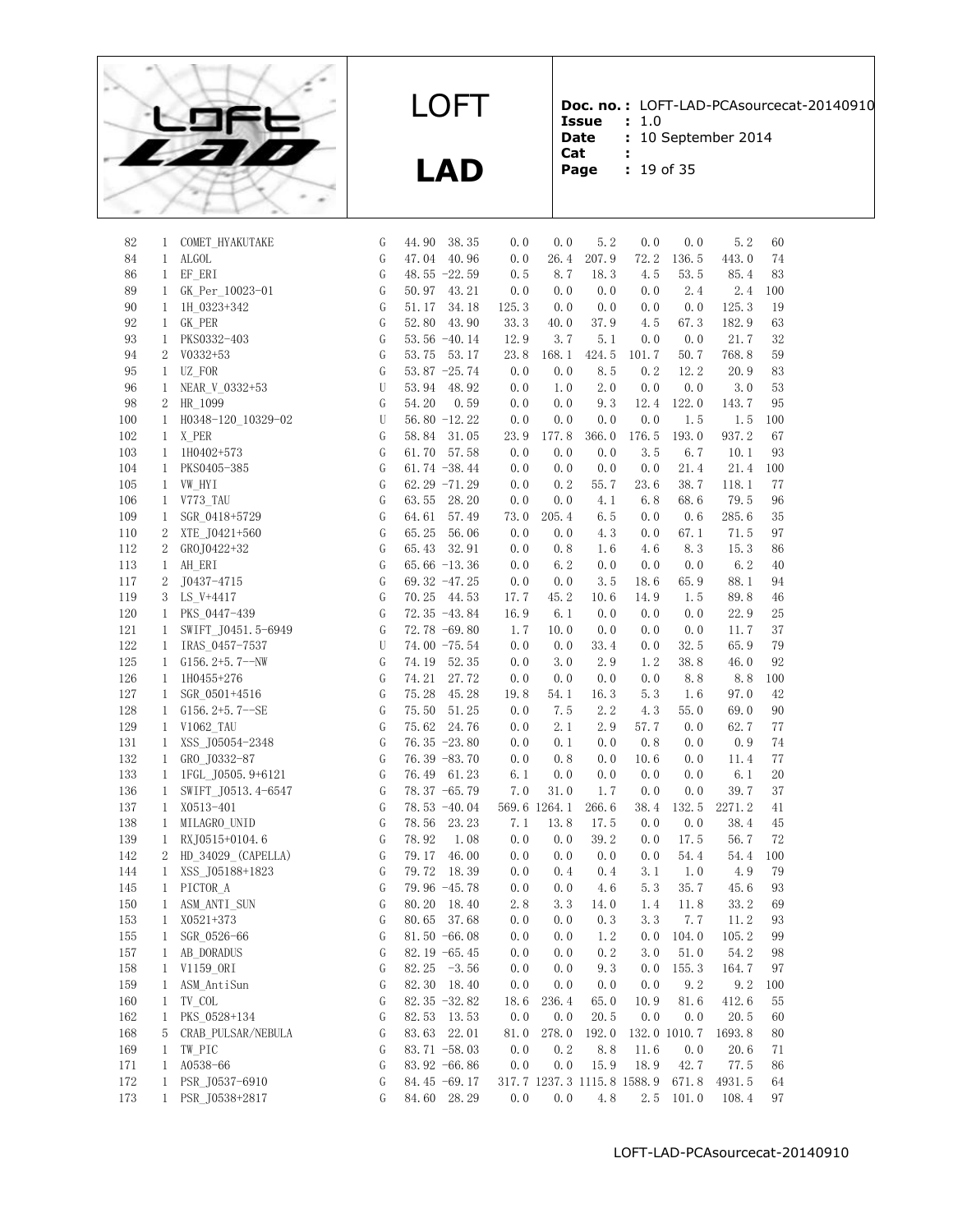

**LAD**

**Doc. no. :** LOFT-LAD-PCAsourcecat-20140910

- **Issue :** 1.0 **Date :** 10 September 2014
- **Cat :**
- **Page :** 20 of 35

| 20 of 3 |  |
|---------|--|
|         |  |

| 174     | 1              | PKS0537-441          | G             | 84.71 -44.09      | 22.4   | 0.0   | 0.0                 | 0.0   | 0.0   | 22.4                                  | 20             |
|---------|----------------|----------------------|---------------|-------------------|--------|-------|---------------------|-------|-------|---------------------------------------|----------------|
| 175     | 5              | A0535+262            | G             | 84.73<br>26.32    | 90.2   | 471.0 | 166.1               | 34.0  | 18.9  | 780.1                                 | 45             |
| 179     | $\mathbf{1}$   | PKS_0537-286         | G             | 84.98 -28.67      | 17.8   | 20.5  | 2.6                 | 0.0   | 0.0   | 40.8                                  | 32             |
| 182     | $\mathbf{1}$   | PSR B0540-69         | ${\mathbb G}$ | 85.05 $-69.33$    | 0.0    | 1.3   | 0.6                 | 15.8  | 53.6  | 71.3                                  | 94             |
| 183     | $\mathbf{1}$   | 1A_0535+26_0FFSET    | G             | 85.16 28.15       | 0.9    | 9.6   | 0.0                 | 0.0   | 0.0   | 10.5                                  | 38             |
| 184     | 1              | IGR J05414-6858      | G             | 85.36 -68.97      | 3.0    | 5.0   | 0.0                 | 0.0   | 0.0   | 8.0                                   | 32             |
| 185     | $\mathbf{1}$   | EBX                  | G             | 85.45<br>12.35    | 4.3    | 0.0   | 0.0                 | 0.0   | 0.0   | 4.3                                   | 19             |
| 186     | $\mathbf{1}$   | BY CAM               | G             | 85.70 60.86       | 0.2    | 10.1  | 143.6               | 11.9  | 111.5 | 277.4                                 | 76             |
| 187     | $\mathbf{1}$   | TX COL               | G             | $85.83 - 41.03$   | 0.0    | 0.0   | 16.2                | 8.4   | 230.8 | 255.4                                 | 96             |
| 190     | $\mathbf{1}$   | XMMUJ054134.7-682550 | G             | 86.00 $-68.00$    | 17.1   | 41.7  | 49.8                | 0.3   | 0.0   | 108.9                                 | 46             |
| 191     | $\mathbf{1}$   | X0544-665            | G             | 86.06 -66.56      | 0.0    | 0.0   | 0.5                 | 0.0   | 11.0  | 11.5                                  | 98             |
| 192     | $\mathbf{1}$   | PKS0548-322          | G             | $87.67 - 32.27$   | 0.0    | 19.0  | 0.0                 | 0.0   | 0.0   | 19.0                                  | 40             |
| 195     | $\mathbf{1}$   | X0556+286            | G             | 88.98<br>28.78    | 0.0    | 0.0   | 0.6                 | 0.0   | 10.2  | 10.8                                  | 97             |
| 196     | $\mathbf{1}$   | MAXI J0556-332       | G             | 89.19 -33.17      | 169.6  | 607.7 | 3.4                 | 1.8   | 1.6   | 784.0                                 | 35             |
| 197     | $\mathbf{1}$   | RXJ_0558.0+5353      | G             | 53.90<br>89.50    | 0.0    | 0.0   | 0.0                 | 34.4  | 0.0   | 34.4                                  | 80             |
| 198     | $\overline{2}$ | PKS 0558-504         | G             | 89.95 -50.45      | 1173.1 | 549.3 | 9.8                 | 9.5   | 52.0  | 1793.7                                | 28             |
| 199     | $\mathbf{1}$   | V347 PUP             | G             | 92.64 -48.74      | 0.0    | 0.0   | 7.9                 | 0.0   | 0.0   | 7.9                                   | 60             |
| 200     | $\mathbf{1}$   | 4U0614+091_10095-01  | G             | 92.84<br>9.62     | 0.0    | 0.0   | 2.8                 | 0.0   | 0.0   | 2.8                                   | 59             |
| 201     | $\mathbf{1}$   | $H0551 - 819$        | G             | 92.94 -81.82      | 0.0    | 0.0   | 0.0                 | 0.0   | 41.7  | 41.7                                  | 100            |
| 202     | $\mathbf{1}$   | SWIFT J061223.0+7012 | G             | 93.09<br>70.21    | 12.8   | 38.1  | 0.0                 | 0.0   | 0.0   | 51.0                                  | 34             |
| 203     | $\mathbf{1}$   | SS AUR               | G             | 93.35<br>47.74    | 0.0    | 0.3   | 0.0                 | 15.4  | 0.0   | 15.8                                  | 79             |
| 204     |                | 1 PSR J0614-33       | G             | $93.55 - 33.38$   | 0.6    | 41.2  | 2.6                 | 0.0   | 0.0   | 44.4                                  | 40             |
| 206     | $\mathbf{1}$   | IC 443               | G             | 94.26<br>22.58    | 0.0    | 0.0   | 1.0                 | 12.4  | 31.8  | 45.2                                  | 93             |
| 207     | $\mathbf{1}$   | $G189.2+2.9$         | G             | 94.27<br>22.36    | 0.0    | 9.3   | 98.0                | 0.0   | 0.0   | 107.4                                 | 58             |
| 208     | 6              | 4U0614+09            | G             | 94.28<br>9.14     |        |       | 294.4 1034.9 1156.0 | 291.0 | 557.5 | 3333.9                                | 58             |
| 209     | $\mathbf{1}$   | PSR J0633+0632       | ${\mathbb G}$ | 6.54<br>98.43     | 8.1    | 83.5  | 0.0                 | 0.0   | 0.0   | 91.6                                  | 38             |
| 210     | $\mathbf{1}$   | GEMINGA              | G             | 98.47<br>17.77    | 0.0    | 0.0   | 5.1                 | 39.0  | 96.0  | 140.0                                 | 92             |
| 211     | $\mathbf{1}$   | SAX J0635+0533       | G             | 98.82<br>5.56     | 0.0    | 57.0  | 24.8                | 28.2  | 166.6 | 276.6                                 | 82             |
| 212     | $\mathbf{1}$   | 1H0636-403           | G             | 99.10 $-40.24$    | 0.0    | 0.0   | 0.0                 | 0.0   | 8.4   | 8.4                                   | 100            |
| 215     | 2              | MXB 0658-072         | G             | $-7.21$<br>104.57 | 231.3  | 288.7 | 329.5               | 15.7  | 2.4   | 867.6                                 | 43             |
| 216     | $\mathbf{1}$   | RX J0658--5557       | G             | 104.64 -55.94     | 0.0    | 356.2 | 103.6               | 4.6   | 0.0   | 464.4                                 | 44             |
| 217     | $\mathbf{1}$   | PSR B0656+14         | G             | 104.95 14.24      | 0.0    | 0.0   | 6.2                 | 13.8  | 162.6 | 182.7                                 | 97             |
| 218     | $\mathbf{1}$   | MON TRANS            | U             | 106.02<br>$-3.85$ | 0.0    | 7.9   | 2.1                 | 0.0   | 0.0   | 10.1                                  | 44             |
| 221     | $\mathbf{1}$   | V348 PUP             | G             | 108.14 $-36.09$   | 0.0    | 0.3   | 5.8                 | 0.0   | 0.0   | $6.2\,$                               | 58             |
| 223     | 2              | 0716+714             | G             | 110.47 71.34      | 687.5  | 3.0   | 104.2               | 12.3  | 26.8  | 833.8                                 | 28             |
| 224     | $\mathbf{1}$   | BG_CMi_10033-01      | G             | 111.42<br>10.39   | 0.0    | 0.0   | 2.4                 | 0.0   | 0.0   | 2.4                                   | 60             |
| $225\,$ | $\mathbf{1}$   | X0726-260            | G             | 112.22 $-26.11$   | 0.0    | 0.0   | 3.2                 | 32.3  | 130.8 | 166.3                                 | 95             |
| 226     | $\mathbf{1}$   | BG CMI               | G             | 112.87<br>9.94    | 2.2    | 0.0   | 46.9                | 4.7   | 79.2  | 133.0                                 | 83             |
| 227     | $\mathbf{1}$   | SWIFT_J0732.5-1331   | G             | $113.16 - 13.52$  | 0.2    | 1.2   | 48.9                | 0.0   | 0.0   | 50.3                                  | 59             |
| 229     | $\mathbf{1}$   | J0737-3039           | G             | 114.46 $-30.66$   | 1.8    | 6.9   | 29.6                | 0.0   | 0.0   | 38.3                                  | 54             |
| 231     | $\mathbf{1}$   | ROSAT_1              | G             | 115.67 65.18      | 0.0    | 0.0   | 0.0                 | 0.0   | 0.0   | 0.0                                   | $\overline{0}$ |
| 232     | 1              | V436_CAR             | G             | 116.24 $-52.95$   | 14.4   | 39.7  | 0.0                 | 0.0   | 0.0   | 54.1                                  | 34             |
| 233     | 1              | X0739-529            | G             | $116.85 - 53.33$  | 0.0    | 0.0   | 0.0                 | 0.0   | 10.1  | 10.1                                  | 100            |
| $\,234$ | $\,2$          | EXO_0748-676         | ${\rm G}$     | 117.14 -67.75     |        |       |                     |       |       | 120.7 535.3 1326.7 411.9 347.1 2741.7 | 62             |
| 235     |                | 1 PQ_GEM             | G             | 117.82 14.74      | 0.0    | 0.0   | 3.9                 | 0.0   | 60.9  | 64.7                                  | 97             |
| 236     | $\mathbf{1}$   | U GEM                | G             | 118.77 22.00      | 23.3   | 92.0  | 63.1                | 61.4  | 163.8 | 403.5                                 | 72             |
| 237     | 1              | X0749-600            | G             | 119.07 $-61.10$   | 0.0    | 0.0   | 0.0                 | 4.8   | 5.1   | 9.9                                   | 90             |
| 238     | $\mathbf{1}$   | HT CAM               | G             | 119.25<br>63.10   | 0.0    | 5.7   | 45.3                | 0.0   | 0.0   | 51.0                                  | 57             |
| 240     | $\mathbf{1}$   | PKS 0805-07          | G             | 122.06<br>$-7.85$ | 1.8    | 0.0   | 0.0                 | 0.0   | 0.0   | 1.8                                   | 20             |
| 241     | $\mathbf{1}$   | ROSAT <sub>2</sub>   | G             | 122.17<br>49.84   | 0.0    | 0.0   | 0.0                 | 0.0   | 0.0   | 0.0                                   | $\overline{0}$ |
| 242     | $\overline{2}$ | 0809+523             | G             | 122.45<br>52.32   | 28.2   | 21.2  | 11.2                | 0.0   | 0.0   | 60.7                                  | 34             |
| 243     | $\mathbf{1}$   | PG 0804+761          | G             | 122.74 76.04      | 56.3   | 503.2 | 19.4                | 15.6  | 24.6  | 619.2                                 | 42             |
| 244     | 1              | 1H0806-545           | G             | $123.09 - 55.35$  | 0.0    | 0.0   | 0.4                 | 1.2   | 8.2   | 9.8                                   | 96             |
| 245     | $\mathbf{1}$   | SU_UMA               | G             | 123.12 62.61      | 54.9   | 202.0 | 211.4               | 23.3  | 4.5   | 496.1                                 | 48             |
|         |                |                      |               |                   |        |       |                     |       |       |                                       |                |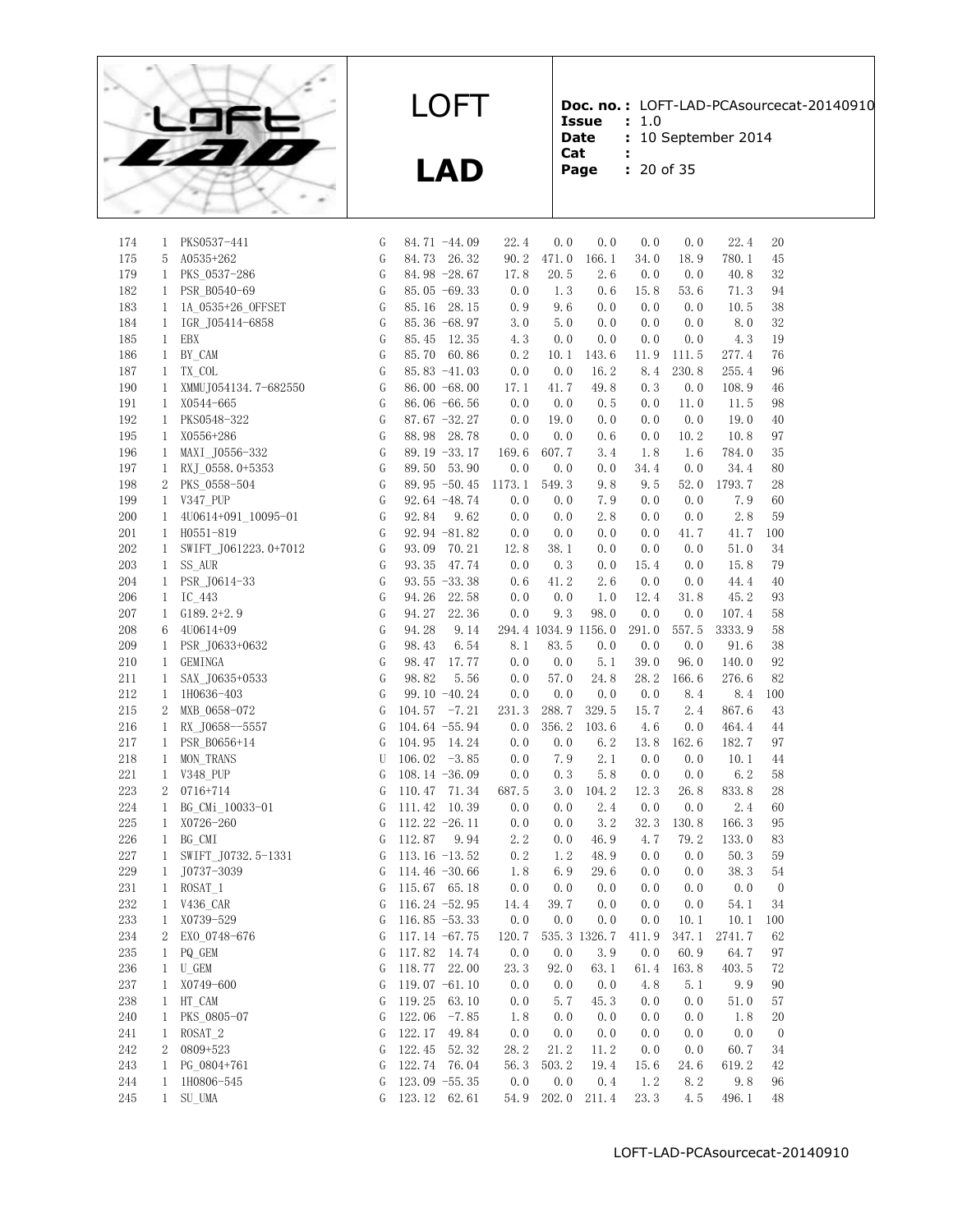

**Doc. no. :** LOFT-LAD-PCAsourcecat-20140910

**Issue** : 1.0<br>**Date** : 10 9 **:** 10 September 2014

- **Cat :**
- **Page :** 21 of 35

|  | - - | $  -$ |  |
|--|-----|-------|--|

| 246        |                              | 1 LS_992                 | G      | 123.12 -31.24                   | 0.0        | 0.3         | 3.6                          | 17.9        | 0.0        | 21.9         | 76                     |
|------------|------------------------------|--------------------------|--------|---------------------------------|------------|-------------|------------------------------|-------------|------------|--------------|------------------------|
| 247        | $\mathbf{1}$                 | RXJ0812.4-3114           | G      | 123.24 -31.24                   | 0.0        | 0.4         | 0.0                          | 15.0        | 0.0        | 15.5         | 78                     |
| 248        | $\mathbf{1}$                 | ROSAT_3                  | G      | 123.40 48.22                    | 0.0        | 0.0         | 0.0                          | 0.0         | 0.0        | 0.0          | $\boldsymbol{0}$       |
| 249        | $\mathbf{1}$                 | VV PUP                   | G      | $123.78 - 19.05$                | 0.0        | 1.6         | 33.0                         | 0.0         | 20.7       | 55.2         | 74                     |
| 251        | $\mathbf{1}$                 | PUPPIS_A                 | G      | 125.60 $-43.02$                 | 0.0        | 0.0         | 6.6                          | 0.0         | 60.6       | 67.2         | 96                     |
| $252\,$    | $\mathbf{1}$                 | VELA_SNR_EW1             | G      | $125.83 - 45.18$                | 0.0        | 0.0         | 6.7                          | 0.0         | 6.1        | 12.7         | 79                     |
| 253        | $\mathbf{1}$                 | ROSAT_4                  | G      | 126.20 55.88                    | 0.0        | 0.0         | 0.0                          | 0.0         | 0.0        | 0.0          | $\boldsymbol{0}$       |
| $254\,$    | $\mathbf{1}$                 | VELA_SNR_EW2             | G      | 126.83 $-45.68$                 | 0.0        | $0.0$       | 0.5                          | 0.0         | 7.8        | 8.3          | 97                     |
| 255        | $\mathbf{1}$                 | VELA_SNR_EW3             | G      | 126.83 $-46.68$                 | 0.0        | 0.0         | 0.0                          | 0.0         | 9.4        | 9.4          | 100                    |
| 256        | $\mathbf{1}$                 | SWIFT_BURST              | G      | 127.63 -42.70                   | 0.8        | 0.0         | 0.2                          | 0.0         | 0.0        | 0.9          | 26                     |
| $258\,$    | 1                            | VELA_SNR_NS1             | G      | $128.83 - 48.18$                | 0.0        | 0.0         | 1.5                          | 0.0         | 12.0       | 13.5         | 95                     |
| 259        |                              | 2 VELA_PULSAR            | G      | 128.84 -45.18                   | 0.0        | 0.0         | 44.2                         | 43.6        | 371.7      | 459.5        | 94                     |
| 260        | 1                            | 1SAX_J0835.9+5118        | G      | 128.98 51.31                    | 0.0        | 0.4         | 2.7                          | 0.0         | 0.0        | 3.1          | 57                     |
| 261        | $\mathbf{1}$                 | ROSAT 5                  | G      | 129.18 53.48                    | 0.0        | 0.0         | 0.0                          | 0.0         | 0.0        | 0.0          | $\boldsymbol{0}$       |
| $262\,$    | $\mathbf{1}$                 | MX_0836-429              | G      | 129.35 -42.89                   | 0.4        | 39.1        | 35.1                         | 70.9        | 15.1       | 160.7        | 67                     |
| 263        | $\mathbf{1}$                 | IGR_J08408-4503          | G      | $130.21 - 45.05$                | 0.0        | 1.6         | 0.0                          | 0.2         | 0.0        | 1.8          | 43                     |
| 264        | $\mathbf{1}$                 | ROSAT_6                  | G      | 130.32<br>64.38                 | 0.0        | 0.0         | 0.0                          | 0.0         | 0.0        | 0.0          | $\boldsymbol{0}$       |
| 265        | 2                            | 0836+710                 | G      | 130.35<br>70.90                 | 381.5      | 14.9        | 139.2                        | 9.9         | 10.6       | 556.2        | 33                     |
| 266        | $\mathbf{1}$                 | ROSAT_7                  | G      | 131.19<br>76.89                 | 0.0        | 0.0         | 0.0                          | 0.0         | 0.0        | 0.0          | $\boldsymbol{0}$       |
| 267        | $\mathbf{1}$                 | ROSAT_8                  | G      | 132.49<br>51.14                 | 0.0        | 0.0         | 0.0                          | 0.0         | 0.0        | 0.0          | $\boldsymbol{0}$       |
| 268        | $\mathbf{1}$                 | 0J 287                   | G      | 133.70<br>20.11                 | 0.0        | 11.4        | 160.2                        | 9.2         | 47.1       | 227.9        | 68                     |
| 269        | $\mathbf{1}$                 | H0857-242                | G      | 134.83 -24.48                   | 0.0        | 0.0         | 0.0                          | 0.0         | 55.2       | 55.2         | 100                    |
| $271\,$    | $\mathbf{1}$                 | VELA_SNR_SHELL           | G      | 135.30 -49.65                   | 0.0        | 0.0         | 1.4                          | 0.2         | 36.0       | 37.6         | 98                     |
| 272        | $\mathbf{1}$                 | VELA_X-1                 | G      | $135.53 - 40.55$                | 58.8       | 341.2       | 398.6                        | 69.3        | 95.3       | 963.3        | 55                     |
| 273        | $\mathbf{1}$                 | T PYX                    | G      | 136.17 $-32.38$                 | 0.0        | 3.4         | 0.0                          | 0.0         | 0.0        | 3.4          | 39                     |
| $277\,$    | $\mathbf{1}$                 | ROSAT <sub>9</sub>       | G      | 137.91 60.04                    | 0.0        | 0.0         | 0.0                          | 0.0         | 0.0        | 0.0          | $\boldsymbol{0}$       |
| 278        | $\mathbf{1}$                 | ROSAT 10                 | G      | 138.99<br>53.42                 | 0.0        | 0.0         | 0.0                          | 0.0         | 0.0        | 0.0          | $\boldsymbol{0}$       |
| 279        | 5                            | 2S_0918-549              | G      | 140.11 $-55.21$                 | 175.8      | 257.8       | 177.5                        | 144.5       | 52.6       | 808.1        | 51                     |
| 280        | $\mathbf{1}$                 | ROSAT_11                 | G      | 140.26 64.19                    | 0.0        | 0.0         | 0.0                          | 0.0         | 0.0        | 0.0          | $\boldsymbol{0}$       |
| 281        | $\mathbf{1}$                 | ROSAT_12                 | G      | 140.40 62.26                    | 0.0        | 0.0         | 0.0                          | 0.0         | 0.0        | 0.0          | $\boldsymbol{0}$       |
| 282        | 2                            | X0921-630                | G      | 140.64 -63.29                   | 0.0        | 0.3         | 78.4                         | 32.2        | 63.6       | 174.5        | 78                     |
| 283        | $\mathbf{1}$                 |                          | G      | 140.91 $-21.60$                 | 0.0        | 99.7        | 0.0                          | 2.4         | 8.8        | 110.9        | 45                     |
| 284        |                              | PKS_0921-213             |        | 141.08 -31.70                   | 0.0        | 2.1         | 30.0                         | 0.0         | 0.0        | 32.1         | 58                     |
| 286        | $\mathbf{1}$<br>$\mathbf{1}$ | X0922-314<br>$ROSAT_13$  | G<br>G | 142.03 74.78                    | 0.0        | 0.0         | 0.0                          | 0.0         | 0.0        | 0.0          | $\boldsymbol{0}$       |
| 287        |                              |                          | G      | 142.28 -24.08                   | 0.0        | 0.0         | 0.9                          | 0.0         | 5.0        | 5.8          | 94                     |
|            | $\mathbf{1}$                 | MN HYA                   |        |                                 |            |             |                              |             |            |              |                        |
| 288        | $\mathbf{1}$                 | XTE J0929-314            | G      | 142.47 $-31.40$<br>143.10 65.73 | 0.2<br>0.0 | 34.5<br>0.0 | 36.0<br>0.0                  | 99.4<br>0.0 | 5.6<br>0.0 | 175.6<br>0.0 | 68                     |
| 289        | $\mathbf{1}$                 | ROSAT_14                 | G      | 143.97 61.35                    |            |             |                              |             |            |              | $\boldsymbol{0}$       |
| 290<br>291 | $\mathbf{1}$                 | ROSAT 15                 | G      | 144.25 -42.77                   | 0.0<br>0.0 | 0.0<br>0.0  | 0.0<br>1.0                   | 0.0<br>0.0  | 0.0<br>0.0 | 0.0<br>1.0   | $\boldsymbol{0}$       |
| 293        | 1<br>$\mathbf{1}$            | Transient                | U      | 144.85 83.26                    | 0.0        | 0.0         | 0.0                          | 0.0         | 0.0        | 0.0          | 59<br>$\boldsymbol{0}$ |
|            |                              | ROSAT_16<br>ROSAT_17     | G      |                                 |            |             |                              |             |            |              |                        |
| 296        | $\mathbf{1}$                 | PMN J0948+022            | G      | 147.00<br>46.50                 | 0.0        | 0.0         | 0.0                          | 0.0         | 0.0        | 0.0          | $\boldsymbol{0}$       |
| 297        | $\mathbf{1}$                 |                          | G<br>G | 147.24<br>$-0.37$               | 6.8        | 5.7         | 0.0                          | 0.0         | 0.0        | 12.5         | $\rm 29$               |
| 299        | $\mathbf{1}$                 | ROSAT 18                 |        | 149.41 55.38                    | 0.0        | 0.0         | 0.0                          | 0.0         | 0.0        | 0.0          | $\boldsymbol{0}$       |
| 300        | 1                            | ROSAT_19                 | G      | 149.70 65.57                    | 0.0        | 0.0         | 0.0                          | 0.0         | 0.0        | 0.0          | $\boldsymbol{0}$       |
| 301        | 1                            | GRO J1008-57             | G      | 152.45 -58.29                   | 16.1       | 152.4       | 101.0                        | 13.9        | 224.0      | 507.4        | 70                     |
| 302        | 1                            | J1015+0904               | G      | 153.90<br>9.08                  | 0.0        | 0.0         | 5.2                          | 0.0         | 0.0        | 5.2          | 60                     |
| 303        | $\mathbf{1}$                 | KO VEL<br>PSR J1016-5857 | G      | 153.99 -47.97                   | 0.0        | 0.0         | 0.3                          | 5.4         | 0.0        | 5.7          | 78                     |
| 304        | $\mathbf{1}$                 |                          | G      | 154.09 -58.95                   | 12.6       | 46.1        | 4.3                          | 0.0         | 0.0        | 63.0         | 37                     |
| 307        | $\mathbf{1}$                 | 1E 1024.0-5732           | G      | 156.49 $-57.81$                 | 0.0        | 0.0         | 0.7                          | 7.2         | 20.6       | 28.5         | 94                     |
| $308\,$    | $\mathbf{1}$                 | X1036-565                | G      | 157.59 $-57.08$                 | 0.0        | 0.0         | 6.3                          | 6.3         | 0.0        | 12.6         | 70                     |
| 311        | $\mathbf{1}$                 | LS 1698                  | G      | 159.40 -56.80                   | 0.0        | 0.0         | 0.0                          | 22.2        | 0.0        | 22.2         | 80                     |
| 312        | $\mathbf{1}$                 | NOVA VELORUM             | G      | $161.21 -52.43$                 | 0.0        | 1.3         | 4.3                          | 4.5         | $0. \; 0$  | 10.1         | 66                     |
| 314        | 9                            | ETA CAR                  | G      | 161.26 -59.68                   | 592.7      | 579.0       | 782.8<br>440.9 1426.0 1125.7 | 232.4       | 173.6      | 2360.5       | 49                     |
| 315        | $\mathbf{1}$                 | 1E 1048.1-5937           | G      | $162.53 - 59.89$                |            |             |                              | 568.5       | 161.4      | 3722.5       | 52                     |
|            |                              |                          |        |                                 |            |             |                              |             |            |              |                        |

LOFT

**LAD**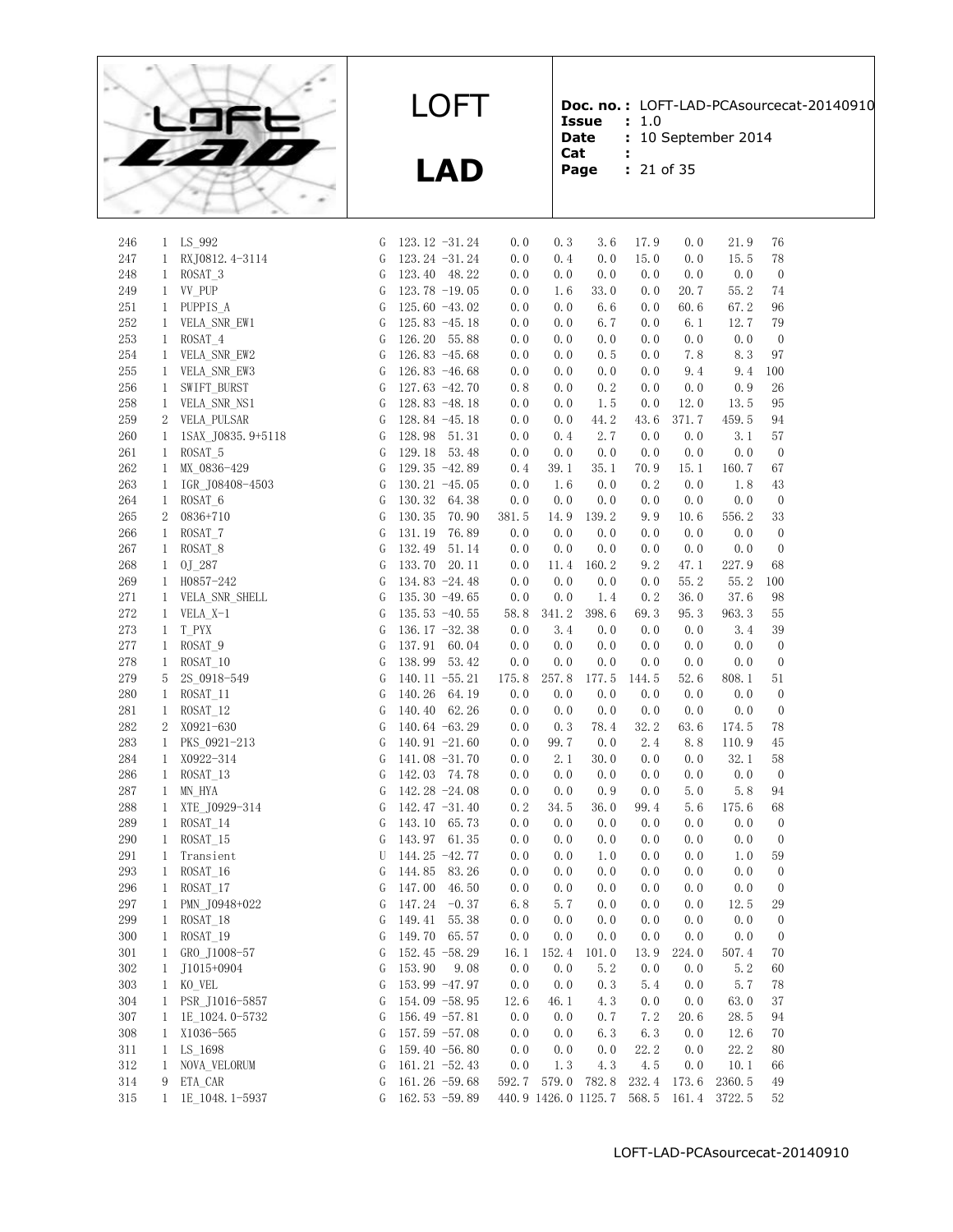

**LAD**

**Doc. no. :** LOFT-LAD-PCAsourcecat-20140910

- **Issue :** 1.0 **Date** : 10 September 2014
- **Cat :**
- **Page :** 22 of 35

| 316     | 1                 | 1E1048.1-5937        | G      | $163.65 - 60.07$                | 0.0                                        | 0.0   | 1.0   | 0.0  | 63.2  | 64.2   | 99       |
|---------|-------------------|----------------------|--------|---------------------------------|--------------------------------------------|-------|-------|------|-------|--------|----------|
| 317     | $\mathbf{1}$      | PSR B1055-52         | G      | 164.49 -52.45                   | 0.0                                        | 0.0   | 7.9   | 31.2 | 72.0  | 111.1  | 91       |
| 320     | $\mathbf{1}$      | AN UMA               | G      | 166.11 45.05                    | 0.0                                        | 0.0   | 0.0   | 5.4  | 0.0   | 5.4    | 80       |
| 322     | $\mathbf{1}$      | PSR_J1105-6107       | G      | 166.36 $-61.13$                 | 0.0                                        | 0.0   | 3.0   | 14.9 | 83.5  | 101.3  | 95       |
| 324     | $\mathbf{1}$      | NEAR_XTE_J1118+480   | U      | 167.05 50.83                    | 0.0                                        | 0.8   | 0.4   | 3.8  | 0.0   | 5.0    | 71       |
| 325     | $\mathbf{1}$      | $G291.0-0.1$         | G      | 167.98 $-60.63$                 | 0.0                                        | 2.9   | 89.8  | 12.9 | 0.0   | 105.7  | 61       |
| 326     |                   | 1 AR UMA             | G      | 168.94 42.97                    | 0.0                                        | 0.0   | 0.0   | 0.0  | 21.3  | 21.3   | 100      |
| 327     | $\mathbf{1}$      | XTE_J1118+480        | G      | 169.57 48.05                    | 13.1                                       | 50.0  | 123.4 | 72.2 | 41.6  | 300.3  | 65       |
| 330     | $\mathbf{1}$      | PSR J1119-6127       | G      | 169.81 $-61.46$                 | 22.9                                       | 205.3 | 0.0   | 0.0  | 0.0   | 228.2  | 37       |
| 331     | $\mathbf{1}$      | 1A_1118-616          | G      | $170.24 -62.10$                 | 57.2                                       | 61.7  | 1.7   | 0.0  | 1.8   | 122.3  | 31       |
| 332     | $\mathbf{2}$      | CEN X-3 10133-01     | G      | 170.31 $-60.62$                 | 0.2                                        | 1.7   | 54.7  | 47.4 | 545.9 | 650.0  | 94       |
| 333     | $\mathbf{1}$      | IGR_J11215-5952      | G      | $170.55 - 59.40$                | 7.2                                        | 34.8  | 21.1  | 0.8  | 0.0   | 64.0   | 44       |
| 338     | $\mathbf{1}$      | IGR_J11321-5311      | G      | 173.02 -53.18                   | 0.0                                        | 0.2   | 2.3   | 0.0  | 0.0   | 2.5    | 58       |
| 341     | $\mathbf{1}$      | T_LEO                | G      | 174.61                          | 0.0<br>3.37                                | 0.0   | 2.2   | 6.1  | 36.2  | 44.5   | 95       |
| 344     | $\mathbf{1}$      | IGR_J11435-6109      | G      | 175.57 $-60.65$                 | 0.0                                        | 4.6   | 0.0   | 0.0  | 0.0   | 4.6    | 40       |
| 345     | $\mathbf{1}$      | YY DRA               | G      | 175.91 71.69                    | 0.0                                        | 4.3   | 14.2  | 21.7 | 20.8  | 61.0   | 79       |
| 347     | $\mathbf{1}$      | 1E 1145.1-6141       | G      | 176.87 -61.95                   | 2.9                                        | 45.6  | 192.4 | 58.8 | 231.0 | 530.6  | 77       |
| 348     | $\mathbf{1}$      | 2S 1145-619          | G      | $177.00 - 62.21$                | 0.0                                        | 0.0   | 0.1   | 2.9  | 79.2  | 82.3   | 99       |
| 349     | $\mathbf{1}$      | XMMU_J115004.9-62244 | G      | $177.52 -62.41$                 | 77.6                                       | 37.1  | 0.0   | 3.8  | 0.0   | 118.5  | 28       |
| 355     | $\mathbf{1}$      | 4U 1210-64           | G      | 183.31 -64.88                   | 100.2                                      | 158.8 | 23.0  | 0.0  | 0.0   | 282.1  | 34       |
| 356     |                   | 2 PG1211+143         | G      | 183.57 14.05                    | 0.0                                        | 19.2  | 117.4 | 6.3  | 34.7  | 177.7  | 66       |
| 357     |                   | $1$ G299. $2-2.9$    | G      | 183.80 $-65.50$                 | 0.0                                        | 0.0   | 108.6 | 0.0  | 0.2   | 108.8  | 60       |
| 361     | $\mathbf{1}$      | 1ES 1218+304         | G      | 185.34                          | 30.18<br>70.2                              | 0.0   | 0.0   | 0.0  | 0.0   | 70.2   | 19       |
| 363     | $\mathbf{1}$      | 1218+304             | G      | 185.60                          | 30.30<br>0.0                               | 0.0   | 16.8  | 0.0  | 0.0   | 16.8   | 59       |
| 365     | 5                 | GX301-2_NA_FLARE     | G      | 186.65 $-62.77$                 | 53.8                                       | 272.4 | 210.1 | 64.5 | 217.0 | 817.8  | 62       |
| 366     | $\mathbf{1}$      | XSS_J12270-4859      | G      | 186.99 -48.90                   | 106.9                                      | 52.2  | 20.4  | 0.0  | 0.0   | 179.6  | 30       |
| 371     | $\mathbf{1}$      | PSR J1231-14         | G      | 187.80 -14.17                   | 9.6                                        | 41.9  | 0.0   | 0.0  | 0.0   | 51.4   | 36       |
| 374     | $\mathbf{1}$      | RX 1238-38           | G      | $189.57 - 38.71$                | 0.0                                        | 0.0   | 0.3   | 6.5  | 35.2  | 42.0   | 96       |
| 375     | $\mathbf{1}$      | XSS J12389-1614      | G      | 189.73 -16.24                   | 0.0                                        | 0.4   | 2.8   | 4.5  | 0.0   | 7.7    | 70       |
| 376     | $\mathbf{1}$      | X1253-761            | G      | $189.81 - 75.37$                | 0.0                                        | 0.5   | 0.1   | 2.1  | 8.1   | 10.9   | 92       |
| 379     | 2                 | HD 110432            | G      | 190.71 $-63.06$                 | 72.7                                       | 0.0   | 0.0   | 2.9  | 8.1   | 83.7   | 29       |
| 381     | 1                 | A 1246-588           | G      | $192.41 - 58.09$                | 34.7                                       | 62.0  | 90.8  | 16.4 | 0.0   | 204.0  | 48       |
| 382     | $\mathbf{2}$      | X1246-588            | G      | $192.41 - 59.09$                | 85.6                                       | 47.6  | 6.5   | 2.1  | 1.1   | 142.8  | 29       |
| 383     | 2                 | EX HYA               | G      | $193.01 - 29.27$                | 4.4                                        | 19.4  | 33.9  | 30.8 | 155.4 | 243.8  | 85       |
| 384     | $\mathbf{1}$      | X1255-567            | G      | 193.65 $-57.17$                 | 0.0                                        | 0.0   | 1.1   | 0.0  | 11.1  | 12.2   | 96       |
| 386     | $\mathbf{1}$      | EX Hya 10032-01      | G      | $194.16 - 30.43$                | 0.0                                        | 0.0   | 0.0   | 0.0  | 2.3   | 2.3    | 100      |
| 387     | 6                 | X1254-690            | G      | 194.40 -69.29                   | 12.8                                       | 162.7 | 374.4 | 70.0 | 92.4  | 712.2  | 61       |
| 389     | $\mathbf{1}$      | 1H1304-497           | G      | 195.31 48.84                    | 0.0                                        | 0.0   | 0.3   | 0.0  | 9.1   | 9.4    | 98       |
| 390     | $\mathbf{1}$      | $GX 304-1$           | G      | $195.32 -61.60$                 | 71.4                                       | 248.4 | 0.0   | 0.0  | 0.9   | 320.6  | 35       |
| 391     |                   | 2 PSR_1259-63        | G      | 195.70 $-63.84$                 | 9.5                                        | 22.0  | 35.2  | 10.2 | 94.9  | 171.8  | 78       |
| 394     | $\mathbf{1}$      | $WP_23$              | G      | 198.87 $-16.40$                 | 32.6                                       | 185.6 | 1.5   | 0.0  | 0.0   | 219.8  | 37       |
| 398     | $\overline{4}$    | X_1323-619           | G      | $201.65 -62.14$                 | 8.5                                        | 58.8  | 109.5 | 85.8 | 92.4  | 355.1  | 70       |
| 400     | 2                 | AVOID LEONIDS        | G      | 202.76 -65.45                   | 0.0                                        | 0.5   | 2.2   | 0.0  | 2.6   | 5.3    | 77       |
| $402\,$ |                   | 1 IRAS_13349+2438    | $\;$ U |                                 | $204.33$ $24.38$ 0.0 0.0 0.0 0.0 50.3 50.4 |       |       |      |       |        | 99       |
| 403     | 1                 | DEEP_IMPACT          | G      | 204.50 $-9.58$                  | 0.0                                        | 0.3   | 0.3   | 0.0  | 1.2   | 1.8    | 82       |
| 404     | $\mathbf{1}$      | SAX_J1342.2-3833     | G      | 205.56 $-38.54$                 | 0.0                                        | 2.2   | 0.0   | 0.0  | 0.0   | 2.2    | 40       |
| 405     |                   | IC 4329A             | G      | $207.33 - 30.31$                |                                            | 624.1 | 210.4 | 2.9  | 17.1  | 1037.6 |          |
| 408     | 1<br>$\mathbf{1}$ | XSS_J13563-7342      | G      | 209.05 -73.70                   | 183.0<br>0.0                               | 0.0   | 4.8   | 2.8  | 0.0   | 7.6    | 41<br>67 |
|         |                   |                      |        | 209.32 $-9.54$                  |                                            |       |       |      |       |        |          |
| 409     | $\mathbf{1}$      | SWIFT J1357.2-0933   | G      |                                 | 10.0                                       | 57.5  | 0.0   | 0.0  | 0.0   | 67.4   | 37       |
| 410     | 2                 | GS 1354-644          | G      | 209.54 -64.74                   | 0.0                                        | 0.8   | 1.8   | 10.6 | 48.1  | 61.4   | 94       |
| 411     | 2                 | IGR J14003 6362      | G      | $210.19 -63.43$                 | 4.7                                        | 73.3  | 10.5  | 0.0  | 0.0   | 88.5   | 41       |
| 412     | 2                 | MAXI_J1409-619       | G      | $212.01 -61.98$<br>214.49 25.72 | 51.4                                       | 106.2 | 1.5   | 0.0  | 0.0   | 159.1  | 33       |
| 416     | 1                 | 1E 1415.6+2557       | G      |                                 | 0.0                                        | 0.0   | 7.9   | 1.6  | 31.6  | 41.1   | 91       |
| 419     | $\overline{2}$    | PSR J1420-6048       | G      | 215.03 -60.81                   | 0.0                                        | 3.1   | 66.8  | 0.0  | 0.0   | 70.0   | 59       |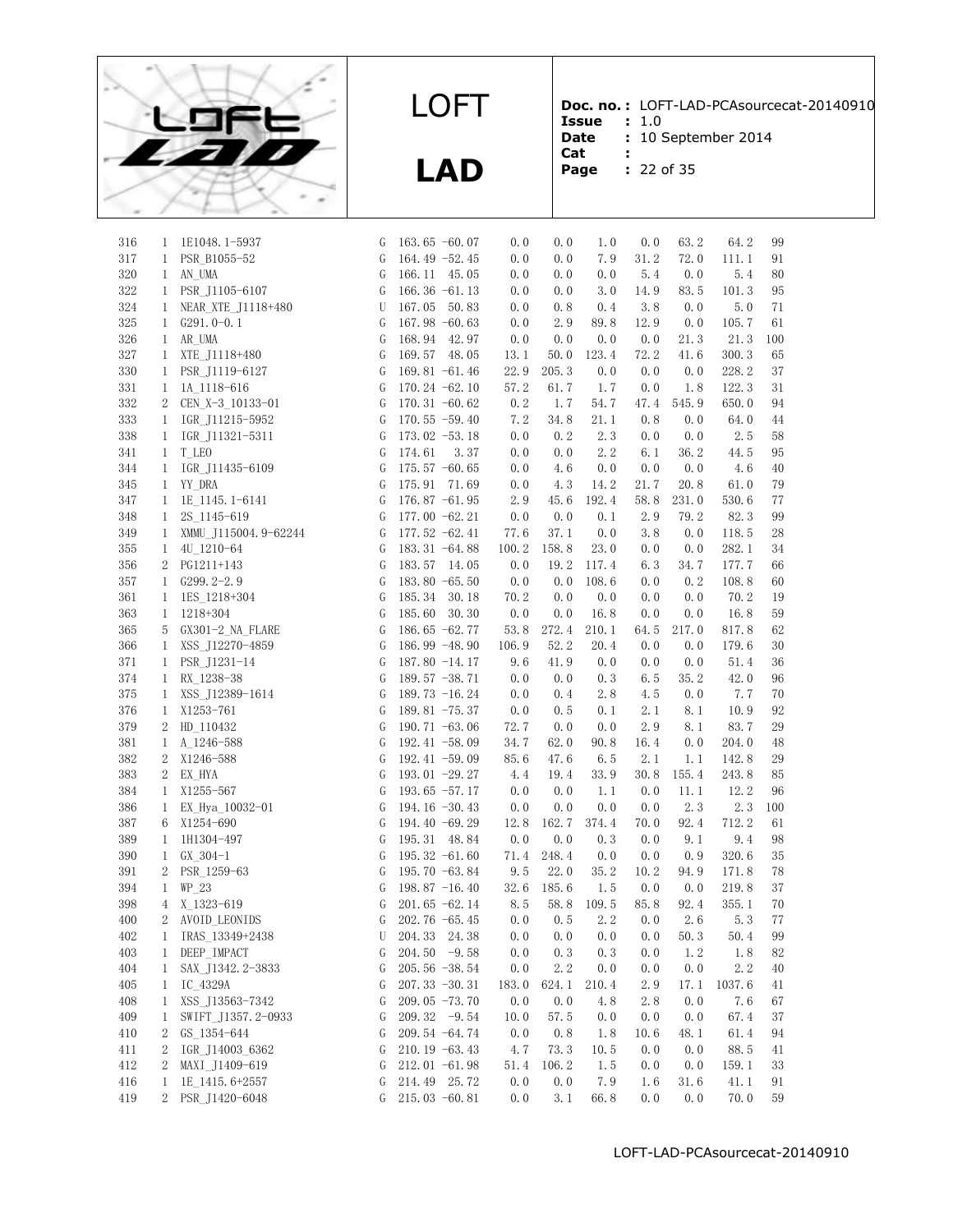

**Doc. no. :** LOFT-LAD-PCAsourcecat-20140910 **Issue :** 1.0

**Date** : 10 September 2014

- **Cat :**
- **Page :** 23 of 35
	-

| 420 | 3                            | 2S_1417-624                | G | $215.30 -62.70$  | 122.7         | 361.5 | 187.9        | 156.1 | 84.9        | 913.0   | 53      |
|-----|------------------------------|----------------------------|---|------------------|---------------|-------|--------------|-------|-------------|---------|---------|
| 421 | $\mathbf{1}$                 | DD CIR                     | G | $215.85 -69.15$  | 58.8          | 0.0   | 0.0          | 0.0   | 0.0         | 58.8    | 20      |
| 422 | $\mathbf{1}$                 | PG 1424+240                | G | 216.75 23.80     | 0.0           | 40.0  | 301.8        | 35.0  | 14.7        | 391.5   | 61      |
| 423 | 3                            | H1426+427                  | G | 217.13 42.67     | 39.4          | 444.9 | 181.4        | 2.8   | 3.7         | 672.2   | 44      |
| 424 | $\mathbf{1}$                 | XTE J1429-544              | G | $217.16 - 54.37$ | 0.8           | 19.1  | 10.8         | 4.2   | 11.2        | 46.2    | 62      |
| 425 | $2^{\circ}$                  | PROX_CEN_10009-01          | G | $217.33 -62.65$  | 2.0           | 30.9  | 0.0          | 14.4  | 55.0        | 102.3   | 77      |
| 426 | $\mathbf{1}$                 | EUVE_J1429-38.0            | G | $217.35 - 38.07$ | 0.0           | 8.0   | 19.6         | 11.7  | 5.0         | 44.3    | 66      |
| 428 | $\mathbf{1}$                 | RCW86                      | G | $220.75 -62.47$  | 0.0           | 0.0   | 1.8          | 0.0   | 43.1        | 44.9    | 98      |
| 430 | $\mathbf{1}$                 | XTE J1450-603              | G | 222.89 -60.50    | 0.0           | 5.6   | 0.0          | 0.0   | 0.0         | 5.6     | 40      |
| 431 | $\mathbf{1}$                 | 1SAX_J1452.8-5949          | G | $223.20 -58.32$  | 0.0           | 1.3   | 0.8          | 0.0   | 0.0         | 2.1     | 47      |
| 432 | $\mathbf{1}$                 | IGR J14536-5522            | G | $223.42 -55.36$  | 2.0           | 46.4  | 4.6          | 0.0   | 0.0         | 53.1    | 40      |
| 434 | $\mathbf{1}$                 | $CEN X-4$                  | G | $224.59 - 31.67$ | 0.0           | 0.9   | 6.5          | 4.4   | 0.0         | 11.8    | 65      |
| 435 | $\mathbf{1}$                 | SN1006-SW                  | G | 225.45 $-42.10$  | 0.0           | 0.0   | 0.0          | 0.0   | 21.3        | 21.3    | 100     |
| 436 | $\mathbf{1}$                 | SN1006-NE                  | G | 226.00 $-41.80$  | 0.0           | 0.0   | 0.0          | 0.0   | 20.8        | 20.8    | 100     |
| 437 | $\mathbf{1}$                 | IGR_J15094-6649            | G | 227.36 -66.82    | 8.8           | 42.4  | 0.0          | 0.0   | 0.0         | 51.1    | 36      |
| 438 | 3                            | PKS 1510-089               | G | $228.21 - 9.10$  | 1608.7 1216.5 |       | 192.5        | 14.7  | 63.8        | 3096.1  | 32      |
| 440 | 3                            | PSR_1509-058               | G | 228.48 -59.14    | 0.0           | 0.0   | 11.5         | 6.1   | 93.6        | 111.3   | 94      |
| 441 | $\mathbf{1}$                 | PSR B1509-58               | G | 228.48 -58.14    | 111.6         | 297.5 | 222.2        | 183.2 | 255.4       | 1069.9  | 63      |
| 442 | $\mathbf{1}$                 | $AP$ <sub></sub> $LIB$     | G | 229.42 -24.37    | 15.0          | 0.0   | 0.0          | 0.0   | 0.0         | 15.0    | 20      |
| 443 | $\mathbf{2}$                 | $CIR$ $X-1$                | G | $230.17 - 57.17$ | 188.1         |       | 690.3 1126.4 | 481.1 | 923.2       | 3409.2  | 67      |
| 444 |                              | 1 A $1524-62$              | G | 232.07 -61.88    | 0.0           | 0.8   | 0.0          | 0.0   | 0.0         | 0.8     | 40      |
| 445 | $\mathbf{1}$                 | CirX-1_10122-03            | G | 232.56 -57.94    | 0.0           | 0.0   | 0.0          | 0.0   | 2.2         | 2.2     | 100     |
| 446 | $\mathbf{1}$                 | H4043                      | G | $233.59 - 15.54$ | 0.0           | 2.0   | 0.0          | 0.0   | 0.0         | 2.0     | 39      |
| 448 | $\mathbf{1}$                 | 4U_1538-52_0ffset#2        | G | $234.00 -53.20$  | 0.0           | 0.0   | 0.6          | 0.0   | 3.0         | 3.6     | 93      |
| 449 | $\mathbf{1}$                 | J1539. 2-6227              | G | 234.80 -62.45    | 3.2           | 0.0   | 0.0          | 0.0   | 0.0         | 3.2     | 20      |
| 450 | $\mathbf{1}$                 | SWIFT_J1539.2-6227         | G | 234.94 -62.46    | 61.9          | 322.8 | 5.4          | 0.0   | 0.0         | 390.2   | 37      |
| 452 | $\mathbf{1}$                 |                            | G | $235.60 - 52.39$ | 1.6           | 30.5  | 173.8        | 66.5  | 252.1       | 524.4   | 80      |
| 453 | $\mathbf{1}$                 | 4U 1538-52<br>XTE J1543-56 | G | $235.79 - 56.76$ | 34.3          | 111.3 | 56.2         | 63.4  | 10.8        | 276.0   | 53      |
| 454 |                              |                            | G | 235.82 -56.41    | 39.6          | 177.6 | 4.3          | 0.0   | 1.2         | 222.7   | 37      |
| 455 | $\mathbf{1}$<br>$\mathbf{1}$ | MAXI J1543-564             | G | 236.79 -47.67    | 0.0           | 67.2  | 121.4        | 131.9 | 12.6        | 333.1   | 65      |
| 456 |                              | 4U1543-47<br>X1543-624     | G | $236.98 - 62.57$ | 0.0           | 0.0   | 1.0          | 0.0   | 42.9        | 44.0    | 99      |
|     | $\mathbf{1}$                 |                            |   |                  |               |       |              |       |             |         |         |
| 458 | 1                            | 4U 1538-52 Offset#1        | G | $237.30 - 51.60$ | 0.0           | 0.0   | 0.0          | 0.0   | 3.0         | 3.0     | 100     |
| 459 | $\overline{2}$               | 1E1547.0-5408              | G | 237.70 -54.31    | 168.3         | 610.8 | 26.6         | 0.0   | 1.4         | 807.1   | 36      |
| 460 | $\mathbf{1}$                 | XTE 1550-564               | G | 237.75 -56.48    | 0.0           | 2.6   | 10.8         | 17.5  | 0.0         | 30.8    | 69      |
| 461 | $\mathbf{1}$                 | XTE_J1550-564              | G | 237.86 -56.54    | 19.8          | 95.4  | 352.8        | 293.9 | 517.3       | 1279.2  | 78      |
| 463 | $\mathbf{1}$                 | $G327.1-1.1$               | G | $238.60 - 55.15$ | 2.4           | 62.0  | 38.9         | 0.0   | 0.0         | 103.4   | 47      |
| 464 | $\mathbf{1}$                 | HD142361                   | G | 238.75 -23.79    | 0.0           | 0.0   | 5.7          | 7.8   | 69.5        | 83.0    | 95      |
| 465 | 2                            | $1555+111$                 | G | 238.93 11.19     | 0.0           | 149.5 | 18.8         | 3.0   | 0.0         | 171.3   | 42      |
| 466 | 2                            | 2S1553-54                  | G | $239.40 -54.40$  | 30.2          | 99.6  | 63.5         | 4.6   | 18.0        | 216.0   | 48      |
| 468 | $\mathbf{1}$                 | T CRB                      | G | 239.88 25.92     | 54.0          | 16.2  | 6.3          | 0.0   | 0.0         | 76.5    | 27      |
| 469 | 2                            | 1556-605                   | G | $240.26 -60.74$  | 0.0           | 0.0   | 34.0         | 0.0   | 44.2        | 78.2    | 82      |
| 470 | $\mathbf{1}$                 | AG DRA                     | G | 240.42 66.80     | 0.0           | 0.0   | 0.0          | 0.0   | 15.4        | 15.4    | 99      |
| 471 | $\mathbf{1}$                 | SGR_J1627-41               | G | 241.25 -43.97    | 0.0           | 0.0   | 0.0          | 0.0   | 4.4         |         | 4.4 100 |
| 472 |                              | 1 MS_1603.6+2600           |   | G 241.44 25.86   | 0.0           |       | 7.3 19.2     |       | 9.3 0.0     | 35.8 61 |         |
| 474 | 6                            | X1608-522                  | G | 243.18 -52.42    | 459.1         | 786.8 | 903.2        | 459.5 | 424.6       | 3033.1  | 57      |
| 475 | 1                            | 1RXS_J161434               | G | $243.64 -60.91$  | 0.0           | 0.0   | 0.0          | 0.0   | 2.7         | 2.7     | 100     |
| 476 | 1                            | SIGMA CRB                  | U | 243.67 33.86     | 0.0           | 0.0   | 1.3          | 3.4   | 97.8        | 102.5   | 98      |
| 478 | $\mathbf{1}$                 | IGR_J16167-4957            | G | 244.16 -49.98    | 9.7           | 40.9  | 0.0          | 0.0   | 0.0         | 50.6    | 36      |
| 479 | 2                            | PSR J1617-5055             | G | 244.38 -50.92    | 0.0           | 3.2   | 87.3         | 0.0   | 0.0         | 90.5    | 59      |
| 480 | 1                            | 1E 161348-5055             | G | 244.40 -51.04    | 0.0           | 0.0   | 0.3          | 16.7  | 64.6        | 81.6    | 95      |
| 481 | $\mathbf{1}$                 | SCORPIUS X-1               | G | 244.62 $-16.06$  | 11.3          | 153.6 | 9.7          | 0.0   | 0.0         | 174.7   | 39      |
| 482 | $\mathbf{1}$                 | IGR_J16194-2810            | G | $244.89 - 28.13$ | 1.3           | 25.0  | 0.0          | 0.0   | 0.0         | 26.3    | 39      |
| 483 | 2                            | ASM_Sco_X-1_Cal            | G | $244.98 - 15.64$ | 413.7         | 422.6 | 208.4        |       | 98.7 1005.0 | 2148.5  | 67      |
| 484 | $\mathbf{1}$                 | 4U1608-522 10094-01        | G | $245.55 - 52.85$ | 0.0           | 0.0   | 0.0          | 0.0   | 1.6         |         | 1.6 100 |

LOFT

**LAD**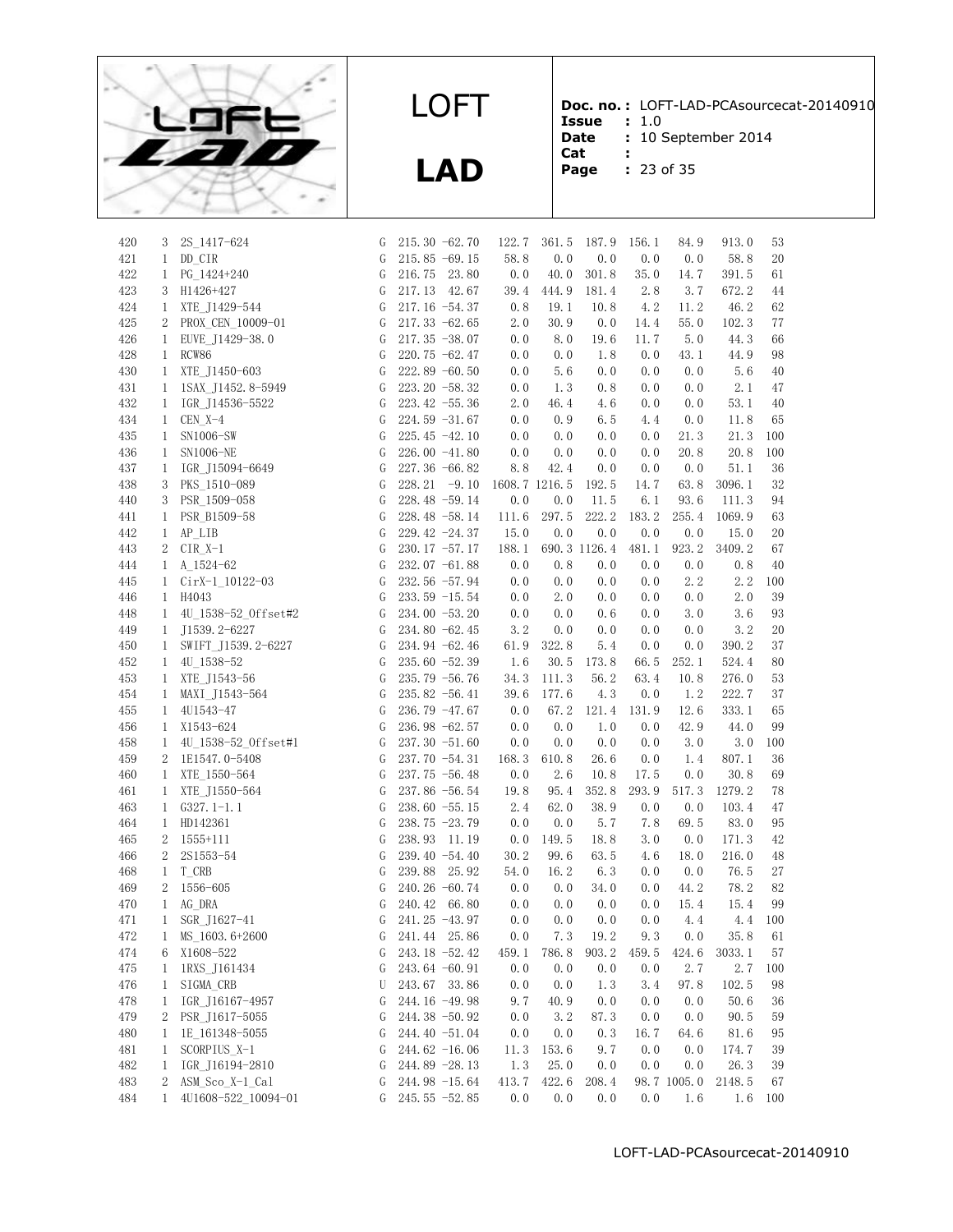

**LAD**

**Doc. no. :** LOFT-LAD-PCAsourcecat-20140910

- **Issue :** 1.0 Date : 10 September 2014
- **Cat :**
- **Page :** 24 of 35

|  | 24 of 35 |  |
|--|----------|--|

| 485        | 1                 | U_SCO                                | G           | $245.63 -17.88$  | 1.1         | 0.0         | 0.0                        | 0.5          | 1.0          | 2.6          | 61       |
|------------|-------------------|--------------------------------------|-------------|------------------|-------------|-------------|----------------------------|--------------|--------------|--------------|----------|
| 486        | $\mathbf{1}$      | PSR J1622-4950                       | G           | $245.69 - 49.85$ | 3.8         | 70.5        | 0.0                        | 0.0          | 0.0          | 74.3         | 38       |
| 487        | $\mathbf{1}$      | PKS 1622-297                         | G           | $246.52 - 29.86$ | 80.2        | 18.5        | 22.5                       | 4.5          | 50.4         | 176.1        | 51       |
| 488        | $\mathbf{1}$      | GALACTICBULGE_XMINUS                 | G           | $246.55 - 44.61$ | 16.4        | 12.8        | 39.3                       | 38.4         | 0.0          | 106.9        | 58       |
| 489        | $\mathbf{1}$      | SWIFT J1626.6-5156                   | G           | $246.63 - 51.94$ | 117.0       | 258.5       | 247.5                      | 102.2        | 14.9         | 740.1        | 50       |
| 490        | 2                 | IGR J1628-4838                       | G           | $246.80 - 47.90$ | 0.0         | 0.4         | 3.0                        | 3.7          | 0.0          | 7.1          | 69       |
| 491        | $\overline{2}$    | X1624-490                            | G           | $247.01 - 49.19$ | 0.0         | 34.6        | 101.9                      | 100.4        | 67.0         | 303.9        | 73       |
| 492        | $\mathbf{1}$      | MCQC J162847-4152                    | G           | $247.20 -41.88$  | 0.0         | 1.5         | 0.0                        | 0.9          | 0.0          | 2.5          | 55       |
| 493        | 1                 | V592 HER                             | G           | 247.74 21.28     | 0.0         | 0.0         | 1.4                        | 0.0          | 0.2          | 1.6          | 64       |
| 494        | $\mathbf{1}$      | IGR J16320-4751                      | G           | $248.00 -47.61$  | 3.2         | 35.2        | 86.8                       | 0.0          | 0.0          | 125.1        | 53       |
| 495        | 3                 | 4U 1626-67                           | G           | $248.07 -67.46$  | 42.3        | 208.4       | 11.2                       | 37.5         | 246.6        | 546.1        | 68       |
| 497        | 4                 | 4U 1630-47                           | G           | $248.50 - 47.39$ | 403.7       | 860.4       | 785.5                      | 480.4        | 322.7        | 2852.7       | 56       |
| 498        | 1                 | IGR J16318-4848                      | G           | $248.80 - 48.85$ | 0.0         | 0.6         | 0.0                        | 7.3          | 0.0          | 8.0          | 76       |
| 500        | $\mathbf{1}$      | SGR 1627-41                          | G           | $248.95 - 52.96$ | 9.6         | 17.3        | 36.5                       | 28.0         | 21.0         | 112.4        | 65       |
| 501        | $\mathbf{1}$      | 1632-477                             | G           | $249.12 -47.83$  | 0.0         | 8.1         | 8.9                        | 32.0         | 0.0          | 48.9         | 69       |
| 502        | $\mathbf{1}$      | XTE J1637-498                        | G           | $249.61 - 50.49$ | 0.6         | 1.1         | 0.0                        | 1.2          | 0.0          | 2.9          | 52       |
| 503        | $\mathbf{1}$      | 3EG J1639-4702                       | G           | $249.62 - 46.82$ | 2.1         | 25.7        | 166.4                      | 15.1         | 0.0          | 209.4        | 58       |
| 504        | $\mathbf{1}$      | IGR J16418-4532                      | G           | $249.77 - 45.48$ | 8.7         | 144.4       | 0.0                        | 0.0          | 0.0          | 153.1        | 38       |
| 505        | $\mathbf{1}$      | IGR J16393-4643                      | G           | $249.80 - 46.70$ | 1.7         | 37.1        | 166.6                      | 55.6         | 0.0          | 261.0        | 61       |
| 506        | 1                 | IGR J16358-4726                      | G           | $250.07 -47.43$  | 0.0         | 10.0        | 0.0                        | 3.5          | 2.9          | 16.3         | 59       |
| 507        | 4                 | 4U1636-536                           | G           | $250.23 - 53.75$ |             |             | 488.6 1717.2 2015.7 1051.9 |              | 608.6        | 5882.0       | 58       |
| 508        | $\mathbf{1}$      |                                      | G           |                  | 0.0         | 0.0         | 0.0                        | 0.3          | 2.6          | 2.9          | 97       |
|            |                   | ASM TRANSIENT                        |             | $250.75 - 42.88$ |             |             |                            |              |              |              |          |
| 509<br>510 | $\mathbf{1}$<br>2 | SWIFT J164449.3+573451<br>$GX_340-0$ | U<br>G      | 251.21 57.58     | 4.2<br>24.8 | 0.0<br>83.0 | 0.0<br>256.3               | 3.8<br>153.3 | 0.0<br>333.9 | 8.0<br>851.4 | 48<br>76 |
|            |                   |                                      |             | $251.45 - 45.61$ |             |             |                            |              |              |              |          |
| 511        | 1                 | 4U 1626-67 10101-01                  | G           | $251.92 -67.24$  | 0.0         | 0.0         | 0.0                        | 0.0          | 1.5          | 1.5          | 100      |
| 512        | 2                 | IGRJ16479-4514                       | G           | 252.00 -45.22    | 19.0        | 146.7       | 1.3                        | 0.0          | 0.0          | 167.0        | 37       |
| 513        | $\mathbf{1}$      | XTE J1648-427                        | U           | 252.17 -42.77    | 0.0         | 0.0         | 0.0                        | 0.0          | 3.2          | 3.2          | 100      |
| 514        | $\mathbf{1}$      | IGR J16493-4348                      | G           | $252.34 -43.81$  | 3.7         | 189.4       | 2.6                        | 3.7          | 0.0          | 199.4        | 40       |
| 515        | $\mathbf{1}$      | CX0J164710.2-455216                  | U           | 252.43 -46.34    | 1.6         | 3.5         | 3.5                        | 0.0          | 0.0          | 8.6          | 44       |
| 516        | $\mathbf{2}$      | XTEJ1650-500                         | G           | $252.50 - 50.00$ | 0.0         | 86.6        | 179.2                      | 135.6        | 47.0         | 448.4        | 66       |
| 517        | $\mathbf{1}$      | NEAR_IGR_J16479-4514                 | U           | $252.70 -44.70$  | 0.2         | 0.0         | 1.7                        | 0.0          | 0.0          | 1.9          | 56       |
| 520        | 1                 | GRO J1655-40                         | G           | $253.50 - 39.85$ | 0.4         |             | 425.0 1692.8               | 502.8        | 329.6        | 2950.5       | 64       |
| 521        | $\mathbf{1}$      | XTE J1652-453                        | G           | $253.57 -45.31$  | 38.9        | 85.4        | 4.1                        | 0.0          | 4.3          | 132.5        | 36       |
| 522        | $\mathbf{1}$      | IGR_J16558-4150                      | G           | $253.95 -41.83$  | 0.5         | 0.0         | 3.0                        | 0.0          | 0.0          | 3.4          | 54       |
| 523        | $\overline{2}$    | GALACTIC BULGE RMINUS                | G           | $254.14 - 50.45$ | 11.2        | 28.4        | 45.3                       | 99.9         | 0.0          | 184.9        | 65       |
| 524        | 1                 | V1280 SCO                            | G           | $254.42 -32.34$  | 0.0         | 0.2         | 0.9                        | 0.0          | 0.0          | 1.1          | 56       |
| 525        | 6                 | HER X1                               | G           | 254.46<br>35.34  | 67.8        | 464.2       | 915.2                      | 340.5        | 454.4        | 2242.2       | 65       |
| 526        | 1                 | MAXI J1659-152                       | G           | 254.76 -15.26    | 51.8        | 118.0       | 1.4                        | 0.0          | 1.6          | 172.9        | 34       |
| 527        | $\mathbf{1}$      | V841 OPH                             | G           | $254.88 - 12.89$ | 0.1         | 0.8         | 2.9                        | 0.4          | 24.8         | 29.0         | 93       |
| 528        | 1                 | OAO 1657-415                         | G           | $255.20 -41.65$  | 0.3         | 26.7        | 39.0                       | 11.4         | 233.5        | 310.9        | 89       |
| 529        | $\mathbf{1}$      | XTE_J1701-462                        | G           | 255.26 -46.23    | 186.1       |             | 931.2 1898.0               | 320.6        | 112.9        | 3448.8       | 55       |
| 531        | 3                 | XTE_J1701-407                        | G           | $255.35 - 40.50$ | 38.1        | 183.7       | 30.2                       | 5.0          | 1.6          | 258.6        | 40       |
| 533        | 2                 | X1658-298                            | G           | $255.53 - 29.95$ | 4.0         |             | 35.3 120.4 181.8           |              | 57.8         | 399.2        | 72       |
| 535        | $\mathbf{1}$      | XTEJXXXX. X-YYYY                     | $\mathbf U$ | 255.70 -44.60    |             |             | $0.0$ $0.4$ $2.0$          | 0.0          | 0.0          | 2.4          | $56\,$   |
| 536        | 2                 | GX 339-4                             | G           | $255.71 - 48.79$ |             |             | 415.6 1288.2 1032.4        | 590.3        | 508.6        | 3835.0       | 57       |
| 537        | 2                 | NEWBULGESOURCE                       | G           | $255.83 -44.45$  | 0.7         | 5.0         | 20.6                       | 0.0          | 0.0          | 26.3         | 55       |
| 539        | 3                 | 4U 1700-37                           | G           | $255.99 - 37.84$ | 9.0         | 76.8        | 67.0                       | 74.6         | 151.2        | 378.6        | 74       |
| 540        | $\mathbf{1}$      | XTE J1704-412                        | G           | 256.01 -41.24    | 0.4         | 1.8         | 0.0                        | 0.0          | 0.0          | 2.3          | 36       |
| 541        | 2                 | GX 349+2                             | G           | 256.43 $-36.42$  | 6.9         | 72.1        | 85.6                       | 149.3        | 227.9        | 541.8        | 79       |
| 542        | 4                 | 4U 1702-42                           | G           | 256.56 -43.04    | 49.6        | 571.7       | 452.2                      | 282.1        | 130.6        | 1486.2       | 58       |
| 543        | 1                 | SWIFT_J1706.6-6146                   | G           | $256.57 - 61.71$ | 0.4         | 1.4         | 0.0                        | 0.0          | 0.0          | 1.8          | 35       |
| 544        | 2                 | HD 154791                            | G           | 256.64 23.97     | 0.0         | 4.3         | 11.0                       | 9.2          | 20.3         | 44.7         | 80       |
| 545        | $\mathbf{1}$      | NOVA_OPH_1977                        | G           | $257.06 - 25.09$ | 0.0         | 0.2         | 0.0                        | 0.4          | 0.0          | 0.6          | 68       |
| 546        | $\mathbf{1}$      | RXS J170849.0-400910                 | G           | 257.19 -40.16    | 112.5       | 458.5       | 434.3                      | 308.3        | 85.3         | 1399.0       | 57       |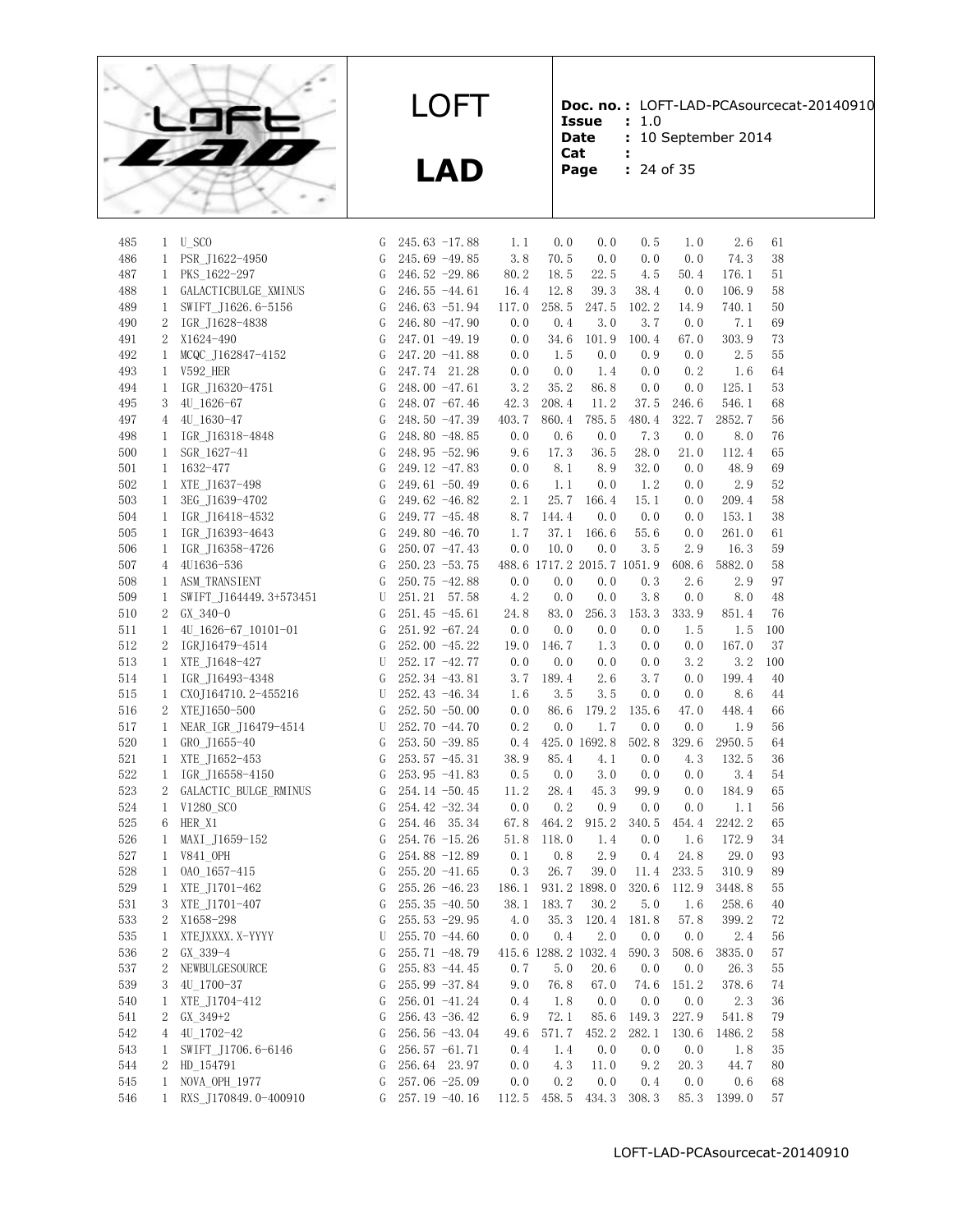

**LAD**

**Doc. no. :** LOFT-LAD-PCAsourcecat-20140910 **Issue :** 1.0

- Date : 10 September 2014
- **Cat :**
- **Page :** 25 of 35

| 547 | 1              | 1RXS J170854.4-32185          | G | $257.22 - 32.32$ | 11.5  | 43.0  | 0.0   | 0.0   | 0.0   | 54.5   | 35  |
|-----|----------------|-------------------------------|---|------------------|-------|-------|-------|-------|-------|--------|-----|
| 548 | 3              | 4U1705-440                    | G | $257.23 -44.10$  | 131.5 | 647.7 | 424.9 | 138.8 | 133.3 | 1476.1 | 53  |
| 549 | $\overline{2}$ | RXJ1709.5-2639                | G | $257.38 - 26.66$ | 0.0   | 16.5  | 79.2  | 46.9  | 19.0  | 161.5  | 68  |
| 550 | $\mathbf{1}$   | PSR B1706-44                  | G | $257.43 -44.48$  | 0.0   | 0.0   | 2.8   | 0.0   | 149.9 | 152.7  | 99  |
| 551 | 1              | WGA J1715.3-2635              | G | $257.50 - 27.00$ | 0.0   | 0.2   | 0.0   | 0.8   | 0.0   | 0.9    | 73  |
| 552 | $\mathbf{1}$   | XTE J1710-281                 | G | $257.65 - 28.05$ | 29.6  | 255.0 | 263.9 | 111.9 | 26.5  | 686.9  | 55  |
| 553 | $\mathbf{1}$   | SAX J1711.6-3808              | G | $257.90 - 38.14$ | 0.7   | 10.5  | 17.2  | 18.1  | 10.3  | 56.8   | 69  |
| 554 | 2              | IGR J17091-3624               | G | $257.95 - 36.40$ | 113.6 | 516.9 | 6.0   | 5.7   | 4.5   | 646.8  | 37  |
| 555 | 2              | 1708-408                      | G | 258.10 -40.84    | 0.0   | 9.2   | 1.5   | 19.6  | 43.2  | 73.5   | 86  |
| 556 | $\mathbf{1}$   | SAXJ1712.6-3739               | G | $258.14 - 37.00$ | 0.7   | 0.0   | 6.4   | 0.0   | 0.0   | 7.1    | 56  |
| 557 | 2              | SAX J1712.6-3739              | G | $258.14 - 37.64$ | 0.4   | 0.6   | 4.4   | 0.0   | 3.8   | 9.2    | 73  |
| 558 | 2              | RX1712-24                     | G | $258.15 - 24.25$ | 18.7  | 51.3  | 243.1 | 63.1  | 177.8 | 553.9  | 71  |
| 559 | $\mathbf{1}$   | <b>V795 HER</b>               | G | 258.24 33.52     | 0.0   | 0.0   | 2.6   | 0.0   | 24.5  | 27.1   | 96  |
| 560 | $\mathbf{1}$   | HESS_J1713-38                 | G | $258.25 - 38.10$ | 20.5  | 84.5  | 0.0   | 0.0   | 0.0   | 105.0  | 36  |
| 561 | $\mathbf{1}$   | GALACTIC BULGE 1              | G | $258.34 - 28.18$ | 903.1 | 179.4 | 444.0 | 409.9 | 1.3   | 1937.8 | 43  |
| 562 | 1              | SWIFT J1713.4-4219            | G | $258.36 - 42.33$ | 7.9   | 11.2  | 0.0   | 0.0   | 0.0   | 19.1   | 31  |
| 563 | $\mathbf{1}$   | NOVA OPH 77                   | G | 258.50 $-26.50$  | 0.0   | 1.0   | 0.0   | 0.5   | 0.0   | 1.6    | 53  |
| 564 | $\mathbf{1}$   | RX J1713.7-3946               | G | 258.55 -39.84    | 0.0   | 5.8   | 46.5  | 51.3  | 0.0   | 103.6  | 68  |
| 565 | 2              | 2S 1711-339                   | G | $258.56 - 34.05$ | 0.0   | 0.0   | 3.2   | 6.7   | 36.1  | 46.0   | 94  |
| 566 | 1              | XMINUS EXCESS                 | G | 258.79 -38.93    | 0.0   | 2.3   | 0.0   | 0.0   | 0.0   | 2.3    | 40  |
| 567 | 2              | GALACTIC_BULGE_XMINUS         | G | $258.83 - 34.27$ | 525.6 | 25.1  | 18.3  | 62.9  | 0.0   | 631.9  | 27  |
| 568 | $\mathbf{1}$   | XTE J1716-389                 | G | $259.10 - 38.90$ | 6.1   | 46.5  | 83.4  | 66.5  | 37.5  | 239.9  | 66  |
| 569 | $\mathbf{1}$   | XTE J1716-379                 | G | $259.14 - 37.98$ | 0.0   | 6.6   | 0.0   | 0.0   | 0.0   | 6.6    | 39  |
| 571 | $\mathbf{1}$   | IGR_J17176-3656               | G | $259.41 - 36.94$ | 0.3   | 1.3   | 0.0   | 0.0   | 0.0   | 1.6    | 36  |
| 572 | 2              | XTE J1716-379                 | G | $259.48 - 38.24$ | 6.4   | 28.5  | 10.4  | 0.0   | 0.0   | 45.4   | 41  |
| 573 | $\mathbf{1}$   | XTE TOOS                      | U | $259.53 - 34.26$ | 0.1   | 1.2   | 0.0   | 0.0   | 0.0   | 1.3    | 38  |
| 574 | 1              | PSR J1718-3718                | G | $259.54 - 37.31$ | 15.4  | 181.9 | 0.0   | 0.0   | 0.0   | 197.2  | 38  |
| 576 | $\mathbf{1}$   | 4U 1715-390                   | G | $259.60 - 39.35$ | 0.0   | 0.3   | 2.9   | 0.0   | 0.0   | 3.2    | 57  |
| 578 | $\mathbf{1}$   | XMM J171900.4-353217          | G | 259.75 -35.54    | 0.9   | 2.5   | 0.0   | 0.0   | 0.0   | 3.4    | 34  |
| 579 | 1              | IGR J17191-2821               | G | $259.77 - 28.35$ | 2.0   | 27.5  | 60.5  | 2.5   | 0.0   | 92.4   | 53  |
| 580 | 1              | IGR J17195-4100               | G | 259.90 -41.01    | 0.0   | 16.0  | 32.4  | 0.0   | 0.0   | 48.3   | 53  |
| 581 |                | 1 XTE J1720-318               | G | 259.99 -31.78    | 0.0   | 48.9  | 128.5 | 147.0 | 8.9   | 333.4  | 66  |
| 582 | $\mathbf{1}$   | XTE J1720-291                 | G | $260.07 -29.28$  | 0.8   | 1.8   | 0.8   | 0.0   | 0.0   | 3.4    | 39  |
| 583 | 1              | GALACTIC_BULGE                | G | $260.90 - 38.83$ | 12.2  | 125.6 | 207.3 | 93.4  | 28.6  | 467.1  | 60  |
| 584 | $\mathbf{1}$   | NEW SOURCE                    | G | $261.28 - 38.77$ | 0.0   | 3.2   | 0.0   | 0.0   | 0.0   | 3.2    | 40  |
| 585 | $\mathbf{1}$   | XTE J1723-376                 | G | $261.30 - 35.91$ | 0.0   | 0.0   | 0.2   | 4.8   | 9.6   | 14.7   | 92  |
| 586 | 2              | IGR J17254-3257               | G | $261.36 - 32.96$ | 0.7   | 6.1   | 4.1   | 0.0   | 0.0   | 10.9   | 46  |
| 587 | 2              | X1722-36                      | G | $261.48 - 36.41$ | 0.0   | 14.3  | 56.8  | 27.2  | 52.2  | 150.5  | 75  |
| 588 | $\mathbf{1}$   | XTE J1726-283                 | G | $261.66 - 28.30$ | 0.0   | 1.5   | 0.0   | 0.0   | 0.0   | 1.5    | 40  |
| 589 | 1              | XTE_J1726-476                 | G | $261.66 - 47.60$ | 0.0   | 1.0   | 10.2  | 0.0   | 2.4   | 13.7   | 65  |
| 590 | 1              | XTE J1719-356                 | G | $261.71 - 35.30$ | 0.7   | 0.7   | 0.4   | 0.1   | 2.1   | 4.0    | 70  |
| 591 | 7              | 4U1724-30                     | G | $261.89 - 30.80$ | 19.7  | 72.5  | 119.8 | 151.6 | 267.6 | 631.2  | 78  |
| 594 | 1              | XTE_J1728-295                 | G | 262.16 -29.52    | 1.7   | 21.8  | 1.6   | 0.0   | 0.0   | 25.1   | 39  |
| 595 | 1              | SWIFT_J1729.9-3437            | G | 262.17 -34.74    | 7.1   | 40.0  | 0.0   | 0.0   | 0.0   | 47.1   | 36  |
| 597 | $\mathbf{1}$   | $GX354-0$                     | G | 262.60 -34.33    | 0.0   | 0.1   | 0.0   | 9.8   | 0.0   | 9.9    | 79  |
| 598 | 1              | KEPLER'S_SNR                  | G | $262.67 -21.49$  | 0.0   | 0.0   | 0.6   | 1.7   | 50.0  | 52.3   | 98  |
| 599 | 2              | $GX 9+9$                      | G | $262.93 - 16.96$ | 13.8  | 122.2 | 186.8 | 68.8  | 74.2  | 465.7  | 62  |
| 600 | $\mathbf{1}$   | GX 1+4 10104-02 and Klein TOO | G | $262.95 -26.24$  | 0.0   | 0.0   | 0.0   | 0.0   | 1.9   | 1.9    | 100 |
| 601 | 3              | 4U1728-34                     | G | $262.99 - 33.83$ | 65.4  | 355.3 | 652.9 | 316.9 | 768.1 | 2158.7 | 72  |
| 602 | $\mathbf{1}$   | V2487 OPH                     | G | $263.00 -19.23$  | 48.5  | 0.0   | 0.0   | 0.0   | 0.0   | 48.5   | 20  |
| 603 | 3              | $GX 1+4$                      | G | 263.01 -24.75    | 2.2   | 78.4  | 202.6 | 116.6 | 222.1 | 622.0  | 75  |
| 606 | 2              | RAPID BURSTER + AXAF          | G | $263.35 - 33.39$ | 11.7  | 97.3  | 123.6 | 167.8 | 160.5 | 560.9  | 73  |
| 607 | 1              | IGR J17361-4441               | G | 263.40 $-45.00$  | 0.4   | 0.0   | 0.0   | 0.0   | 2.4   | 2.8    | 89  |
| 608 | $\mathbf{1}$   | IGR J17331-2406               | G | 263.50 -23.60    | 0.0   | 0.0   | 0.0   | 1.0   | 0.0   | 1.0    | 80  |
|     |                |                               |   |                  |       |       |       |       |       |        |     |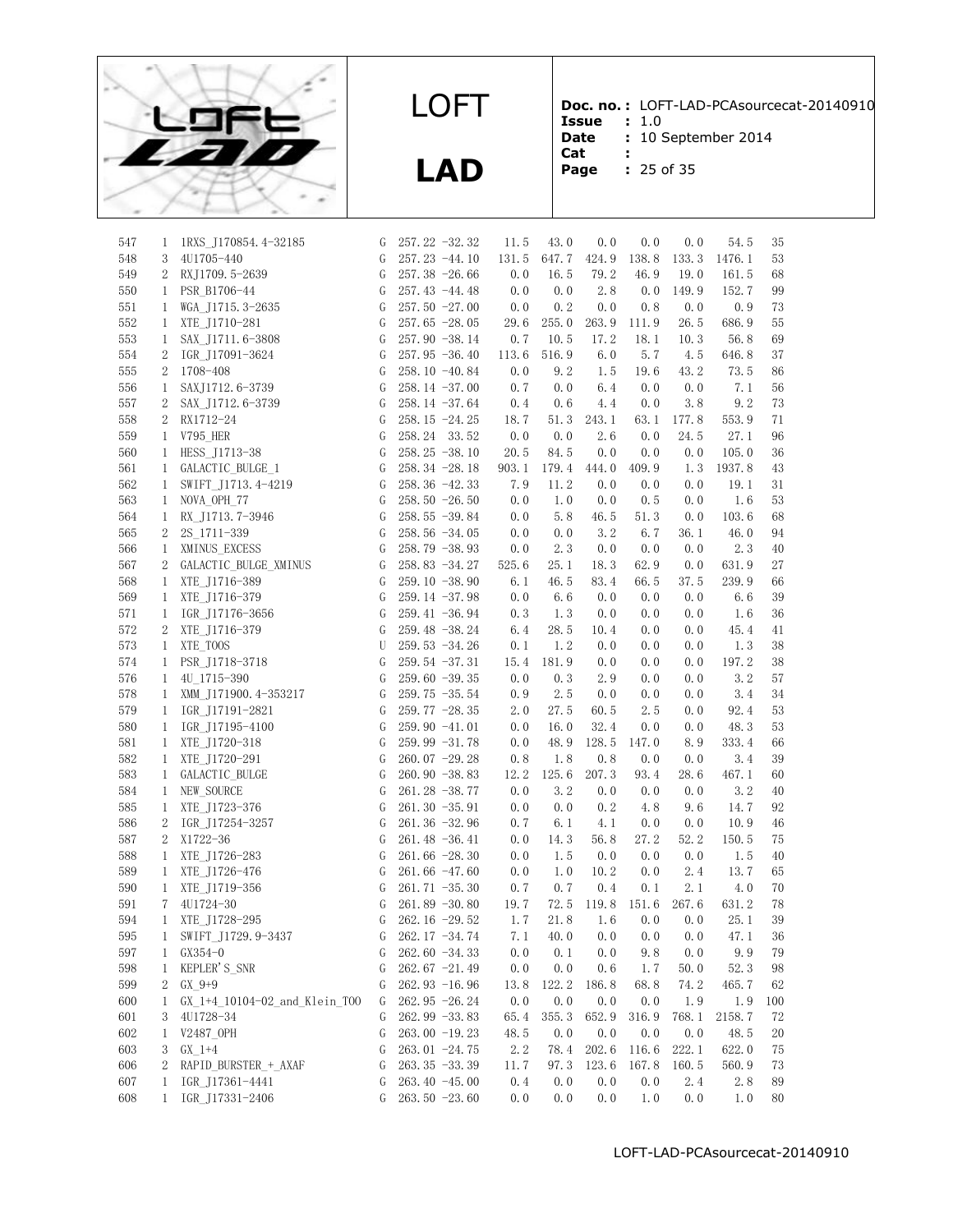

**LAD**

**Doc. no. :** LOFT-LAD-PCAsourcecat-20140910

- **Issue :** 1.0 Date : 10 September 2014
- **Cat :**
- **Page :** 26 of 35

|  | 26 of 35 |  |  |
|--|----------|--|--|

| 609 | 3              | KS_1732-260                      | G             | $263.55 - 26.09$ | 27.8  | 58.5  | 93.6  | 139.9 | 213.9       | 533.7  | 77     |
|-----|----------------|----------------------------------|---------------|------------------|-------|-------|-------|-------|-------------|--------|--------|
| 610 | $\mathbf{1}$   | $GX4+1$                          | G             | $263.58 - 27.67$ | 0.0   | 0.7   | 3.6   | 7.1   | 0.0         | 11.4   | 71     |
| 611 | 1              | NEAR_RAPID_BURSTER               | G             | $263.61 - 33.56$ | 0.6   | 12.0  | 0.0   | 0.0   | 0.0         | 12.7   | 38     |
| 612 | 3              | MXB1730-335                      | G             | $263.70 - 32.92$ | 0.0   | 0.7   | 5.2   | 9.5   | 1.8         | 17.2   | 74     |
| 613 | 2              | 1732-304                         | G             | $263.95 - 30.48$ | 0.0   | 2.9   | 1.3   | 0.0   | 30.9        | 35.1   | 93     |
| 614 | $\mathbf{1}$   | XTE J1736-375                    | G             | $264.19 - 37.55$ | 0.3   | 3.8   | 0.0   | 0.0   | 0.0         | 4.1    | 38     |
| 615 | 1              | PSR J1734-3333                   | G             | $264.21 - 33.37$ | 6.3   | 72.0  | 0.0   | 0.0   | 0.0         | 78.3   | 38     |
| 617 | $\mathbf{1}$   | IGR J17375-3022                  | ${\mathbb G}$ | $264.39 - 30.38$ | 0.0   | 1.1   | 0.0   | 0.0   | 0.0         | 1.1    | 40     |
| 618 | $\mathbf{1}$   | XTE J1737-376                    | G             | $264.46 - 37.66$ | 6.3   | 11.1  | 0.0   | 0.0   | 0.0         | 17.4   | $32\,$ |
| 619 | 2              | SLX1735-269                      | G             | $264.57 -27.00$  | 21.9  | 100.9 | 98.9  | 78.6  | 61.3        | 361.6  | 63     |
| 620 | 1              | N OPH 2009                       | G             | 264.58 -26.74    | 0.8   | 5.1   | 0.0   | 0.0   | 0.0         | 5.9    | $37\,$ |
| 621 | $\mathbf{1}$   | GX 1+4 10104-02 and 10133-02 $*$ | G             | 264.66 -24.79    | 0.0   | 0.0   | 0.0   | 0.0   | 1.1         | 1.1    | 100    |
| 622 | 5              | 1735-44                          | G             | 264.74 -44.45    | 59.2  | 424.8 | 530.3 | 142.8 | 166.8       | 1323.9 | 58     |
| 623 | $\mathbf{1}$   | 1728-34 10073-01                 | U             | 264.79 -33.76    | 0.0   | 0.0   | 0.0   | 0.0   | 1.5         | 1.5    | 100    |
| 624 | $\mathbf{1}$   | XTE J1739-302                    | G             | $264.80 - 30.34$ | 3.9   | 44.7  | 36.2  | 0.0   | 0.0         | 84.9   | 47     |
| 625 | $\mathbf{1}$   | AX_J1739.2-2923                  | G             | $264.84 - 29.39$ | 5.2   | 11.4  | 68.1  | 0.9   | 0.0         | 85.5   | 55     |
| 626 | $\mathbf{1}$   | XTE J1739-285                    | G             | $264.98 - 28.50$ | 1.8   | 34.3  | 59.6  | 54.1  | 0.0         | 149.8  | $62\,$ |
|     |                |                                  |               |                  |       |       |       |       |             |        |        |
| 627 | 1              | AX_J1740.2-2904                  | G             | $265.07 -29.08$  | 0.5   | 2.1   | 20.0  | 10.2  | 0.0         | 32.8   | 64     |
| 629 | $\mathbf{1}$   | IGR J17419-2802                  | G             | $265.48 - 28.04$ | 0.0   | 0.4   | 1.7   | 0.0   | 0.0         | 2.1    | 55     |
| 630 | $\mathbf{1}$   | PSR J1741-2054                   | G             | 265.49 -20.90    | 6.7   | 86.1  | 0.0   | 0.0   | 0.0         | 92.8   | $38\,$ |
| 631 | $\mathbf{1}$   | SAX_J1747.0-2853                 | G             | $265.51 - 28.88$ | 0.0   | 0.7   | 8.9   | 7.5   | 3.4         | 20.6   | 73     |
| 633 | 2              | 1E 1740.7-2942                   | G             | $265.65 - 30.19$ | 212.8 | 439.4 | 292.0 | 266.1 | 431.9       | 1642.2 | 63     |
| 634 | $\mathbf{1}$   | XTE J1743-363                    | $\mathsf G$   | $265.74 - 36.33$ | 0.4   | 12.0  | 53.7  | 10.0  | 0.0         | 76.1   | 59     |
| 635 | $\mathbf{1}$   | 1E1740.7-2942                    | G             | 265.85 -29.97    | 0.0   | 0.4   | 3.4   | 19.6  | 32.3        | 55.7   | 90     |
| 636 | $\mathbf{1}$   | GALACTIC_BULGE_XPLUS             | G             | $265.94 -22.24$  | 436.6 | 35.2  | 48.0  | 83.1  | 0.0         | 602.9  | $32\,$ |
| 637 | $\mathbf{1}$   | GALACTIC_BULGE_RMINU             | G             | $265.97 -36.91$  | 513.3 | 9.1   | 16.5  | 0.0   | 0.0         | 538.9  | 21     |
| 639 | $\mathbf{1}$   | XTE J1742-363                    | G             | $266.00 - 38.50$ | 0.0   | 0.0   | 0.9   | 0.0   | 7.3         | 8.2    | 95     |
| 640 | $\mathbf{1}$   | 1E_1740.7_-_2942                 | G             | $266.01 - 29.72$ | 0.0   | 0.0   | 2.5   | 0.0   | 28.7        | 31.3   | 96     |
| 641 | 3              | GC BURSTING SOURCE               | G             | $266.10 - 28.75$ | 0.0   | 0.5   | 160.0 |       | 67.7 1118.0 | 1346.2 | 94     |
| 642 | $\mathbf{1}$   | GAL. _CENTER                     | ${\mathbb G}$ | $266.25 - 29.40$ | 0.0   | 0.0   | 5.2   | 13.7  | 248.0       | 266.9  | 98     |
| 644 | $\mathbf{1}$   | GALACTIC_CENTER                  | G             | $266.30 - 28.81$ | 0.0   | 25.3  | 226.2 | 134.8 | 0.0         | 386.4  | 65     |
| 645 | $\mathbf{1}$   | EXO J1742-326                    | G             | $266.37 -32.69$  | 1.7   | 28.6  | 69.2  | 0.0   | 0.0         | 99.6   | 53     |
| 646 | 1              | SGR A                            | G             | $266.40 -29.00$  | 0.0   | 2.3   | 0.6   | 7.4   | 0.0         | 10.4   | 69     |
| 647 | $\mathbf{1}$   | MAXI_J1745-288                   | G             | $266.46 - 28.82$ | 0.2   | 3.7   | 0.0   | 0.0   | 0.0         | 3.9    | 38     |
| 648 | $\overline{2}$ | H 1743-322                       | G             | $266.57 - 32.24$ | 135.0 | 362.4 | 138.5 | 10.2  | 5.0         | 651.1  | 41     |
| 649 | $\mathbf{1}$   | XTE J1746-319                    | G             | $266.62 -31.92$  | 19.5  | 238.8 | 381.3 | 407.9 | 31.1        | 1078.6 | 63     |
| 650 | 2              | SAXJ1747.0-2853                  | G             | 266.79 -28.88    | 11.3  | 53.6  | 91.9  | 8.4   | 0.0         | 165.2  | 51     |
| 651 | $\mathbf{1}$   | SLX 1744-300                     | G             | 266.86 -30.04    | 8.4   | 18.4  | 98.9  | 0.0   | 0.0         | 125.7  | 54     |
| 652 | $\mathbf{1}$   | XTE J1747-274                    | G             | $266.91 -27.44$  | 204.7 | 238.4 | 144.2 | 8.3   | 0.0         | 595.7  | 38     |
| 653 | 2              | $GX_3+1$                         | G             | $266.98 - 26.56$ | 6.4   | 109.3 | 256.5 | 169.0 | 76.5        | 617.6  | 66     |
| 654 | 3              | EX01745-248                      | G             | $267.01 - 24.78$ | 162.3 | 296.2 | 56.9  | 73.6  | 24.5        | 613.4  | 43     |
| 655 | 3              | X1744-361                        | G             | $267.08 - 36.12$ | 30.7  | 106.9 | 32.4  | 6.6   | 3.5         | 180.1  | 42     |
| 656 | $\mathbf{1}$   | NEAR SLX 1744-300                | U             | $267.15 - 30.38$ | 0.2   | 18.6  | 24.3  | 0.0   | 0.0         | 43.2   | 51     |
| 658 | 3              | XTE_J1748-2848                   | G             | $267.33 - 28.39$ | 0.0   | 7. 7  | 36.6  | 17.8  | $91.\,\,5$  | 153.6  | $85\,$ |
| 659 | 1              | SWIFT J1749.4-2807               | G             | $267.38 - 28.13$ | 27.7  | 29.6  | 0.0   | 0.0   | 0.9         | 58.3   | 31     |
| 660 | 1              | NEAR 1740 10232-01               | U             | 267.39 -30.24    | 0.0   | 0.0   | 0.0   | 0.0   | 2.5         | 2.5    | 100    |
| 661 | 1              | IGR J17498-2921                  | G             | $267.45 -29.35$  | 10.2  | 140.5 | 4.6   | 0.0   | 0.0         | 155.3  | 39     |
| 662 | 4              | SLX_1746-311                     | G             | 267.46 -33.22    | 2.8   | 44.4  | 108.5 | 59.4  | 3.2         | 218.4  | 61     |
| 663 | 3              | X1746-370                        | G             | $267.55 - 37.05$ | 0.0   | 41.0  | 210.0 | 90.2  | 133.9       | 475.0  | 73     |
| 664 | $\mathbf{1}$   | RS_OPH                           | G             | $267.55 - 6.71$  | 0.0   | 8.3   | 4.4   | 9.4   | 25.5        | 47.5   | 81     |
| 665 | 2              | SAX J1750-29                     | G             | $267.60 - 29.03$ | 124.8 | 50.9  | 72.3  | 23.5  | 14.9        | 286.4  | 42     |
| 666 | 4              | GRS_1747-312                     | G             | $267.69 - 31.29$ | 22.3  | 104.4 | 159.0 | 186.9 | 24.3        | 496.8  | 63     |
| 667 | 1              | IGR_J17511-3057                  | G             | $267.81 - 30.95$ | 257.9 | 147.1 | 10.5  | 2.8   | 45.2        | 463.5  | 35     |
| 668 | $\mathbf{1}$   | XTE J1751-305                    | G             | $267.85 - 30.54$ | 25.8  | 84.9  | 235.4 | 200.3 | 3.7         | 550.1  | 62     |
|     |                |                                  |               |                  |       |       |       |       |             |        |        |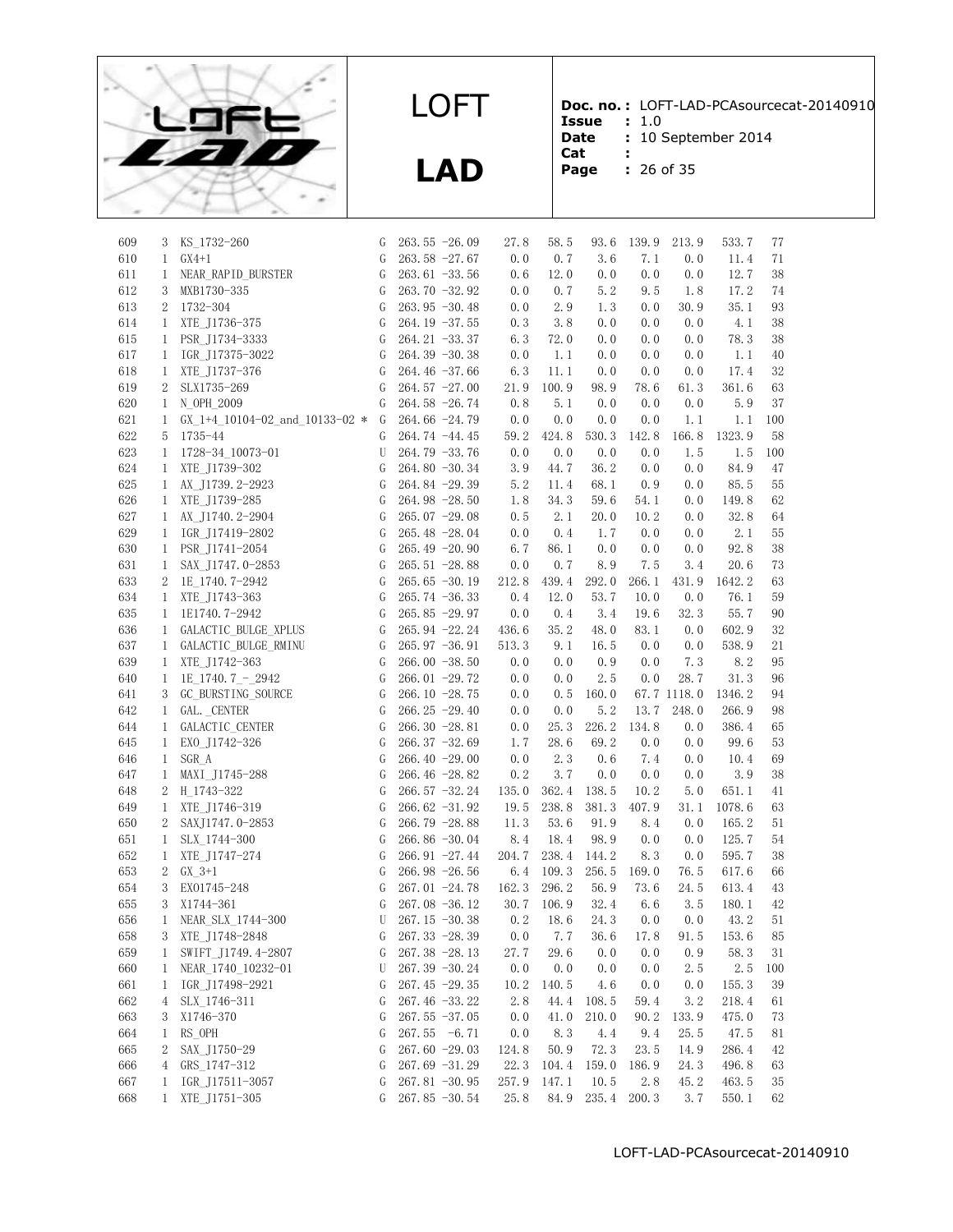

**LAD**

**Doc. no. :** LOFT-LAD-PCAsourcecat-20140910

- **Issue :** 1.0 Date : 10 September 2014
- **Cat :**
- **Page :** 27 of 35

| 669        | 1              | XTE_J1752-223          | G         | $268.05 -22.31$  | 103.8       | 420.5         | 29.5                      | 6.3          | 12.0  | 572.0         | 39       |
|------------|----------------|------------------------|-----------|------------------|-------------|---------------|---------------------------|--------------|-------|---------------|----------|
| 670        | $\mathbf{1}$   | XTE J1752-280          | G         | 268.20 -28.00    | 4.0         | 17.5          | 79.7                      | 2.8          | 0.0   | 103.9         | 55       |
| 671        | $\mathbf{1}$   | SWIFT J1753.5-0127     | G         | $268.38 -1.46$   | 113.2       | 543.6         | 272.6                     | 75.9         | 1.1   | 1006.4        | 46       |
| 672        | $\mathbf{1}$   | SAX J1753.5-2349       | G         | 268.54 -23.55    | 8.1         | 16.6          | 0.0                       | 0.0          | 0.0   | 24.7          | 33       |
| 673        | 2              | IGR J17544-2619        | G         | $268.61 - 26.33$ | 21.7        | 211.4         | 3.5                       | 0.0          | 0.0   | 236.5         | 38       |
| 674        | $\mathbf{1}$   | XTE J1755-312          | G         | $268.78 - 31.16$ | 0.0         | 0.0           | 0.3                       | 3.4          | 0.0   | 3.7           | 78       |
| 675        | $\mathbf{1}$   | ASM J1755-324          | G         | 268.86 -32.48    | 0.0         | 0.0           | 0.0                       | 0.0          | 3.7   | 3.7           | 100      |
| 676        | $\overline{2}$ | ASM J1755-324          | G         | 268.86 -32.59    | 0.0         | 0.0           | 0.0                       | 0.0          | 6.5   | 6.5           | 100      |
| 677        | $\mathbf{1}$   | XTE J1756-342          | G         | $269.02 -34.21$  | 0.0         | 0.5           | 0.0                       | 1.4          | 0.0   | 2.0           | 69       |
| 678        | $\mathbf{1}$   | SWIFT J1756.9-2508     | G         | 269.22 -25.12    | 28.8        | 207.7         | 69.7                      | 2.7          | 0.0   | 308.9         | 42       |
| 679        | $\mathbf{1}$   | XTE J1807-294          | G         | 269.25 -28.24    | 0.0         | 59.2          | 105.0                     | 353.3        | 36.5  | 554.0         | 73       |
| 680        | $\mathbf{1}$   | XTE J1757-306          | G         | $269.41 - 30.66$ | 4.9         | 11.1          | 83.4                      | 0.0          | 0.0   | 99.4          | 55       |
| 681        | $\mathbf{1}$   | 4U1755-33              | G         | $269.67 - 33.81$ | 0.0         | 0.0           | 0.8                       | 0.0          | 30.8  | 31.5          | 99       |
| 682        | 2              | XTE J1759-220          | G         | $269.85 -22.00$  | 4.1         | 32.3          | 152.5                     | 60.0         | 1.1   | 249.9         | 61       |
| 683        | $\mathbf{1}$   | SAX_J1808.4-3658       | G         | $270.00 - 36.92$ | 209.1       | 593.1         | 463.5                     | 675.2        | 225.2 | 2166.1        | 61       |
| 684        | $2^{\circ}$    | H1752+081              | G         | 270.15           | 0.0<br>8.17 | 0.0           | 2.3                       | 8.2          | 60.8  | 71.4          | 96       |
| 685        | 2              | $GX5-1$                | G         | $270.28 - 25.08$ | 5.6         | 63.6          | 223.7                     | 113.1        | 368.6 | 774.6         | 80       |
| 688        | 1              | $W28 - GROJ1758 - 23$  | G         | $270.34 - 23.21$ | 0.0         | 0.0           | 2.0                       | 2.8          | 57.7  | 62.5          | 97       |
| 689        | $\mathbf{1}$   | FAINTTRANS3            | U         | 270.35 -28.30    | 3.4         | 0.0           | 0.0                       | 0.0          | 0.0   | 3.4           | 19       |
| 690        | $\overline{2}$ | $GX9+1$                | G         | $270.38 - 20.53$ | 10.1        | 52.7          | 63.7                      | 22.6         | 126.7 | 275.8         | 74       |
| 691        | $\mathbf{1}$   | <b>V884 HER</b>        | G         | 270.53 18.08     | 0.0         | 5.8           | 9.0                       | 1.4          | 0.0   | 16.2          | 54       |
| 692        | $\mathbf{1}$   | <b>BULGE SOURCE</b>    | G         | $271.02 -18.53$  | 5.7         | 1.9           | 0.8                       | 0.8          | 1.5   | 10.9          | 42       |
| 693        | $\mathbf{1}$   | SAX J1802.7-2017       | G         | 271.20 -19.70    | 0.2         | 0.0           | 3.2                       | 0.0          | 0.0   | 3.3           | 58       |
| 694        | $\mathbf{1}$   | SAX J1805.5-2031       | G         | $271.59 - 20.52$ | 0.0         | 31.8          | 26.6                      | 37.8         | 3.6   | 99.7          | 62       |
| 695        | $\mathbf{1}$   | SAX_J1806.5-2215       | G         | $271.64 -22.25$  | 44.9        | 130.2         | 9.8                       | 0.0          | 0.0   | 184.9         | 36       |
| 696        | $\mathbf{1}$   | X1803-245              | G         | 271.70 -24.60    | 0.0         | 0.0           | 3.1                       | 4.9          | 30.9  | 38.8          | 94       |
|            |                |                        |           |                  | 17.3        |               |                           |              |       |               |          |
| 697<br>698 | $\mathbf{1}$   | XTE J1812-182          | G<br>G    | 272.00 -18.30    | 977.7       | 38.8<br>212.9 | 4.7                       | 0.0<br>462.2 | 0.0   | 60.7          | 35<br>43 |
|            | 2              | SAXJ1808.4-3658        |           | $272.11 - 36.98$ |             |               | 446.4                     |              | 0.0   | 2099.1        |          |
| 699<br>700 | 3              | NEW SGR                | G         | 272.16 -20.41    | 78.0        |               | 851.4 1242.3              | 894.1        | 297.2 | 3363.0        | 62       |
|            | 2              | NEWSOURCE_EXCESS       | G         | 272.28 -18.91    | 78.7        | 39.5          | 49.9                      | 0.0<br>15.3  | 0.0   | 168.1<br>72.6 | 36       |
| 701        | $\mathbf{1}$   | PSR J1809-1917         | G         | 272.43 -19.29    | 0.0         | 6.5           | 50.8                      |              | 0.0   |               | $62\,$   |
| 702        | $\mathbf{1}$   | 3EG_J1809-2328         | U         | $272.45 - 23.56$ | 0.0         | 6.4           | 52.1                      | 38.6         | 0.0   | 97.2          | 66       |
| 703        | $\mathbf{1}$   | SAX J1810.8-2609       | G         | 272.68 -26.15    | 7.0         | 37.5          | 124.1                     | 0.0          | 4.2   | 172.8         | 55       |
| 704        | $\mathbf{1}$   | NEW SOURCE 3           | U         | 272.70 -18.24    | 0.0         | 0.0           | 0.0                       | 0.0          | 0.7   | 0.7           | 100      |
| 705        | 2              | XTE J1810-197          | G         | 272.71 -19.70    | 4.0         | 43.2          | 35.1                      | 30.8         | 13.2  | 126.4         | 60       |
| 706        | $\mathbf{1}$   | PSR J1811-1925         | G         | 272.87 -19.42    | 47.1        | 621.6         | 464.6                     | 202.6        | 0.0   | 1336.0        | 52       |
| 707        |                | 1 HESS_J1813-178       | G         | $273.22 - 18.30$ | 153.8       | 0.0           | 0.0                       | 0.0          | 0.0   | 153.8         | 20       |
| 708        |                | 1 FAINTTRANS4_JXXYY+ZZ | U         | $273.25 - 33.75$ | 0.0         | 0.6           | 0.8                       | 0.0          | 0.0   | 1.4           | 51       |
| 709        | $\mathbf{1}$   | XTE J1814-338          | G         | $273.43 - 33.77$ | 0.5         | 46.1          | 217.7                     | 226.1        | 9.3   | 499.7         | 67       |
| 710        | $\mathbf{1}$   | GROJ1814-12            | G         | $273.50 -12.40$  | 0.0         | 0.0           | 1.1                       | 0.0          | 29.2  | 30.3          | 98       |
| 711        | $\overline{2}$ | GX13+1                 | G         | $273.63 - 17.16$ | 13.2        | 111.3         | 158.4                     | 93.0         | 312.4 | 688.4         | 76       |
| 712        | $\mathbf{1}$   | PSR J1814-1744         | G         | $273.68 - 17.75$ | 18.3        | 132.7         | 0.0                       | 0.0          | 0.0   | 151.0         | 37       |
| 714        | $\overline{2}$ | $GX 17+2$              | G         | 274.01 -14.04    | 71.1        |               | 544.8 235.1               | 127.8        | 350.7 | 1329.4        | 62       |
| $715\,$    | $\mathbf{1}$   | AM_HER                 | ${\rm G}$ | 274.06 49.87     |             |               | $0.0$ 7.6 33.4 27.3 135.5 |              |       | 203.9         | 88       |
| 716        | $\mathbf{1}$   | SWIFT_J1816.7-1613     | G         | $274.20 -16.00$  | 0.4         | 0.0           | 7.8                       | 0.0          | 0.0   | 8.2           | 58       |
| 717        | 1              | XTE_J1818-245          | G         | $274.55 - 24.55$ | 3.6         | 31.1          | 74.7                      | 64.7         | 3.1   | 177.1         | 63       |
| 718        | $\mathbf{1}$   | XTE J1817-330          | G         | $274.56 - 32.92$ | 19.9        | 105.3         | 258.1                     | 91.7         | 66.5  | 541.5         | 62       |
| 719        | $\mathbf{1}$   | GALACTIC_BULGE_AQL     | G         | $274.62 -7.48$   | 199.0       | 2.3           | 0.0                       | 0.0          | 0.0   | 201.3         | 20       |
| 720        | $\mathbf{1}$   | AX J1818.8-1559        | G         | 274.72 $-16.00$  | 0.0         | 6.4           | 16.8                      | 0.0          | 0.0   | 23.1          | 54       |
| 721        | 1              | SAX_J1818.6-1703       | G         | $274.80 - 17.06$ | 0.7         | 50.3          | 0.0                       | 0.0          | 0.0   | 51.0          | 39       |
| 722        | 6              | XTE J1819-254          | G         | $274.83 - 25.41$ | 3.4         | 62.7          | 99.0                      | 48.8         | 25.3  | 239.2         | 62       |
| 723        | $\overline{2}$ | PSR_J1819-1458         | G         | 274.89 -14.97    | 15.5        | 167.0         | 13.7                      | 0.0          | 0.0   | 196.2         | 39       |
| 724        | 1              | SAXJ1818.6-1703        | G         | $274.90 -17.05$  | 6.2         | 80.1          | 6.9                       | 0.0          | 0.0   | 93.3          | 40       |
| 725        | $\mathbf{1}$   | GALACTIC BULGE RPLUS   | G         | $275.07 - 23.01$ | 445.3       | 37.9          | 61.7                      | 77.9         | 4.7   | 627.5         | 33       |
|            |                |                        |           |                  |             |               |                           |              |       |               |          |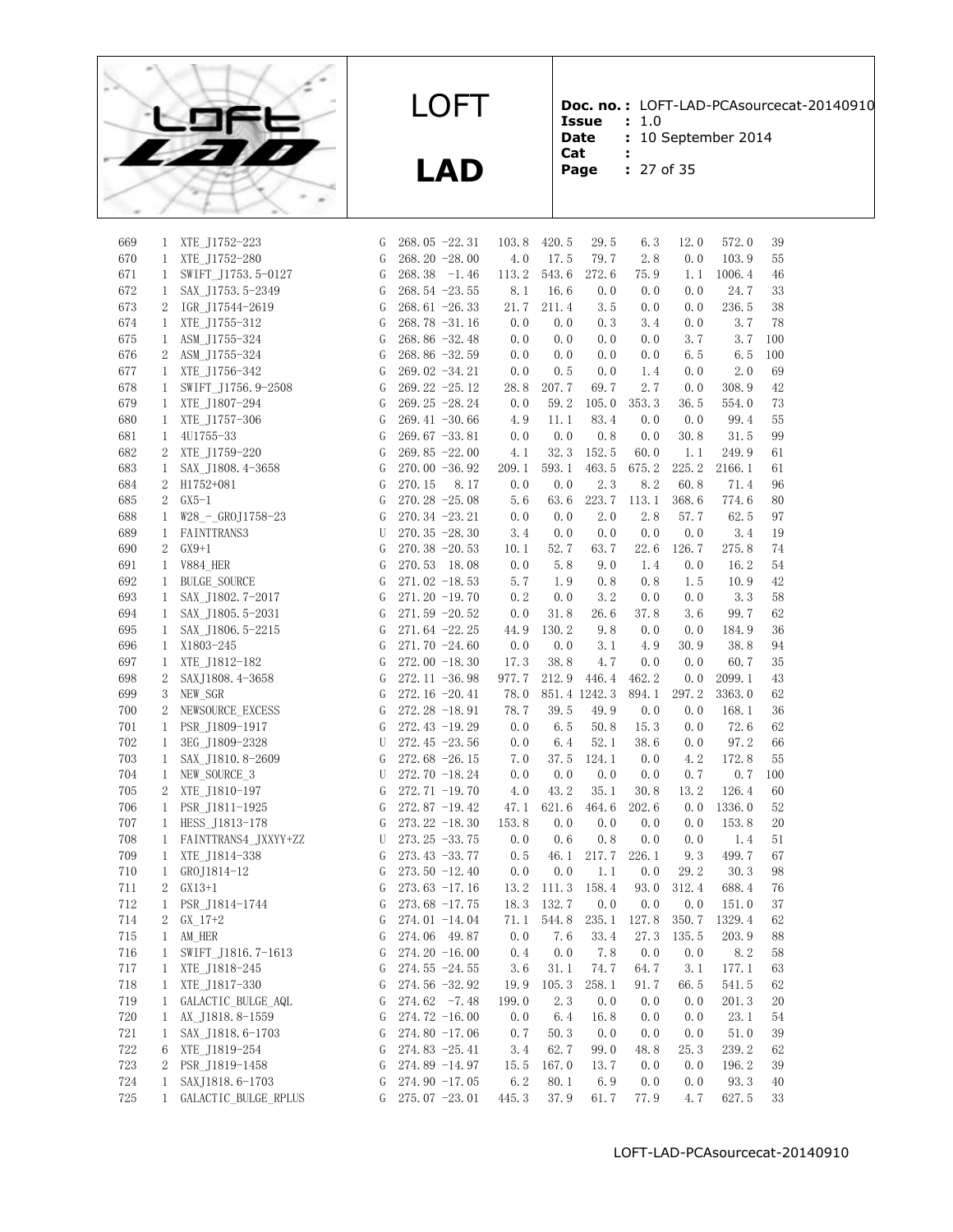

**LAD**

**Doc. no. :** LOFT-LAD-PCAsourcecat-20140910

**Issue :** 1.0 **Date** : 10 September 2014<br>**Cat** :

- **Cat :**
- **Page :** 28 of 35

| 28 of 3 |  |
|---------|--|
|         |  |

| 726        | 1              | AX_J1820.5-1434                       | G         |        | $275.12 -14.57$  | 0.0   | 0.0   | 5.4        | 21.2        | 60.8        | 87.4          | 92  |
|------------|----------------|---------------------------------------|-----------|--------|------------------|-------|-------|------------|-------------|-------------|---------------|-----|
| 727        | $\mathbf{1}$   | PSR J1821-1419                        | G         |        | 275.39 -14.32    | 11.2  | 137.3 | 0.0        | 0.0         | 0.0         | 148.5         | 38  |
| 728        | $\mathbf{1}$   | $GX_17+2_10065-01$                    | G         |        | $275.54 -14.23$  | 0.0   | 0.0   | 0.0        | 0.0         | 0.7         | 0.7           | 100 |
| 729        | $\mathbf{1}$   | SWIFT_J1822.3-1606                    | G         |        | 275.60 $-16.10$  | 18.6  | 157.8 | 6.8        | 0.0         | 0.0         | 183.3         | 38  |
| 731        | 7              | 4U1820-303                            | G         |        | $275.92 - 30.36$ | 76.1  | 306.2 | 554.3      | 415.3       | 452.0       | 1804.0        | 69  |
| 732        | 4              | PSR_1821-24                           | G         |        | $276.13 - 24.87$ | 61.7  | 159.0 | 354.1      | 13.0        | 103.3       | 691.1         | 58  |
| 733        | $\mathbf{1}$   | GALACTIC DISK                         | G         |        | $276.17 - 12.82$ | 22.7  | 58.5  | 57.7       | 12.4        | 35.7        | 186.9         | 57  |
| 734        | $\mathbf{1}$   | XTE J1824-141                         | G         |        | $276.19 - 14.20$ | 4.2   | 21.5  | 0.0        | 0.0         | 0.0         | 25.7          | 36  |
| 735        | $\mathbf{1}$   | X1822-00                              | G         |        | 276.34 $-0.01$   | 0.0   | 0.0   | 1.1        | 0.0         | 31.9        | 33.0          | 98  |
| 736        | 1              | XTE_J1821-141                         | G         |        | $276.43 - 15.33$ | 0.0   | 0.0   | 0.4        | 0.0         | 3.4         | 3.9           | 95  |
| 737        | 5              | 4U1822-371                            | G         |        | $276.44 - 37.10$ | 6.4   | 131.3 | 264.8      | 192.0       | 75.5        | 670.0         | 65  |
| 738        | $\mathbf{1}$   | 3EG J1823-1314                        | G         |        | $276.52 - 13.00$ | 0.0   | 15.7  | 70.2       | 30.6        | 1.2         | 117.7         | 62  |
| 739        | $\mathbf{1}$   | PSR B1823-13                          | G         |        | $276.55 - 13.58$ | 9.0   | 83.1  | 69.0       | 0.0         | 0.0         | 161.1         | 47  |
| 740        | $\mathbf{1}$   | LS 5039                               | G         |        | $276.56 - 14.85$ | 109.3 | 91.3  | 158.8      | 54.7        | 2.9         | 417.0         | 48  |
| 742        | $\mathbf{1}$   | SAX_J1828.5-1037                      | G         |        | $277.14 -10.63$  | 12.0  | 28.5  | 1.5        | 0.0         | 1.4         | 43.4          | 37  |
| 743        | $\overline{4}$ | GS1826-238                            | G         |        | $277.37 - 23.80$ | 85.4  | 273.9 | 476.6      | 210.5       | 138.2       | 1184.5        | 60  |
| 745        | 1              | XTE_J1829-098                         | G         |        | $277.43 -9.83$   | 8.7   | 54.3  | 10.2       | 0.0         | 0.0         | 73.2          | 40  |
| 747        | $\mathbf{1}$   | $G21.5-0.9$                           | G         |        | 278.39 -10.57    | 0.0   | 0.0   | 0.0        | 0.0         | 22.0        | 22.0          | 100 |
| 748        | $\mathbf{1}$   | SGR 1833-0832                         | G         |        | 278.44 -8.54     | 53.9  | 411.7 | 15.1       | 3.4         | 0.2         | 484.2         | 38  |
| 750        | $\mathbf{1}$   | XTE NEWSOURCE                         | U         |        | $278.53 - 13.06$ | 0.8   | 0.0   | 3.5        | 0.0         | 0.0         | 4.3           | 52  |
| 751        | 3              | SWIFT 1834.9-0846                     | G         |        | 278.71 -8.76     | 19.2  | 302.4 | 0.0        | 0.0         | 0.0         | 321.6         | 38  |
| 754        | $\mathbf{1}$   | MAXI J1836-194                        | G         |        | 278.96 -19.39    | 29.4  | 129.7 | 3.4        | 0.0         | 0.0         | 162.6         | 36  |
| 755        | $\sqrt{2}$     | SCUTUM X-1                            | G         | 279.12 | $-7.61$          | 0.0   | 0.0   | 1.1        | 9.3         | 44.1        | 54.6          | 95  |
| 757        | 2              | AX J1838.0-0655                       | G         | 279.51 | $-6.93$          | 40.7  | 306.7 | 77.8       | 7.6         | 0.0         | 432.7         | 42  |
| 758        | $\mathbf{1}$   | ESO 103-G35                           | G         |        | 279.58 -65.43    | 0.0   | 0.0   | 4.2        | 28.1        | 172.9       | 205.1         | 96  |
| 760        | 5              | $SERX-1$                              | G         | 279.99 | 5.04             | 26.6  | 192.9 | 185.1      | 114.9       | 103.0       | 622.5         | 62  |
| 761        | $\mathbf{1}$   | <b>TRANSIENT</b>                      | G         | 280.03 | $-5.51$          | 0.0   | 3.1   | 1.3        | 0.8         | 0.9         | 6.1           | 58  |
| 762        | 2              | 1E 1841-045                           | G         | 280.33 | $-4.94$          | 84.6  | 538.7 | 539.0      | 209.7       | 42.8        | 1414.8        | 54  |
| 763        | $\mathbf{1}$   | GS 1839-06                            | G         | 280.42 | $-5.85$          | 0.0   | 0.2   | 3.4        | 0.0         | 0.0         | 3.6           | 58  |
| 766        | $\mathbf{1}$   | SWIFT_J1842.5-1124                    | G         |        | 280.57 -11.42    | 29.8  | 71.5  | 1.9        | 1.2         | 3.0         | 107.5         | 36  |
| 767        | $\mathbf{1}$   | SWIFT J1843.5-0343                    | G         |        | $280.90 -3.73$   | 4.5   | 18.8  | 0.0        | 0.0         | 0.0         | 23.3          | 36  |
| 768        | 1              | V347 PAV                              | G         |        | 281.20 -74.31    | 0.0   | 6.8   | 0.0        | 0.0         | 0.0         | 6.8           | 40  |
| 769        | $\mathbf{1}$   | AX J1845-0258                         | G         | 281.21 | $-2.97$          | 7.8   | 106.4 | 152.0      | 167.8       | 9.4         | 443.5         | 62  |
| 770        | 2              | GS 1843+00                            | G         | 281.38 | 0.95             | 3.5   | 0.0   | 0.0        | 0.0         | 11.1        | 14.6          | 80  |
| 771        | 5              | $G29.7-0.3$                           | G         | 281.60 | $-2.97$          | 126.8 | 910.8 | 928.1      | 394.5       | 4.4         | 2364.6        | 53  |
| 772        | $\mathbf{1}$   | J1846+5538                            | G         | 281.74 | 55.64            | 0.0   | 0.2   | 0.3        | 5.8         | 0.0         | 6.2           | 77  |
| 773        | $\mathbf{1}$   | PSR_J1847-0130                        | G         | 281.90 | $-1.51$          | 8.9   | 176.3 | 2.3        | 0.0         | 0.0         | 187.5         | 39  |
| 774        | 3              | GS 1843-02                            | G         | 282.07 | $-2.42$          | 22.1  | 57.4  | 36.8       | 34.5        | 188.9       | 339.6         | 78  |
| 775        | $\mathbf{1}$   | IGR 18483-0311                        | G         | 282.08 | $-3.18$          | 0.0   | 28.7  | 0.0        | 12.3        | 0.0         | 41.0          | 51  |
| 776        | 2              | V603 AQL (2.5 DAY)                    | G         | 282.23 | 0.58             | 0.0   | 9.0   | 60.5       | 16.2        | 34.1        | 119.7         | 72  |
| 777        | $\mathbf{1}$   | IGR J18490-0000                       | G         | 282.26 | $-0.02$          | 26.9  | 94.9  | 0.0        | 0.0         | 0.0         | 121.7         | 35  |
| 778        | $\mathbf{1}$   |                                       | G         | 282.41 | $-9.56$          | 0.0   | 0.2   | 0.0        | 1.1         | 0.0         | 1.3           | 73  |
| 779        | $\mathbf{1}$   | NOVA_SCT_2003<br>SWIFT_J185003-005627 | G         | 282.51 | $-0.94$          | 4.0   | 3.4   | 0.0        | 0.0         | 0.0         | 7.4           | 29  |
| $780\,$    | $\mathbf{1}$   | BETA_LYR                              | ${\rm G}$ |        | 282.52 33.36     | 4.6   |       | $6.2$ 18.3 | 0.0         | 0.0         | 29.1          | 49  |
|            |                | X1850-087                             |           |        | $283.27 - 8.70$  |       | 21.0  | 20.8       |             |             |               | 73  |
| 781<br>782 | 4              |                                       | G<br>G    | 283.38 |                  | 6.9   | 22.2  | 54.3       | 21.0<br>2.6 | 46.4<br>0.0 | 116.1<br>79.8 |     |
|            | 1              | AX_J1853. 3-0128                      |           |        | $-1.47$          | 0.7   |       |            |             |             |               | 54  |
| 783        | 1              | XTEJ 1859+226                         | G         | 283.45 | 22.51            | 0.6   | 0.7   | 1.2        | 0.0         | 0.0         | 2.5           | 44  |
| 784        | $\mathbf{1}$   | IGR_J18539+0727                       | G         | 283.48 | 7.46             | 0.0   | 0.5   | 0.0        | 3.3         | 0.0         | 3.8           | 74  |
| 785        | $\mathbf{1}$   | V1223_SGR                             | G         |        | $283.76 - 31.16$ | 4.5   | 31.5  | 15.3       | 21.7        | 73.7        | 146.6         | 77  |
| 786        | 2              | XTE J1856-0237                        | G         | 283.92 | $-2.62$          | 15.3  | 137.0 | 7.7        | 1.6         | 6.8         | 168.4         | 41  |
| 787        | 1              | XTEJ1856+053                          | G         | 284.16 | 5.31             | 0.2   | 2.7   | 16.9       | 0.0         | 0.0         | 19.7          | 56  |
| 788        | 1              | XTE J1859+226                         | G         | 284.71 | 23.86            | 38.5  | 154.3 | 65.6       | 147.8       | 52.9        | 459.1         | 60  |
| 789        | 1              | XTEJ1858+034                          | G         | 284.73 | 3.41             | 3.4   | 4.4   | 24.1       | 1.4         | 11.8        | 45.1          | 66  |
| 790        | $\mathbf{1}$   | <b>SCUTUM REGION</b>                  | G         | 284.75 | 6.97             | 7.6   | 20.2  | 33.6       | 25.3        | 31.9        | 118.6         | 69  |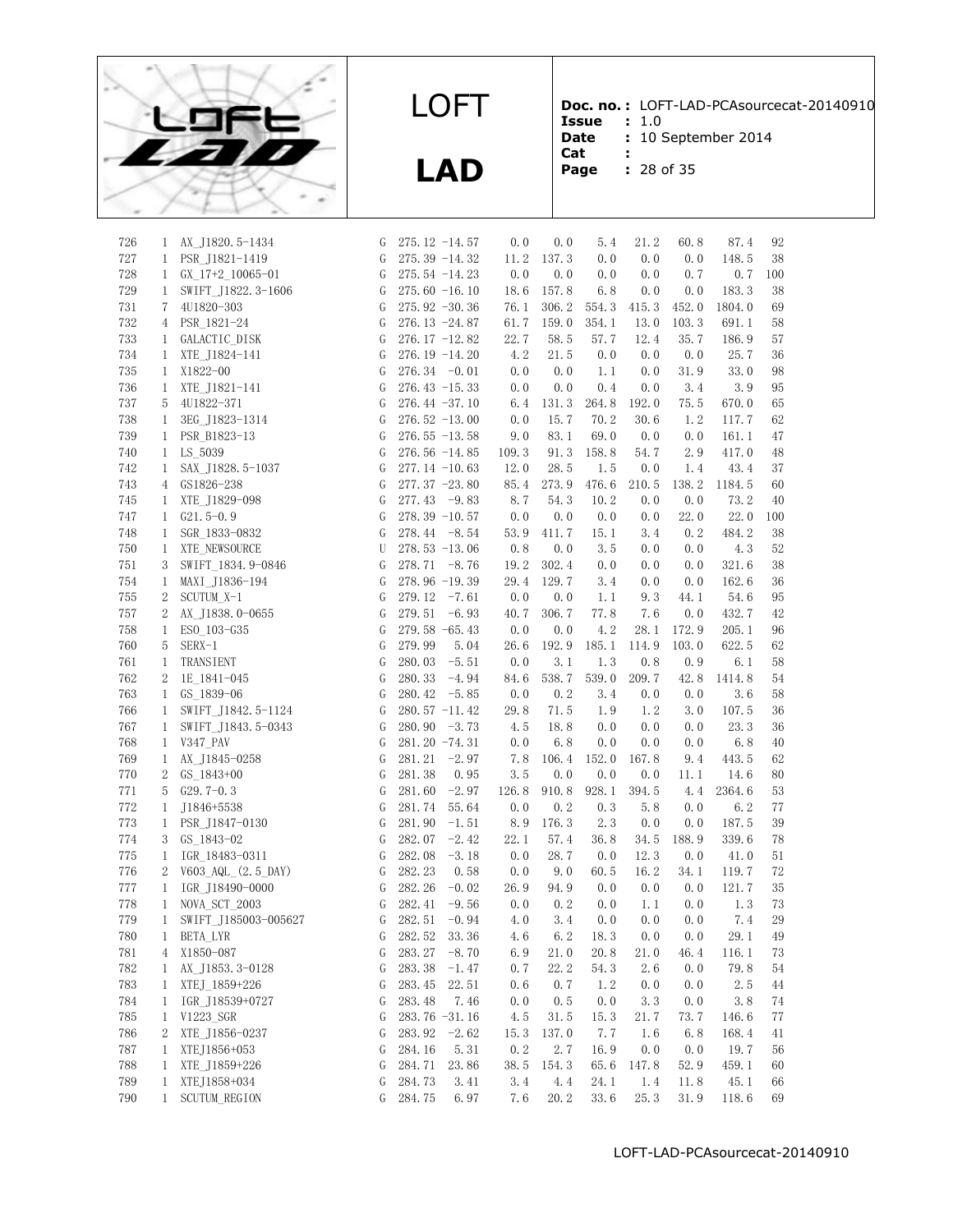

**LAD**

**Doc. no. :** LOFT-LAD-PCAsourcecat-20140910 **Issue :** 1.0

- Date : 10 September 2014
- **Cat :**
- **Page :** 29 of 35

| 791 | 2                | XTE J1859+0817         | G | 284.78           | 8.28    | 0.0   | 13.9                | 36.8                | 12.9  | 4.7   | 68.4   | 62 |
|-----|------------------|------------------------|---|------------------|---------|-------|---------------------|---------------------|-------|-------|--------|----|
| 792 | $\mathbf{1}$     | HETE J1900. 1-2455     | G | 285.03 -24.92    |         | 85.2  | 468.0               | 526.6               | 172.6 | 35.2  | 1287.6 | 53 |
| 793 | $\mathbf{1}$     | TRANSIENT1             | U | 285.03           | 6.32    | 0.0   | 0.0                 | 0.0                 | 0.9   | 0.0   | 0.9    | 80 |
| 794 | $\mathbf{1}$     | NEW PULSAR NEAR SCUTUM | G | 285.11           | $-3.23$ | 0.0   | 0.0                 | 1.3                 | 0.0   | 0.5   | 1.8    | 70 |
| 795 | 1                | NEAR XTEJ1856+053      | G | 285.16           | 5.33    | 0.0   | 3.2                 | 3.9                 | 0.0   | 0.0   | 7.2    | 50 |
| 796 | $\mathbf{1}$     | XTE J1901+014          | G | 285.40           | 1.44    | 0.0   | 0.0                 | 1.0                 | 0.0   | 0.0   | 1.0    | 60 |
| 797 | 2                | X1901+031              | G | 286.05           | 3.18    | 0.0   | 57.5                | 116.4               | 88.6  | 11.9  | 274.3  | 63 |
| 798 | 1                | XTE J1908+094          | G | 286.55           | 9.10    | 0.0   | 25.4                | 15.6                | 17.4  | 3.5   | 61.9   | 59 |
| 799 | $\mathbf{1}$     | EP DRA                 | G | 286.78           | 69.14   | 0.0   | 0.0                 | 0.2                 | 0.0   | 14.6  | 14.8   | 99 |
| 800 | $\mathbf{1}$     | W50-WESTERN LOBE       | G | 286.81           | 4.90    | 0.0   | 12.4                | 106.9               | 58.0  | 22.5  | 199.8  | 69 |
| 801 | $\mathbf{1}$     | SGR 1900+14            | G | 286.82           | 9.32    | 109.3 |                     | 497.7 1132.3 1129.0 |       | 518.6 | 3386.8 | 68 |
| 803 | 1                | XTE J1908+0632         | G | 286.93           | 6.53    | 1.3   | 0.0                 | 0.0                 | 0.0   | 0.0   | 1.3    | 19 |
| 804 | $\boldsymbol{2}$ | $1905+000$             | G | 287.11           | 0.17    | 0.0   | 8.2                 | 3.2                 | 31.2  | 37.3  | 79.9   | 84 |
| 805 | 3                | 4U 1907+09             | G | 287.41           | 9.83    | 58.0  | 279.9               | 213.4               | 171.1 | 285.4 | 1007.7 | 66 |
| 806 | $\mathbf{1}$     | X1908+075              | G | 287.70           | 7.60    | 0.0   | 80.7                | 148.9               | 138.5 | 5.1   | 373.2  | 63 |
| 807 | $\mathbf{1}$     | IGR J19112+1358        | G | 287.80           | 13.98   | 0.7   | 2.9                 | 3.5                 | 0.0   | 0.0   | 7.0    | 48 |
| 808 | 3                | $AQLX-1$               | G | 287.82           | 0.58    | 149.9 | 589.4               | 753.7               | 534.5 | 441.0 | 2468.5 | 64 |
| 809 | $\mathbf{3}$     | <b>SS433</b>           | G | 287.96           | 4.98    | 199.7 | 97.0                | 185.5               | 103.5 | 302.4 | 888.2  | 64 |
| 810 | 1                | IGR J19140+098         | G | 288.48           | 9.66    | 0.3   | 6.2                 | 43.0                | 17.5  | 0.0   | 66.9   | 63 |
| 811 | 1                | IGR J19140+0951        | G | 288.50           | 9.89    | 2.2   | 5.6                 | 64.8                | 2.8   | 0.0   | 75.3   | 58 |
| 812 | $\mathbf{1}$     | J1914+2456             | G | 288.61           | 24.94   | 5.9   | 0.0                 | 0.0                 | 0.0   | 0.0   | 5.9    | 20 |
| 813 | $\mathbf{1}$     | W <sub>50</sub>        | G | 288.62           | 4.95    | 0.0   | 0.0                 | 5.7                 | 9.3   | 93.9  | 108.9  | 96 |
| 814 | $\mathbf{1}$     | EXO 1912+097           | G | 288.62           | 9.60    | 0.0   | 3.9                 | 0.0                 | 0.0   | 0.0   | 3.9    | 40 |
| 816 | $\mathbf{1}$     | SS_433_10127-01        | G | 289.46           | 5.10    | 0.0   | 0.0                 | 2.3                 | 0.0   | 0.0   | 2.3    | 59 |
| 817 | 4                | 4U 1916-053            | G | 289.70           | $-5.24$ | 5.3   | 16.0                | 138.3               | 59.0  | 238.3 | 456.9  | 82 |
| 820 | 1                | GALACTIC_PLANE         | G | 290.60           | 15.26   | 0.0   | 0.0                 | 6.6                 | 12.0  | 150.3 | 168.8  | 97 |
| 821 | 1                | SWIFT J1922.7-1716     | G | 290.65 -17.28    |         | 0.0   | 0.2                 | 1.2                 | 3.6   | 0.4   | 5.4    | 75 |
| 822 | $\mathbf{1}$     | CH CYG                 | G | 291.14           | 50.24   | 238.9 | 45.8                | 22.8                | 0.0   | 0.0   | 307.5  | 25 |
| 823 | $\mathbf{1}$     | IGR J19294+1816        | G | 292.35           | 18.27   | 11.0  | 27.1                | 0.0                 | 0.0   | 0.0   | 38.2   | 34 |
| 827 | $\mathbf{1}$     | PSR J1932+1059         | G | 293.06           | 10.99   | 0.0   | 0.0                 | 1.0                 | 0.0   | 30.0  | 31.0   | 98 |
| 828 | $\mathbf{1}$     | 1H1936+541             | G | 293.22           | 53.88   | 0.0   | 0.0                 | 0.0                 | 6.2   | 3.1   | 9.3    | 86 |
| 829 | $\mathbf{1}$     | RX J1940.1-1025        | G | 294.64 -10.49    |         | 0.0   | 39.1                | 104.5               | 67.6  | 114.0 | 325.2  | 75 |
| 830 | $\mathbf{1}$     | QS TEL                 | G | 294.65 -46.22    |         | 0.0   | 1.2                 | 16.5                | 10.8  | 11.2  | 39.6   | 76 |
| 831 | $\overline{2}$   | PSR J1939+2134         | G | 294.90 21.60     |         | 0.0   | 20.9                | 158.0               | 17.8  | 1.7   | 198.3  | 60 |
| 832 | $\mathbf{1}$     | V1432_AQL              | G | 295.05 $-10.42$  |         | 0.0   | 2.4                 | 21.4                | 0.4   | 21.5  | 45.7   | 77 |
| 834 | $\mathbf{1}$     | XTE J1946+274          | G | 296.41           | 27.36   | 33.3  | 135.9               | 68.3                | 96.2  | 2.3   | 336.0  | 53 |
| 835 | 1                | XTE J1946+273          | G | 296.56           | 27.35   | 0.0   | 0.0                 | 1.8                 | 12.5  | 34.1  | 48.4   | 93 |
| 837 | $\mathbf{1}$     | KS 1947+300            | G | 297.40           | 30.21   | 15.7  | 111.2               | 160.6               | 135.5 | 60.1  | 483.1  | 64 |
| 838 | $\mathbf{1}$     | DA 495                 | G | 298.07           | 29.43   | 0.0   | 2.6                 | 36.2                | 13.6  | 0.0   | 52.4   | 64 |
| 839 | $\mathbf{1}$     | PSR B1951+32           | G | 298.24           | 32.88   | 0.0   | 0.0                 | 12.4                | 0.3   | 12.6  | 25.3   | 80 |
| 840 | $\mathbf{1}$     | SWIFT J195509.6+2614   | G | 298.79           | 26.24   | 1.2   | 8.7                 | 7.4                 | 0.0   | 0.0   | 17.3   | 47 |
| 841 | $\mathbf{2}$     | 3A 1954+319            | G | 298.93           | 32.10   | 1.5   | 39.7                | 0.0                 | 1.8   | 8.5   | 51.5   | 50 |
| 842 | 7                | $CYG$ $X-1$            | G | 299.59           | 35.20   |       | 643.6 2339.0 2040.3 |                     | 721.1 | 917.8 | 6661.8 | 56 |
| 843 | 1                | 3EG_J1958+2909         | G | 299.69           | 29.16   | 9.5   | 2.9                 | 96.4                | 0.0   | 0.0   | 108.8  | 55 |
| 844 | 5                | V1408 AQL              | G | 299.85           | 11.71   | 37.6  | 144.6               | 287.4               | 224.0 | 56.9  | 750.5  | 63 |
| 846 | 2                | PSR J1959+2048         | G | 299.90           | 20.80   | 0.0   | 0.8                 | 16.8                | 7.9   | 51.8  | 77.4   | 88 |
| 849 | $\mathbf{1}$     | XTE J2012+381          | G | 300.70           | 38.15   | 0.0   | 0.5                 | 0.2                 | 2.3   | 0.8   | 3.8    | 77 |
| 850 | $\mathbf{1}$     | GS2000+250             | G | 300.71           | 25.24   | 0.0   | 1.1                 | 0.0                 | 0.0   | 0.0   | 1.1    | 40 |
| 851 | $\mathbf{1}$     | QQ_VUL                 | G | 301.42           | 22.67   | 0.0   | 0.0                 | 0.0                 | 0.3   | 6.0   | 6.3    | 98 |
| 852 | $\mathbf{1}$     | WZ_SGE                 | G | 301.90           | 17.70   | 0.0   | 3.6                 | 0.5                 | 0.0   | 0.0   | 4.0    | 42 |
| 853 | 2                | PKS2005-489            | G | $302.36 - 48.83$ |         | 212.5 | 63.0                | 106.0               | 58.6  | 139.0 | 579.2  | 54 |
| 856 | $\mathbf{1}$     | XTEJ_2012+381          | G | 303.16           | 38.18   | 0.0   | 0.0                 | 6.4                 | 12.2  | 50.2  | 68.7   | 92 |
| 859 | 1                | IRU CAL                | U | 303.95           | 46.74   | 13.5  | 9.6                 | 0.0                 | 0.0   | 0.0   | 23.1   | 28 |
| 860 | $\mathbf{1}$     | $G74.9+1.2$            | G | 304.01           | 37.20   | 8.1   | 40.2                | 60.1                | 0.0   | 0.0   | 108.4  | 49 |
|     |                  |                        |   |                  |         |       |                     |                     |       |       |        |    |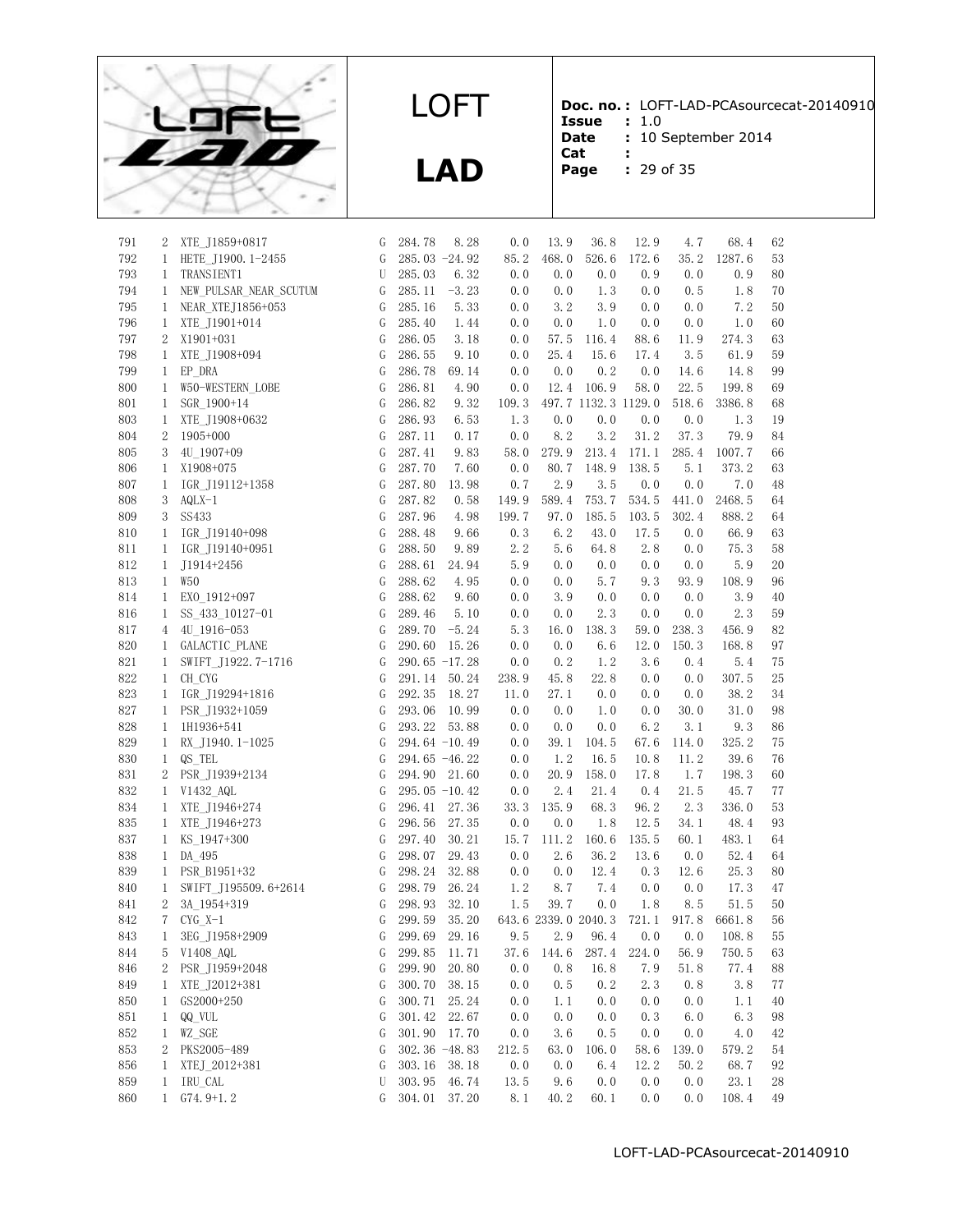

**LAD**

**Doc. no. :** LOFT-LAD-PCAsourcecat-20140910

**Issue :** 1.0 **Date :** 10 September 2014

**Cat :**

**Page :** 30 of 35

| 861        | 1              | PSR J2017+06          | G             | 304.34           | 6.06             | 5.8             | 37.5  | 0.0                | 0.0        | 0.0          | 43.2         | 37       |
|------------|----------------|-----------------------|---------------|------------------|------------------|-----------------|-------|--------------------|------------|--------------|--------------|----------|
| 864        | 4              | WR_140-_WEEKLY        | G             | 305.12           | 43.85            | 521.8           | 158.9 | 109.3              | 72.5       | 24.8         | 887.4        | 35       |
| 865        | $2^{\circ}$    | PSR J2021+3651        | G             | 305.27           | 36.86            | 3.3             | 73.0  | 32.7               | 7.0        | 0.0          | 116.0        | 47       |
| 867        | $\mathbf{1}$   | GS 2023+338           | G             | 306.02           | 33.87            | 1.1             | 2.0   | 6.9                | 0.4        | 0.0          | 10.5         | 52       |
| 869        | 1              | EXO 2030+375          | G             | 308.06           | 37.50            | 288.7           | 927.7 | 966.2              | 90.1       | 253.5        | 2526.1       | 52       |
| 870        | 3              | $CYG$ $X-3$           | G             | 308.10           | 40.96            | 156.5           | 523.5 | 144.2              | 86.5       | 272.1        | 1182.9       | 56       |
| 873        | $\overline{2}$ | AU MIC                | G             | $311.29 - 31.34$ |                  | 0.0             | 0.0   | 56.9               | 5.2        | 51.4         | 113.4        | 79       |
| 874        | $\mathbf{1}$   | AX J2049.6+2939       | G             | 312.40           | 29.65            | 0.0             | 0.0   | 1.6                | 3.6        | 27.4         | 32.6         | 95       |
| 875        | $\mathbf{1}$   | IC 5063               | G             | $313.01 - 57.07$ |                  | 0.0             | 0.0   | 0.5                | 0.0        | 83.3         | 83.8         | 99       |
| 876        | 1              | SWIFT_J2058.4+0516    | G             | 314.58           | 5.23             | 1.6             | 0.0   | 0.0                | 0.0        | $0.\,0$      | 1.6          | 20       |
| 877        | $\mathbf{1}$   | GRO J2058+42          | G             | 314.75           | 41.72            | 18.7            | 120.6 | 47.1               | 115.9      | 76.2         | 378.6        | 65       |
| 878        | $\mathbf{1}$   | V407_CYG              | G             | 315.54           | 45.78            | 0.0             | 2.4   | 0.0                | 0.0        | 0.0          | 2.4          | 40       |
| 879        | 2              | SAX J21035+4545       | G             | 315.89           | 45.75            | 146.2           | 545.8 | 521.0              | 374.3      | 128.4        | 1715.7       | 57       |
| 880        | $\mathbf{1}$   | $J2058+42$            | G             | 316.00           | 40.50            | 0.0             | 0.0   | 0.0                | 0.0        | 1.4          | 1.4          | 100      |
| 881        | $\mathbf{1}$   | RE 2107-05            | G             | 317.65           | $-5.08$          | 0.0             | 0.0   | 1.5                | 2.9        | 13.4         | 17.8         | 93       |
| 882        | $\mathbf{1}$   | EUVE_J2115-586        | G             |                  | $318.92 - 58.66$ | 0.0             | 0.0   | 2.9                | 0.0        | 71.7         | 74.6         | 98       |
| 883        | $\mathbf{1}$   | NEW_ASM_SOURCE        | G             | 320.70           | $-5.97$          | 0.0             | 0.0   | 1.5                | 1.7        | 3.7          | 6.9          | 86       |
| 884        | $\mathbf{1}$   | XTE J2123-058         | G             | 320.82           | $-5.79$          | 3.0             | 23.1  | 0.2                | 3.1        | 62.5         | 91.8         | 81       |
| 885        | $\mathbf{1}$   | V2069 CYG             | G             | 320.94           | 42.30            | 46.4            | 0.0   | 0.0                | 0.0        | 0.0          | 46.4         | 20       |
| 886        | $\mathbf{1}$   | PKS 2126-158          | G             | $322.30 - 15.65$ |                  | 0.0             | 6.4   | 35.8               | 0.0        | 0.0          | 42.2         | 56       |
| 887        | $\overline{2}$ | X2127+119             | G             | 322.49           | 12.17            | 101.7           | 192.0 | 131.5              | 10.7       | 53.7         | 489.6        | 48       |
| 888        | $\mathbf{1}$   | X2127+119_10077-01    | U             | 324.03           | 12.11            | 0.0             | 0.0   | 0.0                | 0.0        | 2.8          | 2.8          | 100      |
| 889        | $\mathbf{1}$   | $CEP_X-4$             | G             | 324.89           | 57.06            | 0.0             | 4.8   | 18.4               | 23.8       | 18.4         | 65.4         | 77       |
| 890        | 2              | SS_CYG                | G             | 325.68           | 43.59            | 103.8           | 137.6 | 358.6              | 220.6      | 285.7        | 1106.2       | 68       |
| 892        | 2              | CYGNUS X-2            | G             | 326.17           | 38.32            | 106.1           |       | 647.8 1191.5       | 395.5      | 565.7        | 2906.5       | 64       |
| 893        | $\mathbf{1}$   | CygX-2_10065-02       | G             | 327.66           | 37.39            | 0.0             | 0.0   | 0.0                | 0.0        | 2.2          | 2.2          | 100      |
| 894        | $\mathbf{1}$   | LS PEG                | G             | 327.99           | 14.11            | 0.3             | 5.8   | 0.0                | 0.0        | 0.0          | 6.0          | 39       |
| 895        | $\mathbf{1}$   | SWIFT_J2156.1-5748    | G             | 329.03 $-57.82$  |                  | 0.4             | 0.0   | 2.4                | 0.0        | 0.0          | 2.8          | 54       |
| 896        |                | 4 PKS2155-304         | G             | $329.71 - 30.23$ |                  | 679.6           | 385.8 | 212.1              | 23.5       | 145.3        | 1446.3       | 40       |
| 897        | $\mathbf{1}$   | X2202+501             | G             | 330.41           | 50.17            | 0.0             | 0.0   | 0.0                | 0.0        | 11.8         | 11.8         | 100      |
| 899        | 2              | BL LACERTAE           | G             | 330.68           | 42.28            | 2334.3          | 827.2 | 64.3               | 0.8        | 2.3          | 3229.0       | 25       |
| 901        | $\mathbf{1}$   | 4U2206+54             | G             | 331.99           | 54.52            | 12.5            | 53.2  | 264.6              | 2.4        | 13.5         | 346.1        | 57       |
| 902        | $\overline{2}$ | AR LAC                | G             | 332.17           | 45.74            | 0.0             | 43.6  | 154.2              | 29.8       | 102.0        | 329.6        | 71       |
| 904        | $\mathbf{1}$   | PSR J2214+30          | G             | 333.68           | 30.05            | 11.3            | 37.4  | 0.0                | 0.0        | 0.0          | 48.7         | 35       |
| 906        | $\mathbf{1}$   | FO AQR                | G             | 334.48           | $-8.35$          | 0.0             | 1.1   | 5.4                | 16.8       | 93.1         | 116.4        | 94       |
| 909        | $\mathbf{1}$   | X2214+589             | G             | 336.64           | 61.24            | 0.0             | 0.0   | 0.7                | 0.0        | 11.0         | 11.7         | 97       |
| 910        | 2              | $G106.6+2.9$          | G             | 337.25           | 61.25            | 11.7            | 143.1 | 96.8               | 4.4        | 0.0          | 256.0        | 47       |
| 913        | $\mathbf{1}$   | DI LAC                | G             | 338.95           | 52.72            | 0.0             | 0.2   | 1.9                | 0.1        | 26.9         | 29.1         | 96       |
| 914        | $\mathbf{1}$   | SAXJ2239+6116         | G             | 339.84           | 61.27            | 0.0             | 9.0   | 6.3                | 4.2        | 3.2          | 22.6         | 61       |
| 917        | $\overline{2}$ | MR2251-178            | G             | $343.52 -17.58$  |                  | 683.5           | 257.0 | 6.1                | 9.8        | 93.9         | 1050.4       | 32       |
| 919        | $\mathbf{1}$   | AO PSC                | G             | 343.83           | $-3.18$          | 0.0             | 0.0   | 6.3                | 11.9       | 57.0         | 75.2         | 93       |
| 921        | $\mathbf{1}$   | PKS 2255-282          | G             |                  | 344.50 -28.20    | $0.0$           | 0.0   | 0.0                | 0.0        | 6.5          | 6.5          | 100      |
| 922        | 3              | 1 E2259+596           | G             | 345.28           | 58.88            |                 |       | 188.6 1131.4 932.3 | 525.5      | 359.8        | 3137.6       | 58       |
| 923        |                | 1 PSR_J2302+44        | ${\mathsf G}$ | 345.73 44.73     |                  | $10.2$ 33.1 0.0 |       |                    | 0.0        |              | $0.0$ 43.3   | 35       |
| 928        | $\mathbf{1}$   | AX2315-592            | G             |                  | 348.83 -59.17    | 0.0             | 0.0   | 4.1                | 4.4        | 94.4         | 103.0        | 97       |
| 931        | $\mathbf{1}$   | $CAS_A$               | G             |                  | 350.86 58.82     | 1.7             | 3.2   | 206.9              | 17.9       | 306.9        | 536.6        | 83       |
| 932        | $\mathbf{1}$   | 1ES2322-40.9          | G             | 351.19 $-40.68$  |                  | 21.0            | 25.2  | 0.0                | 0.0        | 0.0          | 46.2         | 30       |
| 934        | $\mathbf{1}$   | CasA_10271-01         | G             |                  | 352.14 57.47     | 0.0             | 0.0   | 0.0                | 0.0        | 2.3          | 2.3          | 100      |
| 935        | $\mathbf{1}$   | EQ PEG                | G             | 352.96           | 19.94            | 0.0             | 0.0   | 0.0                | 1.3        | 53.4         | 54.8         | 99       |
|            |                |                       |               |                  |                  |                 | 0.0   |                    |            |              |              |          |
| 936<br>937 | $\mathbf{1}$   | Z_AND<br>PSR B2334+61 | G             | 353.42<br>354.27 | 48.82<br>61.85   | 0.0<br>0.0      | 0.0   | 1.2<br>0.6         | 4.2<br>0.0 | 59.0<br>44.0 | 64.4<br>44.7 | 97<br>99 |
| 938        | $\mathbf{1}$   | ASM                   | G             | 355.60           |                  | 0.0             |       |                    |            |              | 60.6         |          |
|            | $\mathbf{1}$   |                       | G             |                  | $-4.87$          |                 | 0.0   | 0.0                | 0.0        | 60.6         |              | 100      |
| 939        | $\mathbf{1}$   | 1ES 2344+514          | G             | 356.77           | 51.71            | 159.1           | 1.1   | 4.8                | 1.5        | 0.0          | 166.4        | 21       |
| 940        | $\mathbf{1}$   | II PEG                | G             | 358.77           | 28.63            | 0.0             | 0.0   | 17.6               | 25.1       | 62.9         | 105.5        | 88       |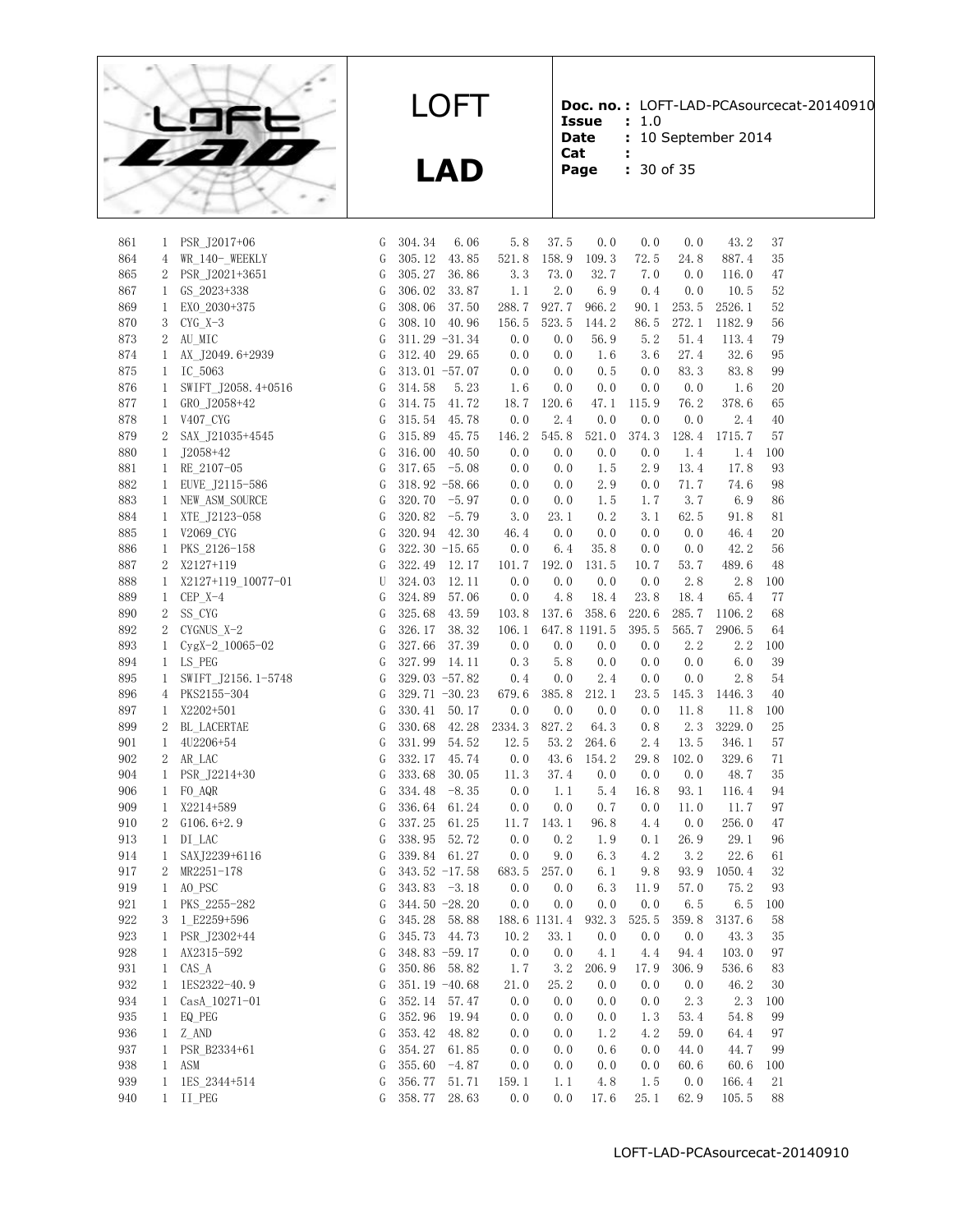

**LAD**

**Doc. no. :** LOFT-LAD-PCAsourcecat-20140910 **Issue :** 1.0 **Date :** 10 September 2014 **Cat : Page :** 31 of 35

941 1 H2356-309 G 359.78 -30.63 0.0 3.6 1.7 0.0 0.0 5.3 46

# **Appendix B Extragalactic X-ray catalogue (248 sources)**

| Cat.        | No                           | X-ray Source             |             | RA<br>Dec                           |              |                | No. of PCU's ON (ksec) |                |             |              |          |
|-------------|------------------------------|--------------------------|-------------|-------------------------------------|--------------|----------------|------------------------|----------------|-------------|--------------|----------|
| No          | Var                          | Target Name              | T           | $(\text{deg.})$                     | $\mathbf{1}$ | $\overline{2}$ | 3                      | $\overline{4}$ | 5           | Any          | GV       |
| $\sqrt{2}$  | 1                            | GRB_980125               | E           | 0.97<br>36.61                       | 0.0          | 1.3            | 0.0                    | 2.0            | 0.0         | 3.2          | 64       |
| $\,3$       | $\sqrt{2}$                   | MKN335                   | $\mathbf E$ | 20.20<br>1.58                       | 238.3        | 37.2           | 0.2                    | 0.0            | 0.0         | 275.7        | $22\,$   |
| $\mathbf 5$ | $\mathbf{1}$                 | GRB_980203               | E           | $3.50 - 18.00$                      | 0.0          | 0.0            | 0.0                    | 3.8            | 0.0         | 3.8          | 79       |
| 12          | $\mathbf{1}$                 | RHS03                    | E           | $8.59 - 79.09$                      | 0.0          | 0.0            | 0.0                    | 0.0            | 10.9        | 10.9         | 100      |
| 13          | $\mathbf{1}$                 | SMC LMC PULSAR1          | E           | $8.83 - 71.71$                      | 0.3          | 0.8            | 0.0                    | 0.0            | 0.0         | 1.2          | 34       |
| 14          | $\mathbf{1}$                 | GRB_981022               | E           | 8.97<br>46.46                       | 0.0          | 0.0            | 0.0                    | 0.0            | 2.7         | 2.7          | 100      |
| 16          | $\sqrt{2}$                   | <b>MRK 348</b>           | E           | 12.20<br>31.96                      | 413.4        | 0.0            | 37.5                   | 25.7           | 225.8       | 702.4        | 50       |
| 18          | $\mathbf{1}$                 | SMC_NEW_PULSAR_2         | E           | $12.50 - 74.60$                     | 0.0          | 0.7            | 0.1                    | 0.9            | 0.0         | 1.6          | 62       |
| 19          | 3                            | SMC POSITION D           | $\mathbf E$ | $12.50 - 73.10$                     |              | 188.0 1416.7   | 515.2                  | 47.6           | 1.7         | 2169.2       | 43       |
| 20          | $\mathbf{1}$                 | <b>NGC253</b>            | E           | $12.50 - 25.02$                     | 0.0          | 0.0            | 117.2                  | 0.0            | 3.9         | 121.1        | 61       |
| 21          | 3                            | SMC POSITION 4           | E           | $12.69 - 73.27$                     | 8.2          | 131.6          | 16.6                   | 6.1            | 3.1         | 165.5        | 43       |
| 24          | $\mathbf{1}$                 | $SMC X-3$                | E           | $13.03 - 72.44$                     | 0.0          | 16.0           | 76.2                   | 51.8           | 187.2       | 331.1        | 84       |
| 26          | $\mathbf{1}$                 | MAGELLANIC_PULSAR_1      | E           | 13.10 -72.34                        | 13.8         | 103.9          | 0.0                    | 0.0            | 0.0         | 117.7        | 37       |
| 28          | $\mathbf{1}$                 | SMC POSITION F           | E           | 13.40 $-73.40$                      | 44.5         | 223.4          | 221.4                  | 0.0            | 0.0         | 489.3        | 47       |
| 29          | 3                            | SMC POSITION 1           | E           | $13.47 - 72.44$                     | 57.4         | 440.8          | 919.8                  | 675.2          | 110.3       | 2203.5       | 63       |
| 30          | $\mathbf{1}$                 | F00521-7054              | E           | 13.48 $-70.63$                      | 0.0          | 0.0            | 1.6                    | 0.0            | 1.2         | 2.8          | 77       |
| 31          | $\mathbf{1}$                 | SMC $X-2$                | E           | 13.64 $-73.68$                      | 4.1          | 9.4            | 6.2                    | 5.6            | 0.0         | 25.4         | 50       |
| 35          | $\mathbf{1}$                 | SMC POSITION E           | E           | 14.30 $-72.30$                      |              | 264.0 1626.5   | 281.1                  | 3.7            | 3.9         | 2179.2       | 40       |
| 36          | $\mathbf{1}$                 | <b>TON S180</b>          | E           | 14.33 -22.38                        | 155.1        | 491.4          | 109.0                  | 0.0            | 0.0         | 755.6        | 38       |
| 39          | 3                            | SMC POSITION 2           | E           | $16.25 - 72.10$                     | 6.0          | 102.3          | 163.6                  | 46.8           | 3.3         | 322.0        | 56       |
| 41          | $\mathbf{1}$                 | SMC POSITION G           | E           | $16.95 - 72.60$                     | 28.7         | 88.2           | 229.8                  | 3.6            | 0.0         | 350.3        | 51       |
| 44          | $\mathbf{1}$                 | SMC_POSITION_3           | E           | $18.75 - 73.10$                     | 0.0          | 0.0            | 5.1                    | 3.5            | 5.4         | 14.1         | 80       |
| 45          | $\mathbf{1}$                 | SMC POSITION C           | E           | $18.75 - 73.42$                     | 0.0          | 10.3           | 36.0                   | 16.4           | 0.0         | 62.8         | 61       |
| 46          | $\mathbf{1}$                 | $SMC X-1$                | E           | $19.27 - 73.44$                     | 44.0         | 437.6          | 197.8                  | 99.0           | 406.8       | 1185.3       | 66       |
| 49          | $\overline{4}$               | FAIRALL-9                | E           | $20.94 - 58.81$                     | 77.7         | 816.3          | 398.6                  | 11.3           | 47.8        | 1351.7       | 47       |
| 50          | $\boldsymbol{2}$             | NGC 529A                 | $\mathbf E$ | $20.98 - 35.07$                     | 6.5          | 133.7          | 0.0                    | 0.0            | 0.0         | 140.1        | 39       |
| 51<br>58    | 1                            | GRB 970616               | E<br>E      | 23.47<br>$-5.15$<br>$27.22 - 53.47$ | 0.0          | 0.0            | 0.1<br>2.0             | 0.0<br>2.6     | 5.2<br>99.3 | 5.3<br>103.8 | 99<br>98 |
| 59          | $\mathbf{1}$<br>$\mathbf{1}$ | H0147-537                | $\mathbf E$ | 27.51<br>$-7.43$                    | 0.0<br>0.0   | 0.0<br>0.0     | 2.0                    | 0.0            | 3.6         | 5.6          | 85       |
| 61          | $\mathbf{1}$                 | F01475-0740<br>ABELL_262 | E           | 28.21<br>36.15                      | 3.4          | 169.1          | 72.3                   | 0.0            | 0.0         | 244.8        | 45       |
| 68          | $\mathbf{1}$                 | <b>MKN590</b>            | E           | 33.64<br>$-0.77$                    | 19.6         | 46.9           | 1.0                    | 0.0            | 0.0         | 67.6         | 34       |
| 70          | $\mathbf{1}$                 | 3C 66A                   | E           | 35.67<br>43.03                      | 275.0        | 159.4          | 2.6                    | 0.0            | 0.0         | 437.0        | 27       |
| 73          | $\mathbf{1}$                 | 1ES 0229+200             | E           | 38.20<br>20.29                      | 398.2        | 1.7            | 0.0                    | 0.0            | 0.0         | 399.9        | 20       |
| 75          | 3                            | $0235 + 164$             | E           | 39.66<br>16.62                      | 409.3        | 86.8           | 5.2                    | 1.9            | 21.3        | 524.5        | 27       |
| 77          | $\boldsymbol{2}$             | NGC 1052                 | $\mathbf E$ | 40.27<br>$-8.26$                    | 443.3        | 49.8           | 0.0                    | 0.0            | 0.0         | 493.1        | 22       |
| 78          | $\mathbf{1}$                 | RHS15                    | E           | 40.56<br>5.51                       | 0.0          | 0.0            | 0.0                    | 0.0            | 11.4        | 11.4         | 100      |
| 79          | $\mathbf{1}$                 | NGC 1068                 | E           | 40.67<br>$-0.01$                    | 0.0          | 0.0            | 4.3                    | 10.4           | 48.9        | 63.6         | 94       |
| 83          | $\mathbf{1}$                 | RHS17                    | $\mathbf E$ | 16.50<br>45.03                      | 0.0          | 0.0            | 0.0                    | 0.0            | 12.0        | 12.0         | 100      |
| 85          | $\mathbf{1}$                 | GRB990806                | E           | 47.63 $-68.12$                      | 0.0          | 2.1            | 0.4                    | 0.0            | 0.0         | 2.5          | 43       |
| 87          | $\mathbf{1}$                 | GRB_050318               | E           | 49.68 -46.40                        | 0.0          | 0.3            | 1.3                    | 0.0            | 0.0         | 1.6          | 55       |
| 88          | $\overline{2}$               | PERSEUS CLUSTER          | E           | 49.95<br>41.52                      | 0.0          | 0.0            | 0.0                    | 3.5            | 40.7        | 44.1         | 98       |
| 91          | $\mathbf{1}$                 | NGC_1320                 | E           | $-3.04$<br>51.20                    | 0.0          | 0.0            | 5.0                    | 0.0            | 0.0         | 5.0          | 60       |
| 97          | $\mathbf{1}$                 | NGC 1386                 | E           | $54.19 - 36.00$                     | 0.0          | 0.0            | 4.5                    | 0.0            | 0.0         | 4.5          | 60       |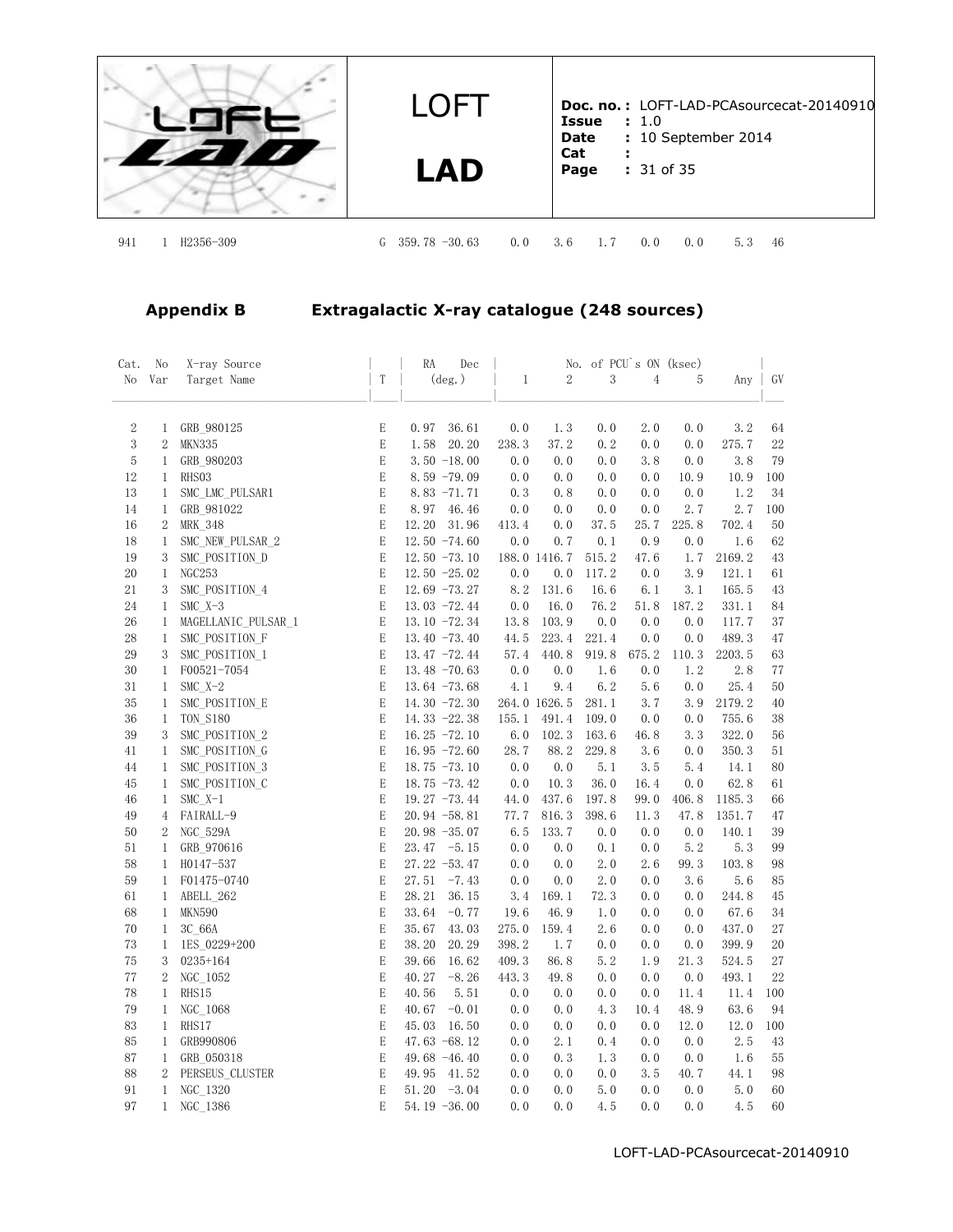

**Doc. no. :** LOFT-LAD-PCAsourcecat-20140910 **Issue :** 1.0

**Date** : 10 September 2014<br>**Cat** :

- **Cat :**
	-

| Page |  | $: 32$ of 35 |  |  |  |
|------|--|--------------|--|--|--|
|------|--|--------------|--|--|--|

| 99      | 1                            | F03362-1642                | E                       |                  | 54.64 -16.54     | 0.0    | 0.0           | 4.2          | 0.0        | 0.0          | 4.2    | 60       |
|---------|------------------------------|----------------------------|-------------------------|------------------|------------------|--------|---------------|--------------|------------|--------------|--------|----------|
| 101     | $\mathbf{1}$                 | H0348-120                  | E                       |                  | $58.26 -11.75$   | 0.0    | 0.0           | 0.0          | 0.0        | 108.7        | 108.7  | 100      |
| 107     | $\overline{2}$               | 0414+009                   | E                       | 64.22            | 1.09             | 22.2   | 0.0           | 6.7          | 0.0        | 11.2         | 40.1   | 48       |
| 108     | $\mathbf{1}$                 | $3C_111$                   | E                       | 64.59            | 38.03            | 1156.4 | 543.6         | 64.1         | 7.2        | 41.6         | 1812.8 | 29       |
| 111     | $\mathbf{1}$                 | GRB980923                  | E                       |                  | 65.27 $-79.25$   | 0.0    | 0.0           | 0.0          | 0.9        | 0.0          | 0.9    | 79       |
| 114     | $\mathbf{1}$                 | 0420-014                   | E                       | 65.82            | $-1.34$          | 0.0    | 0.0           | 1.9          | 0.0        | 0.0          | 1.9    | 59       |
| 115     | $\boldsymbol{2}$             | 3C120                      | E                       | 68.30            | 5.35             |        | 817.3 1939.5  | 382.7        | 49.7       | 61.1         | 3250.3 | 39       |
| 116     | $\mathbf{1}$                 | A496                       | E                       |                  | 68.40 -13.30     | 0.0    | 0.0           | 2.7          | 1.0        | 124.0        | 127.7  | 98       |
| 118     | $\mathbf{1}$                 | F04385-0828                | E                       |                  | $70.23 - 8.37$   | 0.0    | 0.0           | 2.0          | 0.0        | 1.9          | 3.9    | 79       |
| 123     | $\mathbf{1}$                 | LMC 0456-695               | $\mathbf E$             |                  | 74.00 -69.50     | 0.0    | 0.0           | 0.0          | 0.0        | 20.4         | 20.4   | 100      |
| 124     | $\mathbf{1}$                 | LMC 0456-685               | $\mathop{\hbox{\bf E}}$ |                  | 74.00 -68.50     | 0.0    | 0.0           | 0.2          | 0.0        | 21.0         | 21.1   | 99       |
| 130     | $\mathbf{1}$                 | GRB_970228                 | E                       |                  | 76.19 11.84      | 0.0    | 0.0           | 0.0          | 0.0        | 3.9          | 3.9    | 100      |
| 134     | $\mathbf{1}$                 | LMC 0508-695               | $\mathbf E$             |                  | 77.00 -69.50     | 0.0    | 0.0           | 1.1          | 0.0        | 20.3         | 21.3   | 97       |
| 135     | $\mathbf{1}$                 | LMC 0508-685               | $\mathbf E$             |                  | 77.00 -68.50     | 0.0    | 0.0           | 0.0          | 0.0        | 22.3         | 22.3   | 100      |
| 140     | $\mathbf{1}$                 | LMC_Transient              | $\mathbf E$             |                  | 79.02 -69.34     | 0.0    | 0.0           | 0.0          | 0.0        | 8.2          | 8.2    | 100      |
| 141     | $\mathbf{1}$                 | AKN 120                    | E                       |                  | $79.04 -0.15$    | 128.0  | 92.5          | 241.3        | 16.4       | 85.0         | 563.3  | 54       |
| 143     | $\mathbf{1}$                 | GRB_980208                 | Е                       |                  | 79.45 -76.34     | 0.0    | 0.0           | 0.0          | 2.9        | 0.0          | 2.9    | 80       |
| 146     | $\mathbf{1}$                 | LMC 0520-705               | E                       |                  | 80.00 $-70.50$   | 0.0    | 0.0           | 0.5          | 0.0        | 20.2         | 20.7   | 99       |
| 147     | $\mathbf{1}$                 | LMC_0520-695               | E                       |                  | 80.00 $-69.50$   | 0.0    | 0.0           | 0.0          | 14.2       | 6.6          | 20.8   | 86       |
| 148     | $\mathbf{1}$                 | LMC 0520-685               | E                       |                  | 80.00 $-68.50$   | 0.0    | 0.0           | 0.0          | 0.0        | 20.5         | 20.5   | 100      |
| 149     | $\mathbf{1}$                 | $LMC_X-2$                  | E                       |                  | 80.12 -71.96     | $0.0$  | 113.2         | 544.0        | 280.6      | 120.3        | 1058.1 | 67       |
| 151     | $\mathbf{1}$                 | F05189-2524                | E                       |                  | 80.26 $-25.36$   | 0.0    | 0.0           | 1.9          | 0.0        | 0.9          | 2.8    | 73       |
| 152     | $\mathbf{1}$                 | LMC TRANSIENT              | E                       |                  | 80.63 $-69.62$   | 0.0    | 0.0           | 0.0          | 0.0        | 1.5          | 1.5    | 100      |
| 154     | $\mathbf{1}$                 | E253-G3                    | E                       |                  | 81.32 -46.01     | 0.0    | 0.0           | 1.4          | 0.0        | 1.9          | 3.3    | 82       |
| 156     | $\mathbf{1}$                 | LMC 0528-675               | E                       |                  | 82.00 $-67.50$   | 0.0    | 0.0           | 0.4          | 19.9       | 0.0          | 20.4   | 79       |
| 161     | $\mathbf{1}$                 | LMC_POSITION_A             | $\mathbf E$             |                  | 82.50 -66.50     | 1.7    | 23.1          | 79.4         | 9.8        | 3.4          | 117.3  | 58       |
| 163     | $\overline{2}$               | PKS0528+134                | E                       | 82.74            | 13.53            | 205.5  | 39.8          | 37.2         | 8.8        | 0.0          | 291.4  | 29       |
| 164     | $\mathbf{1}$                 |                            | E                       | 82.86            | 10.28            | 0.0    | 0.0           | 2.3          |            |              | 5.1    |          |
| 165     |                              | GRB_991216<br>LMC 0532-705 | E                       |                  | 83.00 -70.50     | 0.0    | 0.0           | 0.5          | 2.8<br>6.2 | 0.0<br>13.9  | 20.6   | 71<br>93 |
| 166     | $\mathbf{1}$                 |                            | E                       |                  | 83.00 -68.50     | 0.0    | 0.0           | 0.8          | 21.5       |              | 22.3   | 79       |
| 167     | $\mathbf{1}$<br>$\mathbf{1}$ | LMC_0532-685<br>$LMC X-4$  | E                       |                  | 83.21 -66.37     | 0.0    | 12.9          | 104.6        | 25.5       | 0.0<br>570.8 | 713.8  | 92       |
| 170     |                              | <b>SN1987A</b>             | E                       |                  | 83.87 -69.27     | 0.0    | 0.0           | 1.1          | 2.6        | 101.9        | 105.7  | 99       |
|         | $\mathbf{1}$                 |                            |                         |                  |                  |        |               |              |            |              |        | 53       |
| 176     | $\mathbf{1}$                 | $LMC X-3$                  | $\mathop{\hbox{\bf E}}$ |                  | 84.74 -64.08     | 1142.0 |               | 789.4 1012.3 | 322.9      | 724.6        | 3991.1 |          |
| 177     | $\mathbf{1}$                 | NEAR_LMC_X-1               | E                       |                  | 84.75 -70.00     | 820.3  | 86.0          | 18.6         | 0.0        | 1.5          | 926.4  | 22<br>82 |
| 178     | $\mathbf{1}$                 | $LMC_X-1$                  | E                       |                  | 84.91 -69.74     | 42.2   | 88.5          | 57.9         | 70.4       | 444.1        | 703.2  |          |
| 180     | $\mathbf{1}$                 | LMC_X-1_NORTH              | E                       |                  | 84.99 -67.74     | 0.0    | 0.0           | 0.5          | 0.0        | 20.6         | 21.1   | 99       |
| 181     | $\mathbf{1}$                 | GRB 990424                 | $\mathbf E$             | 85.00            | 36.00            | 0.0    | 0.0           | 2.2          | 0.0        | 0.0          | 2.2    | 60       |
| 188     | $\mathbf{1}$                 | LMC_0544-705               | E                       |                  | 86.00 $-70.50$   | 0.0    | 0.0           | 0.0          | 0.0        | 20.3         | 20.3   | 100      |
| 189     | $\mathbf{1}$                 | LMC_0544-685               | E                       |                  | 86.00 -68.50     | 0.0    | 0.0           | 10.4         | 11.5       | 0.0          | 21.9   | 70       |
| 193     | $\mathbf{2}$                 | NGC2110                    | E                       | 88.05            | $-7.46$          | 0.0    | 20.4          | 20.1         | 66.2       | 125.9        | 232.6  | 85       |
| 194     | $\mathbf{1}$                 | $MCG_8-11-11$              | E                       | 88.72            | 46.44            | 0.0    | 0.0           | 0.0          | 0.0        | 74.4         | 74.4   | 100      |
| 205     | $\mathbf{1}$                 | MKN 3                      | E                       | 93.90            | 71.04            | 0.0    | 0.0           | 46.0         | 0.0        | 22.4         | 68.5   | 73       |
| 213     | $\mathbf{1}$                 | 1ES 0647+250               | E                       | 102.69           | 25.05            | 55.2   | 0.0           | 0.0          | 0.0        | 0.0          | 55.2   | 20       |
| $214\,$ | $\mathbf{1}$                 | RGB_J0710+591              |                         | E 103.62 59.14   |                  | 23.6   |               | $0.0$ $0.8$  |            | 0.0 0.0      | 24.4   | 21       |
| 219     |                              | 1 H 0707-495               | E                       |                  | 107.17 $-49.55$  | 0.0    | 0.0           | 0.0          | 15.5       | 85.1         | 100.6  | 96       |
| 220     | 1                            | 1H 0707-495                | E                       |                  | $107.17 - 49.00$ | 135.7  | 0.0           | 0.0          | 0.0        | 0.0          | 135.7  | 20       |
| $222\,$ | $\mathbf{1}$                 | A576                       | Ε                       |                  | 110.35 55.74     | 0.0    | 48.2          | 72.5         | 0.0        | 0.0          | 120.7  | 52       |
| 228     | $\mathbf{1}$                 | GRB_20000115               | Ε                       | $114.39 - 19.65$ |                  | 2.9    | 0.0           | 0.0          | 0.0        | 0.0          | 2.9    | 20       |
| 230     | $\mathbf{1}$                 | MKN79                      | E                       | 115.64 49.81     |                  |        | 1416.4 1025.3 | 2.4          | 3.1        | 1.8          | 2448.9 | 28       |
| 239     | $\mathbf{1}$                 | GRB 2000115                | E                       | $120.80 - 17.10$ |                  | 0.0    | 2.3           | 0.0          | 0.0        | 0.0          | 2.3    | 39       |
| 250     | $\mathbf{1}$                 | GRB_980401_ANNULUS         | Ε                       | 124.43           | 17.64            | 0.0    | 0.0           | 1.7          | 0.0        | 5.9          | 7.6    | 90       |
| 257     | $\mathbf{1}$                 | $0829 + 046$               | Ε                       | 127.95           | 4.49             | 281.7  | 3.2           | 0.0          | 0.0        | 0.0          | 284.9  | 20       |
| 270     | $\mathbf{1}$                 | F08572+3915                | E                       | 135.10           | 39.07            | 0.0    | 0.0           | 6.0          | 0.0        | 0.0          | 6.0    | 60       |
| 274     | $\mathbf{1}$                 | GRB_100423A                | E                       | 136.45           | 21.50            | 0.6    | 2.9           | 0.0          | 0.0        | 0.0          | 3.6    | 36       |
|         |                              |                            |                         |                  |                  |        |               |              |            |              |        |          |

LOFT

**LAD**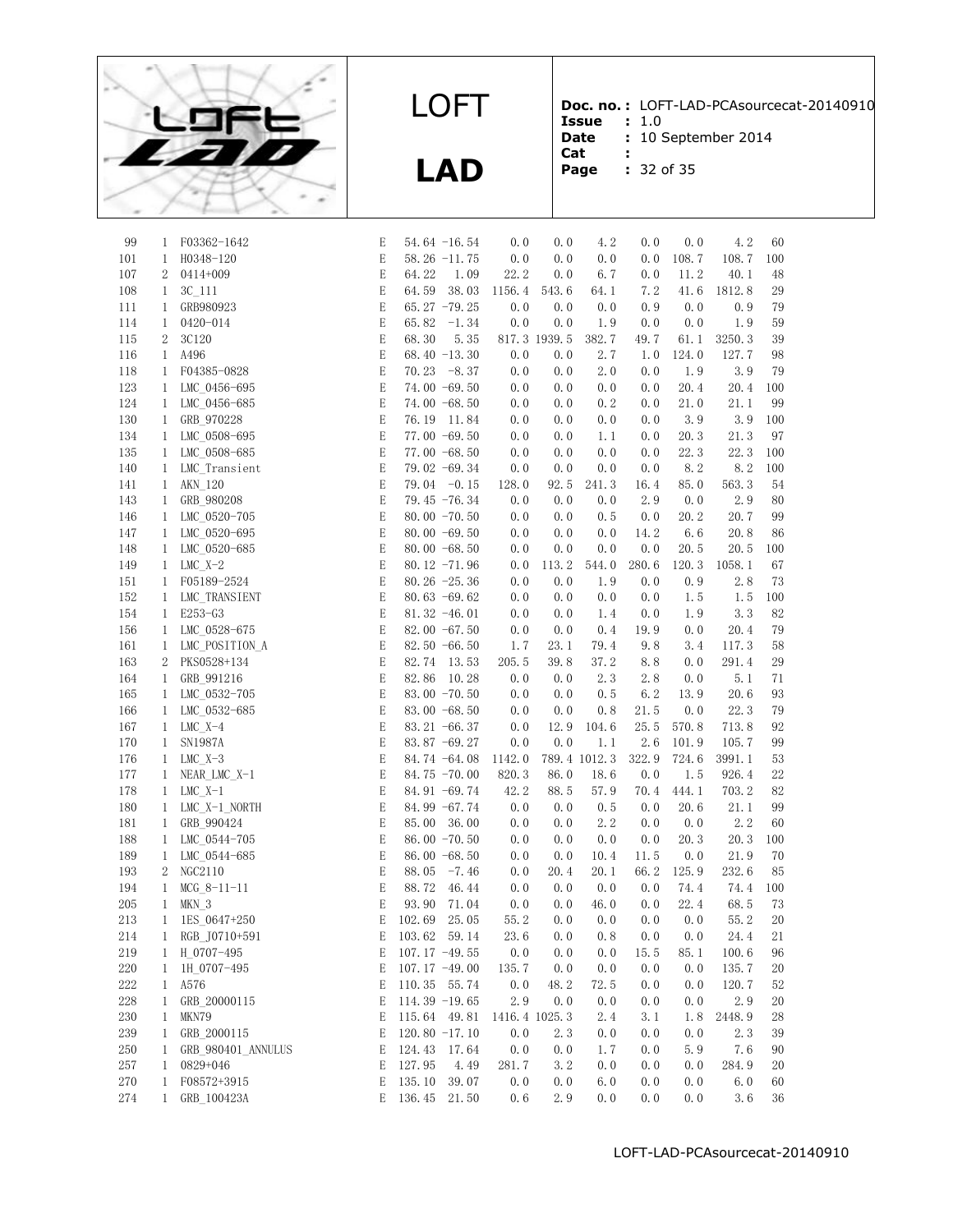

**Doc. no. :** LOFT-LAD-PCAsourcecat-20140910 **Issue :** 1.0

Date : 10 September 2014

- **Cat :**
- **Page :** 33 of 35

| 275     | 1                | A754               | E           | $137.21 -9.63$              |       | 0.0                         | 0.0           | 4.5   | 6.2   | 98.6  | 109.3                      | 97  |
|---------|------------------|--------------------|-------------|-----------------------------|-------|-----------------------------|---------------|-------|-------|-------|----------------------------|-----|
| 276     | 1                | GRB_980326         | E           | 137.64 -22.26               |       | 0.0                         | 0.0           | 1.8   | 1.6   | 0.8   | 4.2                        | 75  |
| 285     | 1                | MKN110             | E           | 141.30 52.29                |       | 1466.8                      | 683.4         | 6.8   | 0.8   | 1.0   | 2158.8                     | 26  |
| 292     | $\mathbf{1}$     | GRB 980803         | Ε           | 144.32 57.90                |       | 0.0                         | 0.0           | 0.0   | 0.0   | 1.6   | 1.6                        | 100 |
| 294     | 1                | NGC 2992           | Ε           | 146.43 $-14.33$             |       | 0.0                         | 91.3          | 3.7   | 0.0   | 0.0   | 94.9                       | 40  |
| 295     | $\mathbf{1}$     | $MCG-5-23-16$      | E           | 146.92 $-30.95$             |       | 0.0                         | 16.9          | 22.7  | 25.6  | 148.0 | 213.2                      | 88  |
| 298     | 2                | M82 ULX            | Ε           | 148.96                      | 69.68 | 343.9                       | 170.9         | 636.4 | 226.1 | 199.1 | 1576.3                     | 57  |
| 305     | $\mathbf{1}$     | GRB 980706         | Ε           | 154.78                      | 55.31 | 0.0                         | 0.0           | 0.9   | 0.0   | 2.3   | 3.2                        | 88  |
| 306     | 2                | <b>NGC3227</b>     | $\mathbf E$ | 155.88                      | 19.86 |                             | 431.7 1358.7  | 71.6  | 27.0  | 142.0 | 2030.9                     | 41  |
| 309     | 1                | NGC3281            | E           | $157.97 - 34.85$            |       | 0.0                         | 17.7          | 0.0   | 0.0   | 0.0   | 17.7                       | 40  |
|         |                  |                    | $\mathbf E$ |                             |       |                             |               |       | 0.0   |       | 91.3                       |     |
| 310     | $\mathbf{1}$     | A1060              |             | 159.18 $-27.53$             |       | 0.0                         | 37.9          | 53.4  |       | 0.0   |                            | 51  |
| 313     | $\mathbf{1}$     | GRB 030329         | Ε           | 161.21 21.52                |       | 0.0                         | 10.7          | 0.5   | 3.4   | 0.0   | 14.6                       | 50  |
| 318     | 1                | 1ES 1101-232       | E           | 165.90 -23.49               |       | 145.4                       | 117.0         | 10.5  | 0.0   | 0.0   | 272.9                      | 30  |
| 319     | $\mathbf{1}$     | <b>SN1996CB</b>    | E           | 165.93                      | 28.90 | 0.0                         | 0.0           | 0.0   | 0.0   | 5.7   | 5.7                        | 100 |
| 321     | 4                | MKN_421            | Ε           | 166.11                      | 38.21 | 1428.4                      | 953.0         | 678.3 | 146.3 | 294.3 | 3500.2                     | 42  |
| 323     | 1                | NGC 3516           | E           | 166.70                      | 72.57 | 208.5                       | 258.1         | 679.0 | 144.0 | 451.2 | 1740.8                     | 64  |
| 328     | 1                | GRB 990615         | E           | 169.77 $-51.98$             |       | 0.0                         | 0.0           | 1.3   | 0.0   | 0.0   | 1.3                        | 59  |
| 329     | 1                | PG1116+215         | $\mathbf E$ | 169.79                      | 21.32 | 0.0                         | 0.0           | 38.7  | 0.0   | 23.7  | 62.4                       | 75  |
| 334     | 1                | NGC 3660           | Ε           | 170.89 $-8.66$              |       | 0.0                         | 0.0           | 5.6   | 0.0   | 0.0   | 5.6                        | 59  |
| 335     | 1                | SNR G292.0+1.8     | $\mathbf E$ | $171.17 - 59.27$            |       | 0.0                         | 0.0           | 4.6   | 39.8  | 52.2  | 96.6                       | 89  |
| 336     | $\mathbf{1}$     | GRS 1124-68        | Ε           | 171.61 $-68.68$             |       | 0.0                         | 0.8           | 0.3   | 0.0   | 0.0   | 1.1                        | 44  |
| 337     | 1                | GRB 980706 ANNULUS | $\mathbf E$ | 172.56                      | 55.72 | 0.0                         | 0.0           | 0.0   | 4.4   | 2.6   | 6.9                        | 87  |
| 339     | $\mathbf{1}$     | GRB 990506         | Ε           | $173.79 - 23.17$            |       | 0.0                         | 7.7           | 1.4   | 0.0   | 6.5   | 15.5                       | 66  |
| 340     | 2                | 1133+704           | E           | 174.11 70.16                |       | 0.0                         | 23.5          | 5.5   | 0.0   | 1.1   | 30.1                       | 45  |
| 342     | 2                | <b>NGC3783</b>     | Ε           |                             |       | 174.76 -37.74 1519.2 1208.1 |               | 57.4  | 7.0   | 78.9  | 2870.5                     | 31  |
| 343     | $\mathbf{1}$     | GRB 970603         | Ε           | 174.94 63.16                |       | 0.0                         | 0.0           | 0.0   | 0.0   | 3.3   | 3.3                        | 100 |
| 346     | 1                | A1367              | Ε           | 176.12                      | 19.83 | 0.0                         | 0.0           | 2.6   | 0.0   | 32.3  | 34.9                       | 97  |
| 350     | 1                | NGC_3998           | E           | 179.48                      | 55.45 | 545.0                       | 0.4           | 0.0   | 0.0   | 0.0   | 545.4                      | 20  |
| 351     | 3                | 4C29.45            | E           | 179.88                      | 29.25 | 73.0                        | 97.2          | 37.0  | 0.0   | 0.0   | 207.2                      | 36  |
| 352     | $\sqrt{2}$       | NGC4051            | Ε           | 180.79                      | 44.53 | 1511.1 1708.2               |               | 382.9 | 50.0  | 216.1 | 3868.2                     | 38  |
| 353     | 1                | PG1202+281         | E           | 181.18                      | 27.90 | 0.0                         | 0.0           | 14.1  | 0.9   | 22.0  | 37.0                       | 84  |
| 354     | 2                | NGC_4151           | E           | 182.64                      | 39.41 | 129.7                       | 611.0         | 151.0 | 26.7  | 150.6 | 1069.1                     | 49  |
| 358     | 1                | 1217+301           | $\mathbf E$ | 184.47                      | 30.12 | 0.0                         | 0.0           | 2.7   | 0.0   | 3.0   | 5.6                        | 81  |
| 359     | 2                | MARKARIAN_766      | Ε           | 184.61                      | 29.81 | 798.3                       | 340.0         | 73.2  | 0.0   | 0.8   | 1212.3                     | 28  |
| 360     | $\overline{2}$   | <b>NGC4258</b>     | E           | 184.74                      | 47.30 | 747.2                       | 865.1         | 720.4 | 17.9  | 69.2  | 2419.9                     | 41  |
| 362     | $\boldsymbol{2}$ | 1219+285           | Ε           | 185.38                      | 28.23 | 33.5                        | 0.0           | 0.0   | 0.0   | 7.5   | 41.0                       | 34  |
| 364     | 2                | <b>NGC4388</b>     | Ε           | 186.44                      | 12.66 | 0.0                         | 9.6           | 15.6  | 5.5   | 89.0  | 119.8                      | 89  |
| 367     | 4                | 3C273_N2           | Ε           | 187.28                      | 2.05  |                             | 1468.8 1656.6 | 308.6 | 46.9  | 134.2 | 3615.1                     | 36  |
| 368     | 1                | NGC 4472           | E           | 187.45                      | 8.00  | 0.0                         | 4.8           | 7.1   | 43.9  | 0.0   | 55.8                       | 74  |
| 369     | 2                | 3C273 OFFSET N1    | E           | 187.70                      | 2.41  | 0.0                         | 0.0           | 19.8  | 0.1   | 0.7   | 20.6                       | 61  |
| 370     | $\mathbf{1}$     | M87                | E           | 187.71                      | 12.39 | 2.8                         | 8.1           | 18.3  | 121.2 | 74.7  | 225.1                      | 82  |
| 372     | $\mathbf{1}$     | <b>TON1542</b>     | E           | 188.01                      | 20.16 | 0.0                         | 0.0           | 24.6  | 0.2   | 80.2  | 105.0                      | 90  |
| 373     | 2                | NGC 4507 10325-02  | $\mathbf E$ | 188.90 -39.91               |       | 0.0                         | 6.9           | 3.4   | 0.0   | 159.3 | 169.6                      | 96  |
| $377\,$ | $\mathbf{2}$     | NGC4593            |             | E 189.91 -5.34 1231.6 957.1 |       |                             |               |       |       |       | 77.9   10.2   0.0   2276.8 | 30  |
| 378     | 1                | TOL1238-364        | Ε           | 190.21 $-36.75$             |       | 0.0                         | 0.0           | 3.5   | 0.0   | 0.0   | 3.5                        | 60  |
| 380     | 1                | NGC_4649           | Ε           | 190.92 11.55                |       | 0.0                         | 17.0          | 36.3  | 4.6   | 0.0   | 57.9                       | 55  |
| 385     | 2                | 3C279              | Ε           | 194.00 $-5.79$              |       | 2072.6 1558.2               |               | 556.2 | 37.6  | 156.8 | 4381.3                     | 35  |
| 388     | 1                | COMA_CLUSTER       | Ε           | 194.98 27.91                |       | 0.0                         | 20.3          | 230.2 | 44.9  | 83.0  | 378.4                      | 70  |
| 392     | 2                | NGC4945            | Ε           | 196.36 -49.47               |       | 482.4                       | 761.0         | 209.2 | 6.8   | 25.0  | 1484.4                     | 37  |
| 393     | 1                | GRB 981223         | Ε           | 196.99 13.17                |       | 0.0                         | 0.0           | 0.9   | 1.4   | 2.0   | 4.3                        | 85  |
| 395     | 1                | $MCG-3-34-63$      | Ε           | 200.60 $-16.73$             |       | 0.0                         | 0.0           | 2.1   | 0.0   | 1.4   | 3.4                        | 75  |
| 396     | $\mathbf{1}$     | <b>V803 CEN</b>    | Ε           | 200.93 -41.74               |       | 0.0                         | 0.0           | 2.0   | 36.0  | 50.6  | 88.6                       | 90  |
| 397     | 2                | CEN A              | Ε           | 201.37 -43.02               |       | 683.8                       | 384.3         | 85.8  | 10.8  | 81.0  | 1245.7                     | 34  |
| 399     | 1                | ABELL 1750         | E           | $202.72 -1.84$              |       | 0.0                         | 213.7         | 0.4   | 0.0   | 0.0   | 214.1                      | 40  |
|         |                  |                    |             |                             |       |                             |               |       |       |       |                            |     |
|         |                  |                    |             |                             |       |                             |               |       |       |       |                            |     |

LOFT

**LAD**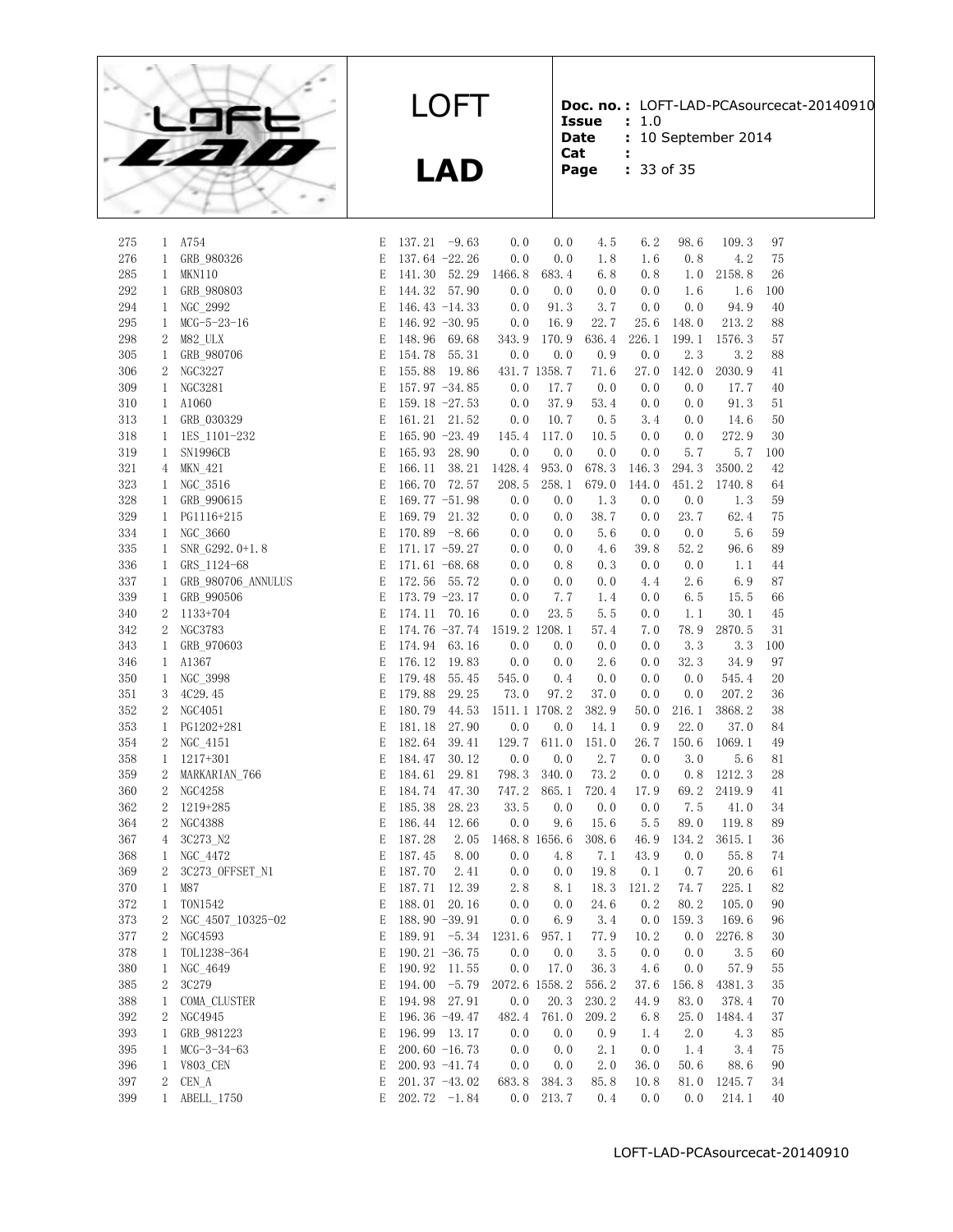

**Doc. no. :** LOFT-LAD-PCAsourcecat-20140910

LOFT

**LAD**

**Issue** : 1.0<br>**Date** : 10 % **: 10 September 2014** 

- **Cat :**
- **Page :** 34 of 35

| 401        | 2                 | $MGC - 6 - 30 - 15$        | E      | $203.97 - 34.30$                   |            | 1020.5 1321.6 | 571.6       | 96.0       | 419.9       | 3429.5       | 45       |
|------------|-------------------|----------------------------|--------|------------------------------------|------------|---------------|-------------|------------|-------------|--------------|----------|
| 406        | $\boldsymbol{2}$  | <b>MKN 279</b>             | E      | 208.26<br>69.31                    | 0.0        | 92.2          | 71.7        | 63.8       | 24.1        | 251.8        | 61       |
| 407        | 1                 | NGC 5347                   | E      | 208.32<br>33.49                    | 0.0        | 0.0           | 2.6         | 0.0        | 2.8         | 5.4          | 80       |
| 413        | $\mathbf{1}$      | <b>V834_CEN</b>            | E      | 212.28 -45.29                      | 0.0        | 0.8           | 38.8        | 0.0        | 47.0        | 86.6         | 81       |
| 414        | 1                 | CIRCINUS_GALAXY            | E      | $213.29 -65.34$                    | 0.0        | 6.0           | 31.5        | 6.6        | 99.4        | 143.6        | 87       |
| 415        | $\mathbf{1}$      | NGC 5506                   | E      | 213.31<br>$-3.21$                  | 300.0      | 665.6         | 195.5       | 12.1       | 141.5       | 1314.8       | 45       |
| 417        | $\sqrt{2}$        | NGC5548                    | E      | 25.14<br>214.50                    |            | 344.7 1100.6  | 176.3       | 28.0       | 353.8       | 2003.4       | 49       |
| 418        | $\mathbf{1}$      | PG1416-129                 | E      | $214.77 - 13.18$                   | 0.0        | 0.0           | 4.9         | 0.0        | 22.8        | 27.8         | 92       |
| 427        | 1                 | PG1440+356                 | E      | 220.53<br>35.44                    | 0.0        | 0.0           | 1.8         | 4.3        | 30.1        | 36.2         | 95       |
| 429        | 1                 | GRB 970402                 | E      | $222.57 -69.33$                    | 0.0        | 0.0           | 0.0         | 0.0        | 2.0         | 2.0          | 100      |
| 433        | $\mathbf{1}$      | GRB_980703                 | E      | 224.00<br>3.08                     | 0.0        | 0.0           | 1.3         | 0.0        | 0.9         | 2.1          | 76       |
| 439        | $\mathbf{1}$      | GRB_971113                 | E      | $228.47 - 73.95$                   | 0.0        | 0.0           | 0.5         | 0.0        | 1.5         | 2.0          | 89       |
| 447        | $\mathbf{1}$      | ARP_220                    | E      | 233.74<br>23.50                    | 0.0        | 0.0           | 0.0         | 0.0        | 1.2         | 1.2          | 100      |
| 451        | $\mathbf{1}$      | RHS53                      | E      | 235.06<br>81.92                    | 0.0        | 0.0           | 0.0         | 0.0        | 10.9        | 10.9         | 100      |
| 457        | $\mathbf{1}$      | $MCG-2-40-4$               | E      | $237.10 - 13.76$                   | 0.0        | 0.0           | 5.4         | 0.0        | 0.0         | 5.4          | 59       |
| 462        | 3                 | $G326.3-1.8$               | E      | $238.05 -56.32$                    | 0.0        | 1.2           | 143.8       | 0.0        | 4.4         | 149.4        | 61       |
| 467        | 1                 | ABELL_2142                 | E      | 239.59<br>27.23                    | 0.0        | 0.5           | 2.8         | 1.4        | 0.0         | 4.7          | 64       |
| 473        | 1                 | GRB 971209                 | E      | 242.00<br>64.00                    | 0.0        | 0.0           | 0.0         | 0.0        | 1.4         | 1.4          | 100      |
| 477        | 1                 | A2163                      | E      | 243.94<br>$-6.15$                  | 0.0        | 506.0         | 149.7       | 2.3        | 0.0         | 658.0        | 44       |
| 496        | 1                 | NGC 6251                   | E      | 248.13<br>82.54                    | 0.0        | 222.4         | 5.5         | 0.0        | 0.0         | 227.9        | 40       |
| 499        | 1                 | 4C38.41                    | E      | 248.81<br>38.13                    | 79.0       | 0.0           | 0.0         | 0.0        | 0.0         | 79.0         | 20       |
| 518        | 1                 | NGC_6240                   | E      | 253.25<br>2.40                     | 0.0        | 29.1          | 70.1        | 7.2        | 36.2        | 142.6        | 67       |
| 519        | 6                 | 1652+398                   | E      | 253.47<br>39.76                    | 289.6      | 204.6         | 527.1       | 12.6       | 139.2       | 1173.2       | 51       |
| 530        | $\mathbf{1}$      | NGC_6266                   | E      | 255.30 -30.11                      | 91.1       | 5.4           | 0.0         | 0.0        | 0.0         | 96.6         | 21       |
| 532        | $\mathbf{1}$      | PG1700+518                 | E      | 255.35<br>51.82                    | 0.0        | 0.0           | 0.8         | 0.0        | 40.8        | 41.6         | 99       |
| 534        | $\mathbf{1}$      | RHS54                      | E      | 255.68<br>72.89                    | 0.0        | 0.0           | 0.4         | 0.0        | 10.5        | 10.9         | 98       |
| 538        | $\mathbf{1}$      | A2256                      | E      | 255.93<br>78.72                    | 0.0        | 448.9         | 9.8         | 0.0        | 30.7        | 489.5        | 44       |
| 570        | $\mathbf{1}$      | NGC 6300                   | E      | 259.25 -62.82                      | 0.0        | 0.0           | 0.6         | 1.3        | 37.0        | 38.9         | 98       |
| 575        | $\mathbf{1}$      | NGC 6393                   | E      | 259.59<br>59.64                    | 0.0        | 0.0           | 0.0         | 0.0        | 7.2         | 7.2          | 100      |
| 577        | $\mathbf{1}$      | X1715-321                  | E      | $259.70 - 32.18$                   | 0.0        | 0.0           | 0.7         | 0.3        | 46.4        | 47.3         | 99       |
| 592        | 3                 | IZW187                     | E      | 262.08<br>50.22                    | 0.0        | 19.8          | 5.3         | 0.0        | 10.3        | 35.3         | 60       |
| 593        | $\mathbf{1}$      | <b>PDS456</b>              | E      | 262.08 -14.27                      | 0.0        | 0.0           | 2.1         | 15.0       | 87.2        | 104.3        | 96       |
| 596        | 1                 | <b>NGC6393</b>             | E      | 262.59<br>59.64                    | 0.0        | 0.0           | 0.0         | 2.2        | 29.2        | 31.4         | 98       |
| 604        | $\mathbf{1}$      | PDS_456                    | E      | $263.11 - 13.26$                   | 114.4      | 194.1         | 53.0        | 13.8       | 0.0         | 375.3        | 38       |
| 605        | $\mathbf{1}$      | <b>NRA0530</b>             | E      | $263.26 -13.08$                    | 160.7      | 3.2           | 0.0         | 0.0        | 0.0         | 163.9        | 20       |
| 616        | 1                 | GRB 980611                 | E      | 264.37 58.49                       | 0.0        | 0.0           | 0.0         | 0.0        | 4.1         | 4.1          | 100      |
| 628        | $\mathbf{1}$      | GRS 1737-31                | E      | $265.10 -31.00$                    | 0.0        | 0.0           | 1.6         | 15.8       | 38.8        | 56.2         | 93       |
| 632<br>638 | 3<br>$\mathbf{1}$ | GRS1739-128<br>1ES1741+196 | E<br>E | $265.52 -27.62$<br>265.99<br>19.59 | 0.0<br>0.0 | 0.0<br>12.9   | 24.0<br>1.5 | 0.0<br>4.5 | 11.8<br>1.4 | 35.8<br>20.4 | 73<br>54 |
| 643        | $\boldsymbol{2}$  | GRS1741.9-2853             | E      | $266.26 - 28.91$                   | 0.0        | 4.3           | 12.7        | 0.0        | 0.0         | 17.0         | 54       |
| 657        | 4                 | SAX J1748.9-2021           | E      | $267.22 - 20.36$                   | 151.5      | 276.2         | 93.4        | 76.4       | 16.0        | 613.5        | 44       |
| 686        | $\mathbf{1}$      | GRS 1758-258               | Е      | 270.30 - 25.74                     | 0.0        | 8.7           | 141.1       | 55.1       | 53.6        | 258.5        | 71       |
| 687        | $\mathbf{1}$      | NEAR_GRS_1758-258          | Ε      | $270.32 - 26.25$                   | 227.0      | 445.7         | 295.3       | 341.4      | 432.4       | 1741.8       | 63       |
| 713        | 2                 | 4U 1812-12                 | E      | $273.80 - 12.08$                   | 23.0       | 70.5          | 45.6        | 16.3       | 124.2       | 279.6        | 70       |
| 730        | $\mathbf{1}$      | XSS_J18236-5616            | E      | $275.89 - 56.28$                   | 0.0        | 0.0           | 0.3         | 9.2        | 0.0         | 9.5          | 79       |
| 741        | $\mathbf{1}$      | $SNR_G20.0-0.2$            | Е      | $277.04 -11.58$                    | 0.0        | 0.8           | 32.5        | 0.0        | 0.0         | 33.2         | 59       |
| 744        | $\mathbf{1}$      | SNR G18.9-1.1              | Е      | $277.41 - 12.97$                   | 0.0        | 1.7           | 6.6         | 40.4       | 3.3         | 52.0         | 77       |
| 746        | 1                 | GRB_970828                 | E      | 277.71 59.30                       | 0.0        | 0.0           | 0.3         | 0.0        | 4.2         | 4.5          | 97       |
| 749        | $\mathbf{1}$      | SNR G24.7+0.6              | E      | $278.52 -7.07$                     | 0.0        | 3.6           | 3.5         | 42.5       | 0.0         | 49.6         | 75       |
|            |                   |                            |        |                                    |            |               |             |            |             |              |          |

756 2 IRAS\_18325-5926 E 279.24 -59.40 0.0 0.0 7.7 32.8 355.7 396.1 97 759 1 SNR\_G27.8+0.6 E 279.96 -4.37 0.0 0.0 0.0 15.4 0.0 15.4 80 764 2 3C\_390.3 E 280.50 79.77 139.9 407.1 252.2 13.6 98.9 911.7 49

596 1 NGC6393 604 1 PDS 456 605 1 NRA0530 616 1 GRB 980611 628 1 GRS\_1737-31 632 3 GRS1739-128 638 1 1ES1741+196 643 2 GRS1741.9-2 657 4 SAX J1748.9 686 1 GRS 1758-25 687 1 NEAR\_GRS 17 713 2 4U 1812-12 730 1 XSS J18236-741 1 SNR\_G20.0-0 744 1 SNR\_G18.9-1 746 1 GRB\_970828 749 1 SNR\_G24.7+0 752 2 3C382 E 278.76 32.70 0.0 135.4 16.3 1.8 38.7 192.3 54 753 4 X\_1832-330 E 278.93 -32.99 0.0 4.3 33.2 29.3 43.3 110.1 80